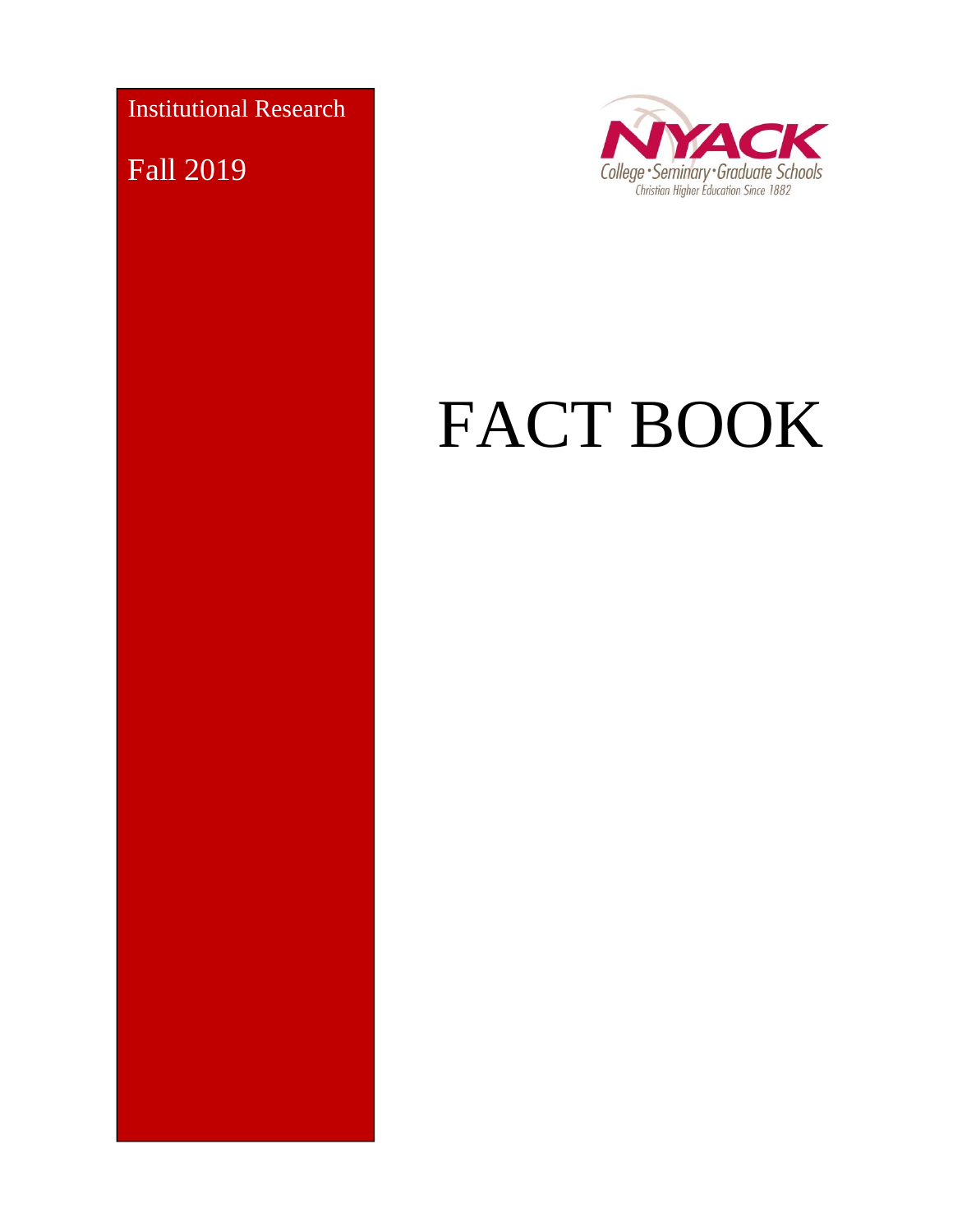#### **Nyack College Factbook, Fall 2019**

Initial printing Dec 2019

Electronic copy available at www.nyack.edu/facts

*For more information, contact:*

Office of Institutional Research Nyack College 1 South Blvd Nyack, NY 10960

(845) 675-4417 ir@nyack.edu

#### **Revisions Log**

| <b>Revision Date</b> | Page / Table              | <u>Item</u>                | Change              |
|----------------------|---------------------------|----------------------------|---------------------|
| 1.6.19               | Enroll, by Denom.         | Program / location columns | Added additional    |
| 1.6.19               | Retention Rates (UG) HEOP |                            | Revised NYC numbers |
| 1.22.19              | Faculty                   |                            | Addition of data    |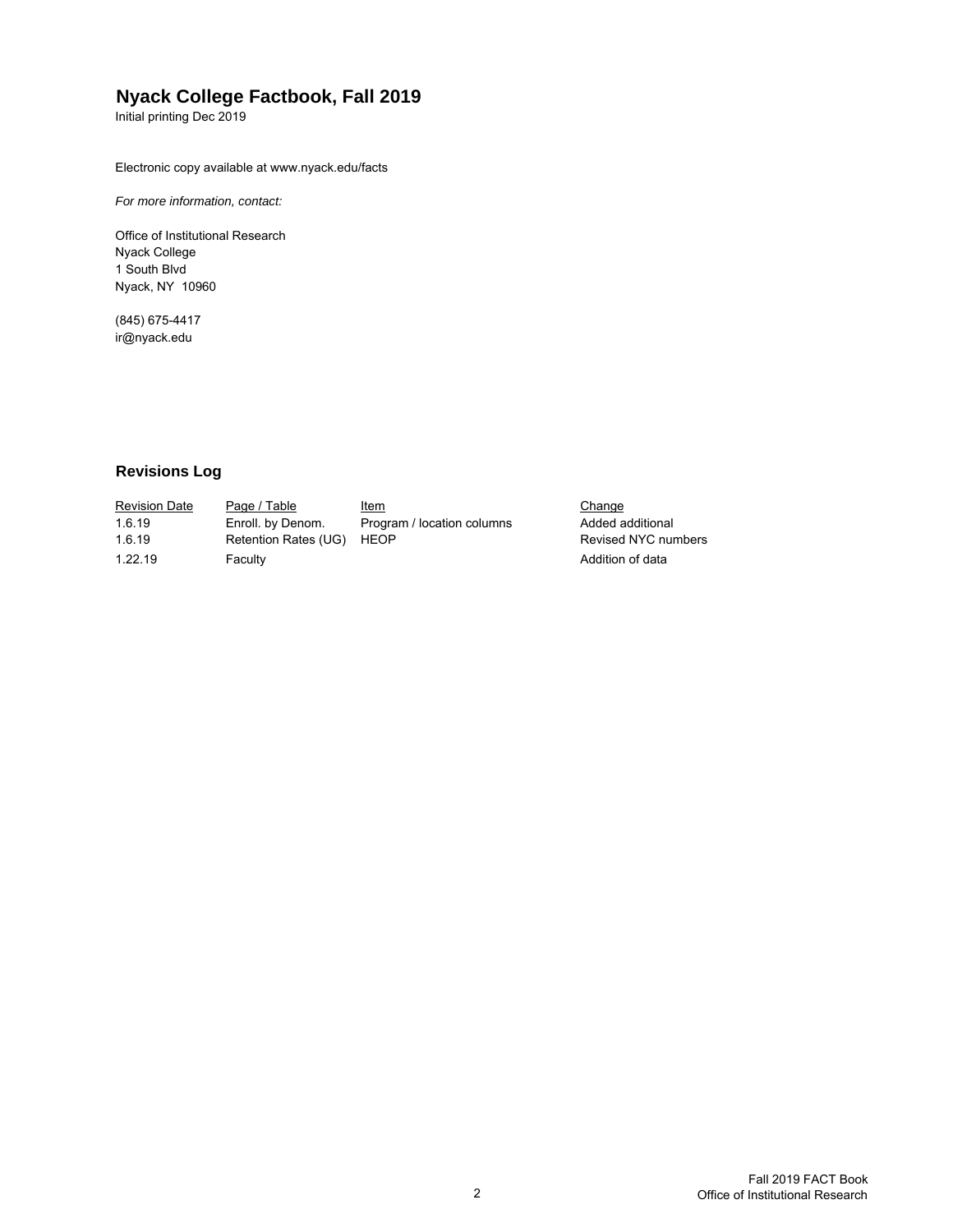# **TABLE OF CONTENTS**

| Key to Abbreviations & Notes on Reporting Conventions         | 4              |
|---------------------------------------------------------------|----------------|
| <b>Enrollment</b>                                             |                |
| Total Headcount by Program (Credit & Audit)                   | 5              |
| Enrollment Profiles (Credit Only)                             |                |
| Institutional Summary                                         | 6              |
| by Site                                                       | $\overline{7}$ |
| by Program                                                    |                |
| <b>Traditional Undergraduate</b>                              | 8              |
| Organizational Management (OM)                                | 9              |
| Alliance Theological Seminary                                 | 10             |
| Alliance Graduate School of Counseling                        | 11             |
| Education (Graduate)                                          | 12             |
| Master of Business Administration (MBA)                       | 13             |
| Master of Science in Organizational Leadership (MSOL)         | 14             |
| Master of Arts in Ancient Judaism & Christian Origins (MAJCO) | 15             |
| Master of Social Work (MSW)                                   | 16             |
| by Admitted State                                             | 17             |
| by NY County                                                  | 18             |
| by Country                                                    | 19-20          |
| by Denomination                                               | $21 - 22$      |
| C&MA                                                          | 23             |
| by Pell Grant Recipients & 1st Generation Students            | 24             |
| by Degrees/Majors                                             | $25 - 27$      |
| by Department (Traditional Undergraduate)                     | 28             |
| <b>Admissions</b>                                             |                |
| <b>Traditional Undergraduate</b>                              | 29             |
| First-Time Full-Time Freshmen (FTFTF) - Bachelor-seeking      | 30             |
| First-Time Freshmen (FTF)                                     | 31             |

| <b>Retention &amp; Graduation</b> |           |
|-----------------------------------|-----------|
| <b>Retention Rates</b>            |           |
| <b>Traditional Undergraduate</b>  | 32        |
| Graduate                          | 33        |
| <b>Graduation Rates</b>           |           |
| <b>Traditional Undergraduate</b>  | 34-35     |
| <b>OM</b>                         | 36        |
| Graduate                          | $37 - 38$ |
| Degrees Conferred                 | 39-40     |
|                                   |           |

| <b>Faculty</b>               |    |
|------------------------------|----|
| Faculty                      | 41 |
|                              |    |
| <b>Facilities</b>            |    |
| Facilities & Student Housing | 42 |
|                              |    |
| <b>Financial Information</b> |    |
| Tuition & Fees               | 43 |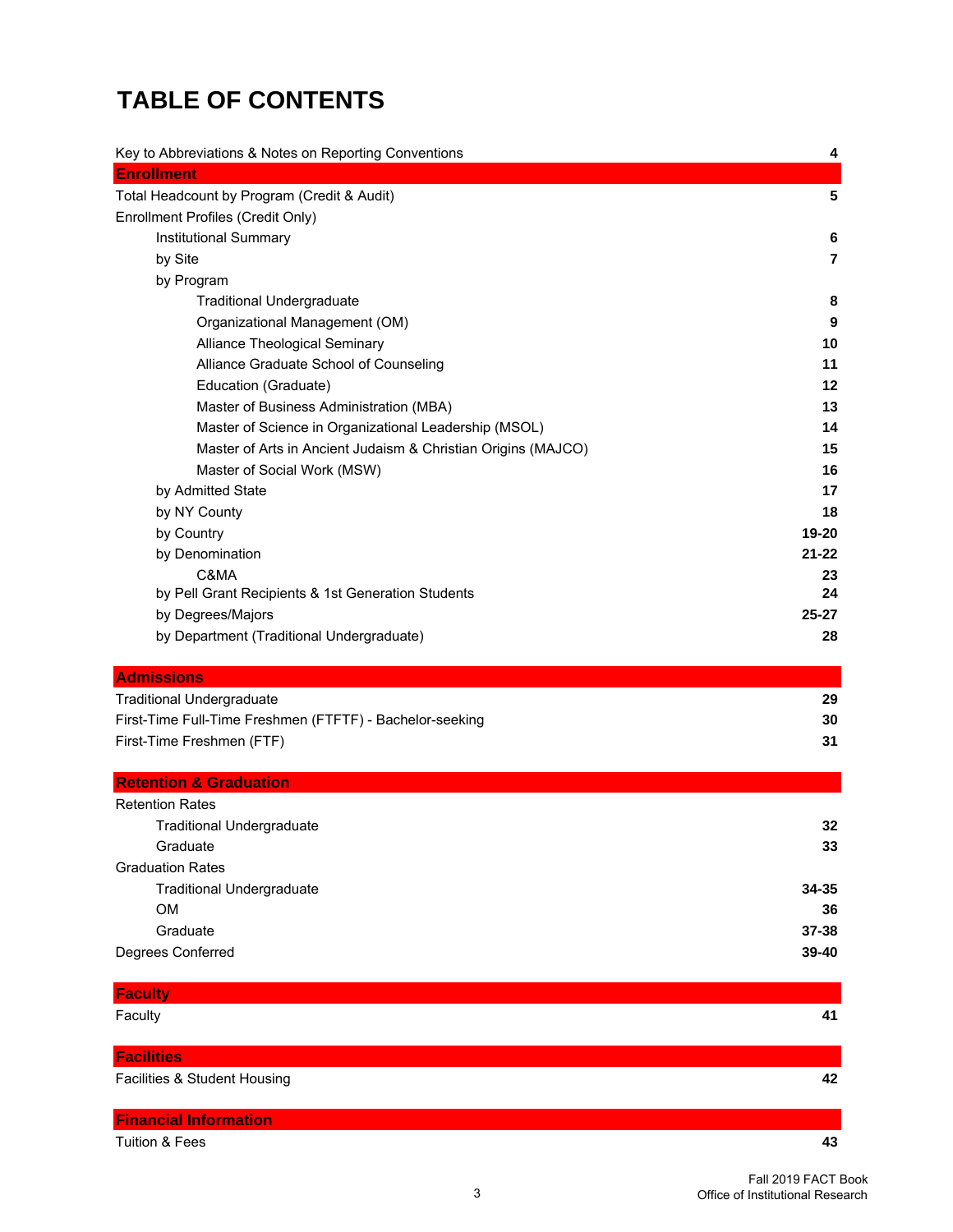#### **Key to Abbreviations (Site / Program Names)**

| <b>Sites</b>    |                                                                                                                                                                                                                        |
|-----------------|------------------------------------------------------------------------------------------------------------------------------------------------------------------------------------------------------------------------|
| Corr Fac        | NY Correctional Facilities                                                                                                                                                                                             |
| <b>NYC</b>      | Manhattan, NY                                                                                                                                                                                                          |
|                 | ("NYC" & "Manhattan" used interchangeably)                                                                                                                                                                             |
| Online          | Online<br>(Refers only to online degree programs, not courses)                                                                                                                                                         |
| <b>PR</b>       | San Juan, Puerto Rico                                                                                                                                                                                                  |
| Rockland        | Nyack, NY                                                                                                                                                                                                              |
| <b>Programs</b> |                                                                                                                                                                                                                        |
| AGSC            | Alliance Graduate School of Counseling                                                                                                                                                                                 |
|                 | (includes the M.A. in Mental Health Counseling and M.A. in Marriage & Family Therapy)                                                                                                                                  |
| ATS             | Alliance Theological Seminary                                                                                                                                                                                          |
| Grad Ed         | School of Education (graduate programs)                                                                                                                                                                                |
| <b>MAJCO</b>    | Master of Arts in Ancient Judaism & Christian Origins                                                                                                                                                                  |
| <b>MBA</b>      | Master of Business Administration                                                                                                                                                                                      |
| MFT             | Marriage & Family Therapy (AGSC program)                                                                                                                                                                               |
| <b>MHC</b>      | Mental Health Counseling (AGSC program)                                                                                                                                                                                |
| <b>MSOL</b>     | Master of Science in Organizational Leadership                                                                                                                                                                         |
| <b>MSW</b>      | Master of Social Work                                                                                                                                                                                                  |
| OМ              | Adult Degree-Completion Program<br>(encompasses bachelor-level programs in Organziational Management, Healthcare Management, &<br>Church Management, as well as an associate-level program in Liberal Arts & Sciences) |
| UG              | Undergraduate (traditional, semester-based program)                                                                                                                                                                    |

#### **Notes on Reporting Conventions**

- 1 The "census date" (the date of the data extraction from campus systems) for enrollment and most other reports is on or about October 1 (October 15 prior to 2015).
- 2 Enrollment figures for cohort-based programs reflect active registrations as of the census date
- 3 Students enrolled in two programs (generally matriculated in one and non-matriculated in the other) are counted only once in the program in which they are matriculated. In the case of matriculated enrollment in two programs, enrollment is counted in the higher-level program.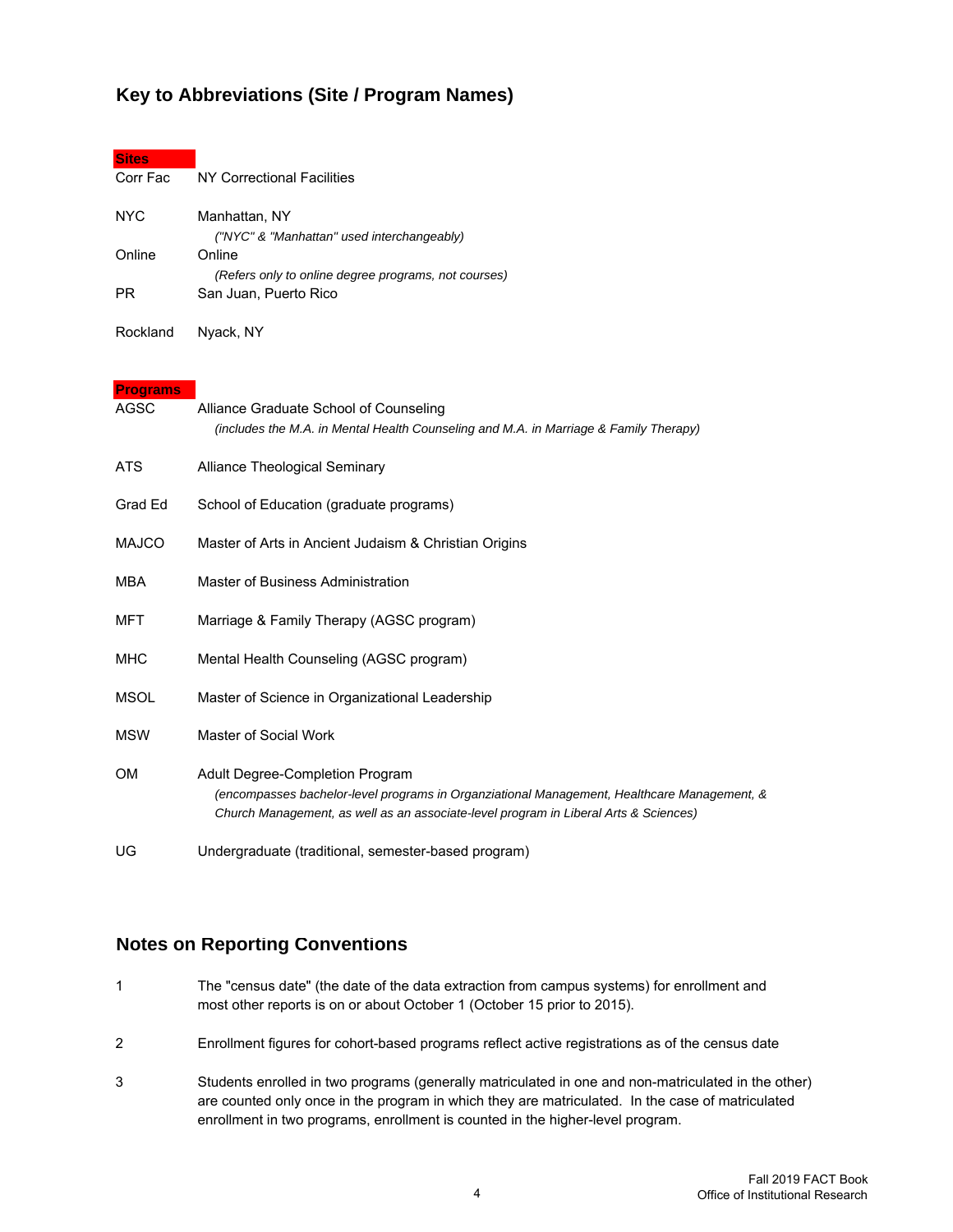# **Total Headcount by Program (Credit & Audit)**



*Cont - In project or thesis continuation DS - Degree-Seeking NDS - Non-Degree-Seeking*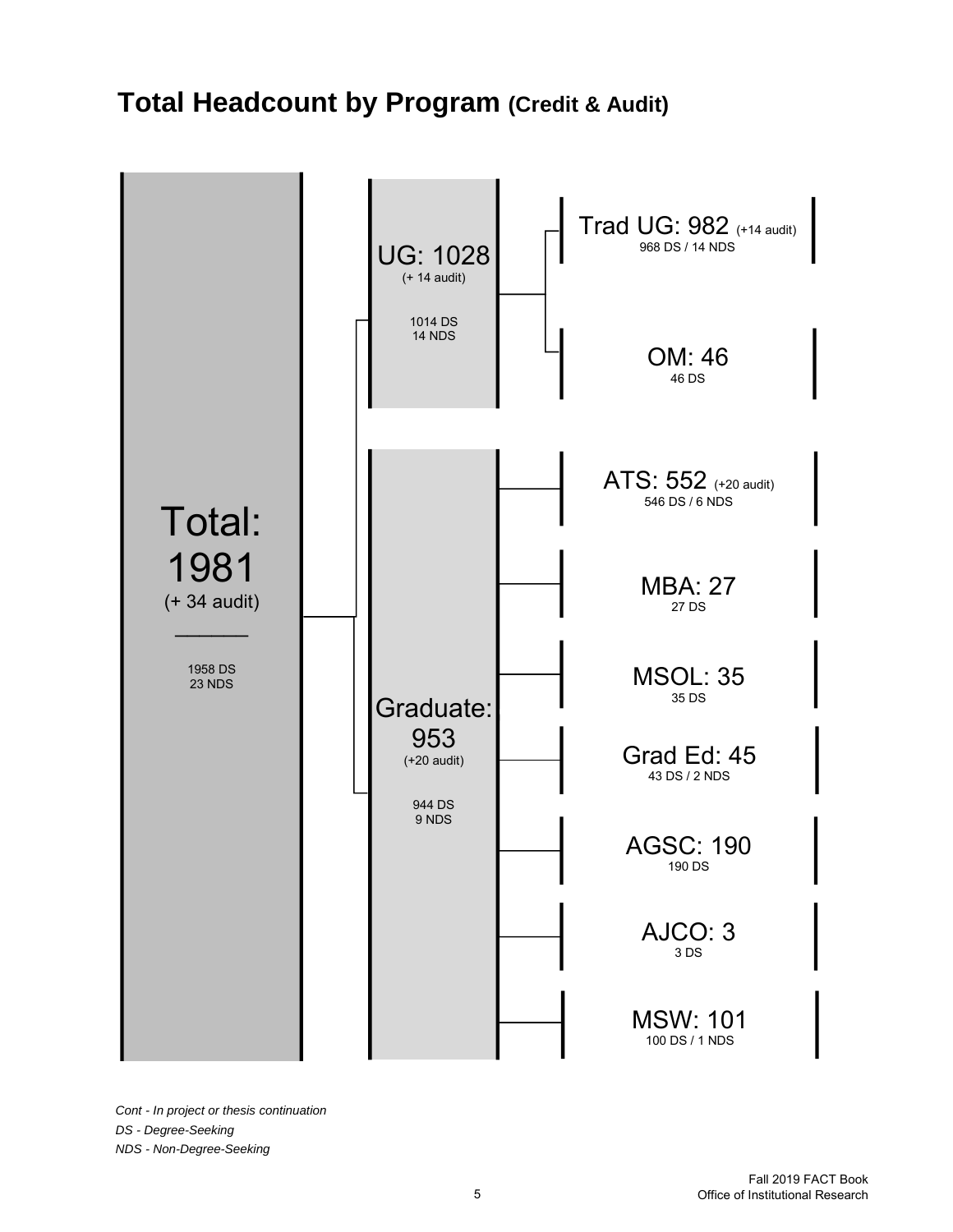| <b>Institutional Summary</b>              | Total  |  |  |  |  |  |
|-------------------------------------------|--------|--|--|--|--|--|
|                                           | %<br>N |  |  |  |  |  |
| <b>Credit Students</b><br>1,981           |        |  |  |  |  |  |
| Audit Only (not included in counts below) | 34     |  |  |  |  |  |
| <b>Total Head Count</b>                   | 2.015  |  |  |  |  |  |

| <b>Matriculation</b>              |        |      |
|-----------------------------------|--------|------|
| Degree-Seeking                    | 1958   | 98.8 |
| Non-Degree                        | 23     | 1.2  |
| Load Status*                      |        |      |
| Full-time                         | 1233   | 62.2 |
| Part-time                         | 748    | 37.8 |
| FTE*                              | 1482.3 |      |
| Gender                            |        |      |
| Female                            | 1151   | 58.1 |
| Male                              | 830    | 41.9 |
| <b>Race/Ethnicity</b>             |        |      |
| American Indian / Alaskan Native  | 10     | 0.5  |
| Asian                             | 206    | 10.4 |
| Black / African American          | 601    | 30.3 |
| Hispanic / Latino                 | 622    | 31.4 |
| Nat Hawaiian / Other Pacif Island | 4      | 0.2  |
| White                             | 302    | 15.2 |
| Two or More Races                 | 55     | 2.8  |
| Non-Resident / Int'l              | 132    | 6.7  |
| Unknown                           | 49     | 2.5  |
| Age                               |        |      |
| $\leq 22$                         | 528    | 26.7 |
| 23-29                             | 443    | 22.4 |
| 30-39                             | 369    | 18.6 |
| 40-49                             | 318    | 16.1 |
| 50-59                             | 234    | 11.8 |
| $60+$                             | 89     | 4.5  |
| Average                           | 34.4   |      |

*\* FT defined as 12 credits for UG, 9 credits for Grad, 6 credits for DMin*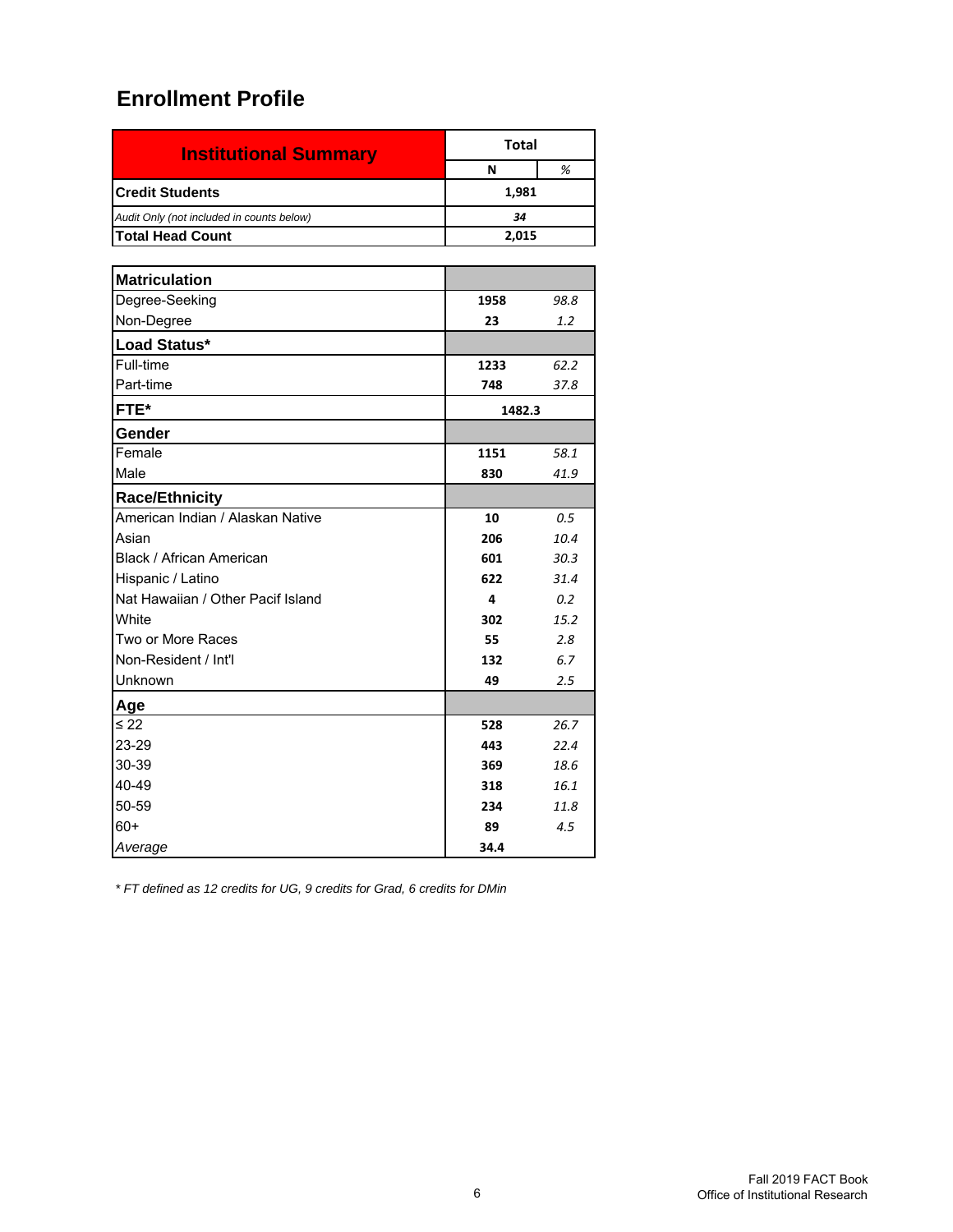| by Site                               | <b>NYC</b> |      | <b>Rockland</b> |                | <b>Corr Facilities</b> |       | <b>Puerto Rico</b> |       | Online^        |                                                       |
|---------------------------------------|------------|------|-----------------|----------------|------------------------|-------|--------------------|-------|----------------|-------------------------------------------------------|
|                                       | N          | %    | N               | %              | N                      | %     | N                  | %     | N              | %                                                     |
| Total (credit only)                   | 1,077      |      |                 | 411            | 77                     |       |                    | 167   | 249            |                                                       |
| Percentage                            | 54.4%      |      |                 | 20.7%          |                        | 3.9%  |                    | 8.4%  |                | 12.6%                                                 |
| Audit Only - not inc. in counts below | 29         |      |                 | $\overline{4}$ |                        | 0     |                    | 0     |                | $\mathbf{1}% _{T}=\mathbf{1}_{T}\times\mathbf{2}_{T}$ |
|                                       |            |      |                 |                |                        |       |                    |       |                |                                                       |
| <b>Matriculation</b>                  |            |      |                 |                |                        |       |                    |       |                |                                                       |
| Degree-Seeking                        | 1074       | 99.7 | 408             | 99.3           | 77                     | 100.0 | 164                | 98.2  | 235            | 94.4                                                  |
| Non-Degree                            | 3          | 0.3  | 3               | 0.7            | 0                      | 0.0   | 3                  | 1.8   | 14             | 5.6                                                   |
| Load Status*                          |            |      |                 |                |                        |       |                    |       |                |                                                       |
| Full-time                             | 664        | 61.7 | 379             | 92.2           | 64                     | 83.1  | 21                 | 12.6  | 105            | 42.2                                                  |
| Part-time                             | 413        | 38.3 | 32              | 7.8            | 13                     | 16.9  | 146                | 87.4  | 144            | 57.8                                                  |
| FTE*                                  |            |      |                 |                |                        |       |                    |       |                |                                                       |
| <b>FTE</b>                            | 801.7      |      |                 | 389.7          |                        | 68.3  |                    | 69.7  | 153.0          |                                                       |
| FTE %                                 | 54.1%      |      |                 | 26.3%          | 4.6%                   |       | 4.7%               |       | 10.3%          |                                                       |
| Gender                                |            |      |                 |                |                        |       |                    |       |                |                                                       |
| Female                                | 665        | 61.7 | 246             | 59.9           | 0                      | 0.0   | 76                 | 45.5  | 164            | 65.9                                                  |
| Male                                  | 412        | 38.3 | 165             | 40.1           | 77                     | 100.0 | 91                 | 54.5  | 85             | 34.1                                                  |
| <b>Race/Ethnicity</b>                 |            |      |                 |                |                        |       |                    |       |                |                                                       |
| Amer Indian / Alask Nat               | 6          | 0.6  | 4               | 1.0            | 0                      | 0.0   | 0                  | 0.0   | 0              | 0.0                                                   |
| Asian                                 | 150        | 13.9 | 33              | 8.0            | $\overline{2}$         | 2.6   | 0                  | 0.0   | 21             | 8.4                                                   |
| Black / African American              | 415        | 38.5 | 81              | 19.7           | 34                     | 44.2  | 0                  | 0.0   | 71             | 28.5                                                  |
| Hispanic / Latino                     | 290        | 26.9 | 99              | 24.1           | 17                     | 22.1  | 167                | 100.0 | 49             | 19.7                                                  |
| Nat Hawaiian / Other Pac Isl          | 3          | 0.3  | $\mathbf{1}$    | 0.2            | 0                      | 0.0   | 0                  | 0.0   | 0              | 0.0                                                   |
| White                                 | 101        | 9.4  | 108             | 26.3           | 10                     | 13.0  | 0                  | 0.0   | 83             | 33.3                                                  |
| Two or More Races                     | 24         | 2.2  | 19              | 4.6            | 5                      | 6.5   | 0                  | 0.0   | $\overline{ }$ | 2.8                                                   |
| Non-Resident / Int'l                  | 69         | 6.4  | 54              | 13.1           | 1                      | 1.3   | 0                  | 0.0   | 8              | 3.2                                                   |
| Unknown                               | 19         | 1.8  | 12              | 2.9            | 8                      | 10.4  | 0                  | 0.0   | 10             | 4.0                                                   |
| <b>Age</b>                            |            |      |                 |                |                        |       |                    |       |                |                                                       |
| ≤22                                   | 210        | 19.5 | 307             | 74.7           | 0                      | 0.0   | 1                  | 0.6   | 10             | 4.0                                                   |
| 23-29                                 | 277        | 25.7 | 67              | 16.3           | 13                     | 16.9  | 24                 | 14.4  | 62             | 24.9                                                  |
| 30-39                                 | 208        | 19.3 | 18              | 4.4            | 26                     | 33.8  | 45                 | 26.9  | 72             | 28.9                                                  |
| 40-49                                 | 172        | 16.0 | 11              | 2.7            | 22                     | 28.6  | 55                 | 32.9  | 58             | 23.3                                                  |
| 50-59                                 | 147        | 13.6 | 5               | 1.2            | 12                     | 15.6  | 32                 | 19.2  | 38             | 15.3                                                  |
| $60+$                                 | 63         | 5.8  | 3               | 0.7            | 4                      | 5.2   | 10                 | 6.0   | 9              | 3.6                                                   |
| Average                               | 35.9       |      |                 | 23.3           |                        | 40.8  |                    | 42.8  | 38.5           |                                                       |

*\* FT defined as 12 credits for UG, 9 credits for Grad, 6 credits for DMin*

*^ refers to students in online degree programs*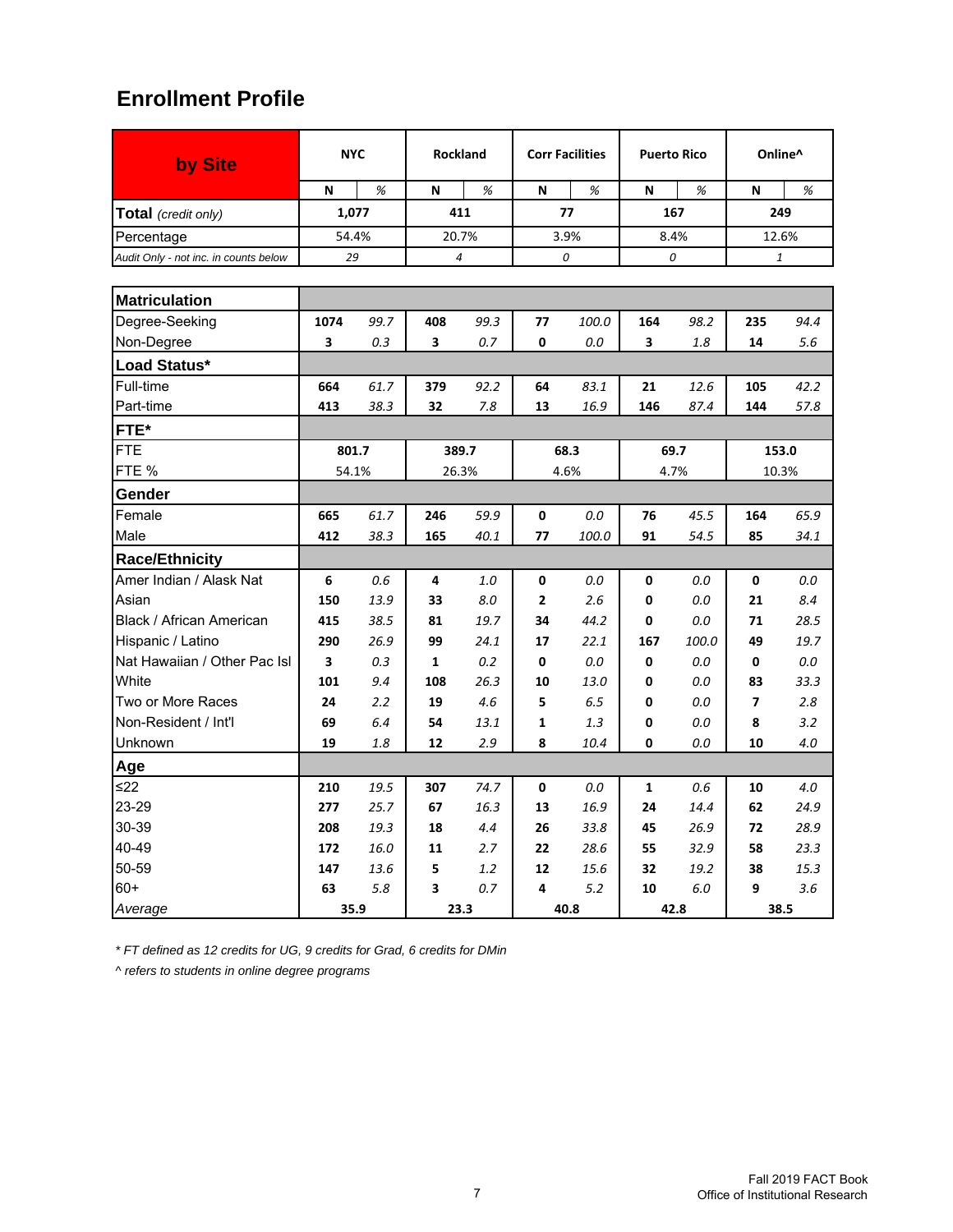| <b>Traditional</b>                    | <b>Total</b> |         | <b>NYC</b>     |         | Rockland     |      |              | <b>Corr Fac</b> |                          | <b>Puerto Rico</b> |              | Online   |
|---------------------------------------|--------------|---------|----------------|---------|--------------|------|--------------|-----------------|--------------------------|--------------------|--------------|----------|
| <b>Undergraduate</b>                  | N            | $\%$    | N              | %       | N            | %    | N            | %               | N                        | %                  | N            | %        |
| Total (credit only)                   | 982          |         |                | 416     |              | 402  |              | 73              | 37                       |                    | 54           |          |
| Percentage                            | 100.0%       |         | 42.4%          |         | 40.9%        |      |              | 7.4%            |                          | 3.8%               | 5.5%         |          |
| Audit Only - not inc. in counts below | 14           |         | 10             |         | 4            |      |              | 0               |                          | 0                  |              | 0        |
|                                       |              |         |                |         |              |      |              |                 |                          |                    |              |          |
| <b>Matriculation</b>                  |              |         |                |         |              |      |              |                 |                          |                    |              |          |
| Degree-Seeking                        | 968          | 98.6    | 414            | 99.5    | 399          | 99.3 | 73           | 100.0           | 37                       | 100.0              | 45           | 83.3     |
| Non-Degree                            | 14           | 1.4     | 2              | 0.5     | 3            | 0.7  | 0            | 0.0             | 0                        | 0.0                | 9            | 16.7     |
| <b>Load Status</b>                    |              |         |                |         |              |      |              |                 |                          |                    |              |          |
| Full-time ( $\geq$ 12 credits)        | 812          | 82.7    | 341            | 82.0    | 376          | 93.5 | 62           | 84.9            | $\overline{ }$           | 18.9               | 26           | 48.1     |
| Part-time (≤ 11 credit hours)         | 170          | 17.3    | 75             | 18.0    | 26           | 6.5  | 11           | 15.1            | 30                       | 81.1               | 28           | 51.9     |
| <b>FTE</b>                            | 868.7        | 100.0   | 366.0          | 42.1    | 384.7        | 44.3 | 65.7         | 7.6             | 17.0                     | 2.0                | 35.3         | 4.1      |
| <b>Classification</b>                 |              |         |                |         |              |      |              |                 |                          |                    |              |          |
| Freshmen                              | 320          | 32.6    | 163            | 39.2    | 97           | 24.1 | 37           | 50.7            | 13                       | 35.1               | 10           | 18.5     |
| Sophomore                             | 281          | 28.6    | 117            | 28.1    | 107          | 26.6 | 16           | 21.9            | 12                       | 32.4               | 29           | 53.7     |
| Junior                                | 216          | 22.0    | 79             | 19.0    | 106          | 26.4 | 19           | 26.0            | $\overline{\phantom{a}}$ | 18.9               | 5            | 9.3      |
| Senior                                | 151          | 15.4    | 55             | 13.2    | 89           | 22.1 | $\mathbf{1}$ | 1.4             | 5                        | 13.5               | 1            | 1.9      |
| Non-Degree                            | 14           | 1.4     | 2              | 0.5     | 3            | 0.7  | 0            | 0.0             | 0                        | 0.0                | 9            | 16.7     |
| Gender                                |              |         |                |         |              |      |              |                 |                          |                    |              |          |
| Female                                | 544          | 55.4    | 263            | 63.2    | 244          | 60.7 | 0            | 0.0             | 10                       | 27.0               | 27           | 50.0     |
| Male                                  | 438          | 44.6    | 153            | 36.8    | 158          | 39.3 | 73           | 100.0           | 27                       | 73.0               | 27           | 50.0     |
| <b>Race/Ethnicity</b>                 |              |         |                |         |              |      |              |                 |                          |                    |              |          |
| Amer Indian / Alaskan Nat             | 9            | 0.9     | 5              | 1.2     | 4            | 1.0  | 0            | 0.0             | 0                        | 0.0                | 0            | 0.0      |
| Asian                                 | 62           | 6.3     | 26             | 6.3     | 33           | 8.2  | 2            | 2.7             | 0                        | 0.0                | 1            | 1.9      |
| Black / African American              | 293          | 29.8    | 167            | 40.1    | 75           | 18.7 | 33           | 45.2            | 0                        | 0.0                | 18           | 33.3     |
| Hispanic / Latino                     | 327          | 33.3    | 164            | 39.4    | 96           | 23.9 | 16           | 21.9            | 37                       | 100.0              | 14           | 25.9     |
| Nat Hawaiian / Oth Pacif Isl          | 3            | 0.3     | 2              | 0.5     | 1            | 0.2  | 0            | 0.0             | 0                        | 0.0                | 0            | 0.0      |
| White                                 | 147          | 15.0    | 14             | 3.4     | 108          | 26.9 | 8            | 11.0            | 0                        | 0.0                | 17           | 31.5     |
| Two or More Races                     | 33           | 3.4     | $\overline{7}$ | 1.7     | 19           | 4.7  | 5            | 6.8             | 0                        | 0.0                | 2            | 3.7      |
| Non-Resident / Int'l                  | 76           | 7.7     | 21             | 5.0     | 54           | 13.4 | 1            | 1.4             | 0                        | 0.0                | 0            | 0.0      |
| Unknown                               | 32           | 3.3     | 10             | 2.4     | 12           | 3.0  | 8            | 11.0            | 0                        | 0.0                | 2            | 3.7      |
| Age                                   |              |         |                |         |              |      |              |                 |                          |                    |              |          |
| $\leq 22$                             | 507          | 51.6    | 192            | 46.2    | 307          | 76.4 | 0            | $0.0\,$         | $\mathbf{1}$             | 2.7                | 7            | 13.0     |
| 23-29                                 | 193          | 19.7    | 95             | 22.8    | 67           | 16.7 | 13           | 17.8            | 4                        | 10.8               | 14           | 25.9     |
| 30-39                                 | 114          | 11.6    | 50             | 12.0    | 18           | 4.5  | 24           | 32.9            | 7                        | 18.9               | 15           | 27.8     |
| 40-49                                 | 88           | $9.0\,$ | 37             | 8.9     | 5            | 1.2  | 21           | 28.8            | 15                       | 40.5               | 10           | 18.5     |
| 50-59                                 | 62           | 6.3     | 34             | 8.2     | 3            | 0.7  | 12           | 16.4            | 6                        | 16.2               | 7            | $13.0\,$ |
| $60+$                                 | 18           | $1.8\,$ | 8              | $1.9\,$ | $\mathbf{2}$ | 0.5  | 3            | 4.1             | 4                        | 10.8               | $\mathbf{1}$ | $1.9\,$  |
| Average                               | 28.4         |         | 29.3           |         | 22.7         |      | 40.7         |                 | 44.2                     |                    | 36.1         |          |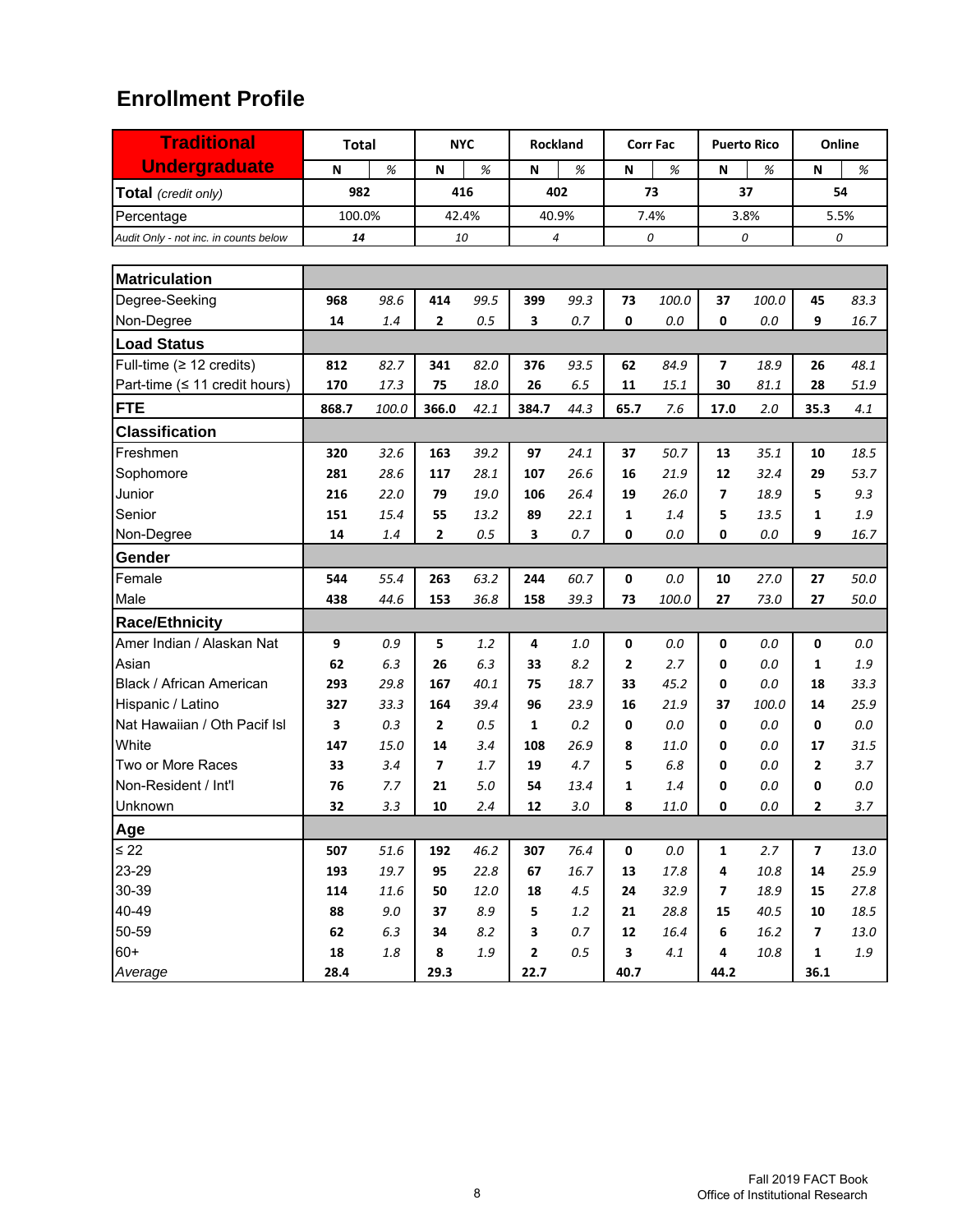| <b>Organizational Management</b>          | Total          |       | <b>NY</b>      |      | Online        |      | <b>Corr Facilities</b> |     |
|-------------------------------------------|----------------|-------|----------------|------|---------------|------|------------------------|-----|
|                                           | N              | %     | N              | %    | N             | %    | N                      | %   |
| In Program (BPS/BS) - see below           | 37             |       | 14             |      | 23            |      | 0                      |     |
| <b>Organizational Management</b>          | 35             |       | 14             |      | 21            |      | 0                      |     |
| <b>Church Management</b>                  | 0              |       | 0              |      | 0             |      | 0                      |     |
| <b>Healthcare Management</b>              | $\overline{2}$ |       | 0              |      | $\mathfrak z$ |      | 0                      |     |
| Not included in counts below:             |                |       |                |      |               |      |                        |     |
| <b>Other Coursework Only</b>              | 6              |       | 1              |      |               |      | 4                      |     |
| Full-time                                 | $\overline{2}$ |       | $\Omega$       |      | 0             |      | $\overline{2}$         |     |
| Part-time                                 | 4              |       | $\mathbf{1}$   |      | 1             |      | $\mathcal{P}$          |     |
| <b>Continuation Only (Part-time)</b>      | 3              |       | $\overline{2}$ |      |               |      | O                      |     |
| <b>Total</b> (credit only)                | 46             |       | 17             |      | 25            |      | 4                      |     |
| Audit Only - not included in counts below | 0              |       | 0              |      | 0             |      | 0                      |     |
| <b>FTE</b>                                | 34.0           | 100.0 | 11.0           | 32.4 | 20.3          | 59.8 | 2.7                    | 7.8 |

| <b>Matriculation</b>                |      |       |      |       |             |       |             |     |
|-------------------------------------|------|-------|------|-------|-------------|-------|-------------|-----|
| Degree-Seeking                      | 37   | 100.0 | 14   | 100.0 | 23          | 100.0 | 0           | N/A |
| Non-Degree                          | 0    | 0.0   | 0    | 0.0   | 0           | 0.0   | 0           | N/A |
| <b>Load Status</b>                  |      |       |      |       |             |       |             |     |
| Full-time ( $\geq$ 12 credits)      | 26   | 70.3  | 8    | 57.1  | 18          | 78.3  | $\mathbf 0$ | N/A |
| Part-time ( $\leq$ 11 credit hours) | 11   | 29.7  | 6    | 42.9  | 5           | 21.7  | 0           | N/A |
| Gender                              |      |       |      |       |             |       |             |     |
| Female                              | 22   | 59.5  | 6    | 42.9  | 16          | 69.6  | 0           | N/A |
| Male                                | 15   | 40.5  | 8    | 57.1  | 7           | 30.4  | 0           | N/A |
| <b>Race/Ethnicity</b>               |      |       |      |       |             |       |             |     |
| Amer Indian / Alaskan Nat           | 0    | 0.0   | 0    | 0.0   | $\mathbf 0$ | 0.0   | 0           | N/A |
| Asian                               | 1    | 2.7   | 0    | 0.0   | 1           | 4.3   | 0           | N/A |
| Black / African American            | 9    | 24.3  | 5    | 35.7  | 4           | 17.4  | 0           | N/A |
| Hispanic / Latino                   | 14   | 37.8  | 8    | 57.1  | 6           | 26.1  | 0           | N/A |
| Nat Hawaiian / Other Pacif Island   | 0    | 0.0   | 0    | 0.0   | 0           | 0.0   | 0           | N/A |
| White                               | 9    | 24.3  | 0    | 0.0   | 9           | 39.1  | 0           | N/A |
| Two or More Races                   | 0    | 0.0   | 0    | 0.0   | 0           | 0.0   | 0           | N/A |
| Non-Resident / Int'l                | 1    | 2.7   | 1    | 7.1   | 0           | 0.0   | 0           | N/A |
| Unknown                             | 3    | 8.1   | 0    | 0.0   | 3           | 13.0  | 0           | N/A |
| Age                                 |      |       |      |       |             |       |             |     |
| $\leq 22$                           | 0    | 0.0   | 0    | 0.0   | 0           | 0.0   | 0           | N/A |
| 23-29                               | 5    | 13.5  | 2    | 14.3  | 3           | 13.0  | 0           | N/A |
| 30-39                               | 9    | 24.3  | 2    | 14.3  | 7           | 30.4  | 0           | N/A |
| 40-49                               | 14   | 37.8  | 7    | 50.0  | 7           | 30.4  | 0           | N/A |
| 50-59                               | 7    | 18.9  | 1    | 7.1   | 6           | 26.1  | 0           | N/A |
| $60+$                               | 2    | 5.4   | 2    | 14.3  | 0           | 0.0   | 0           | N/A |
| Average                             | 42.9 |       | 45.3 |       | 41.4        |       | N/A         |     |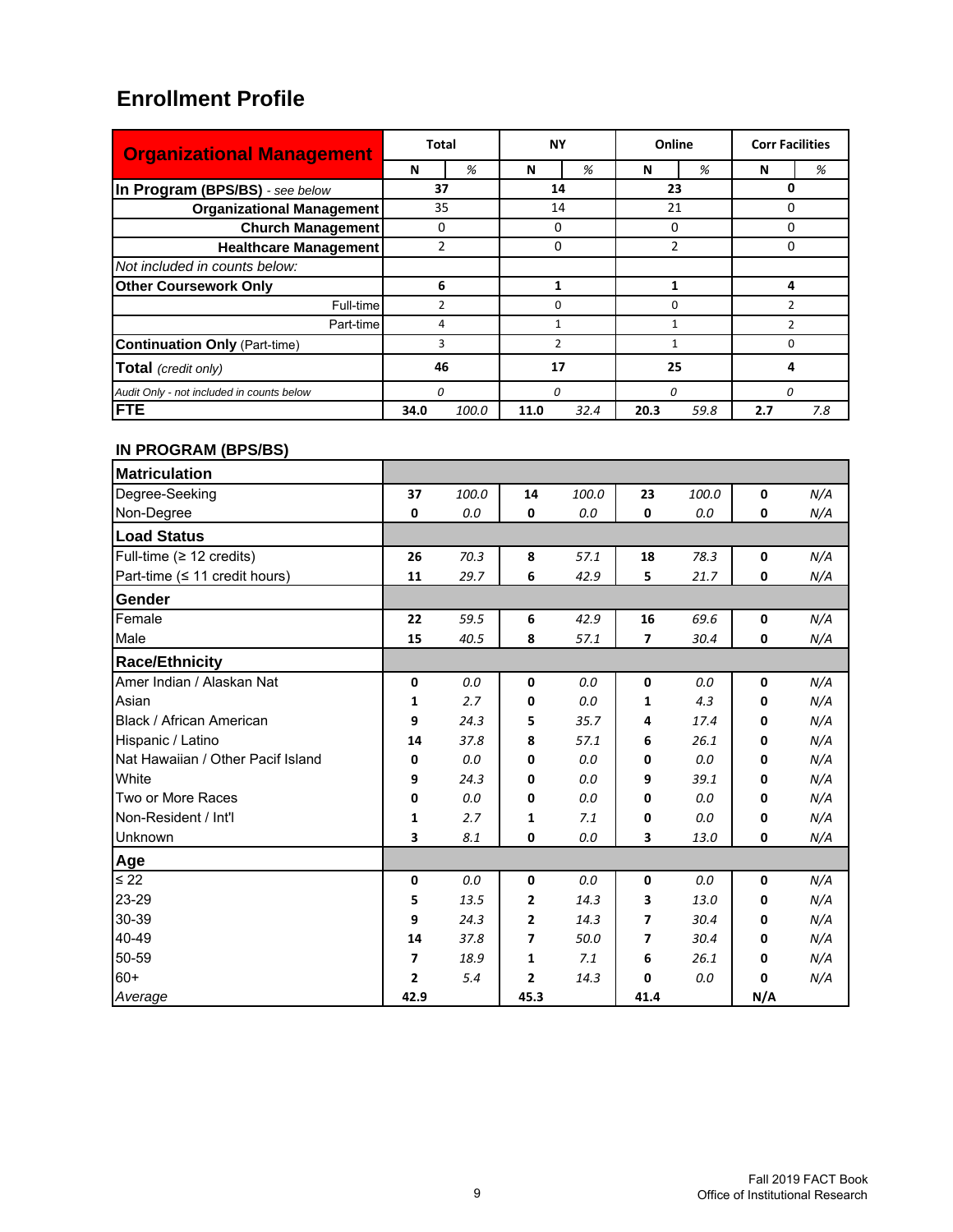| <b>ATS</b>                            |       | <b>Total</b><br><b>NYC</b> |       |               |                |             |       |           | Online |               | <b>Puerto Rico</b> |               |
|---------------------------------------|-------|----------------------------|-------|---------------|----------------|-------------|-------|-----------|--------|---------------|--------------------|---------------|
|                                       | N     | %                          | N     | %             | N              | %           | N     | %         | N      | %             | N                  | %             |
| Degree                                |       |                            |       | <b>Master</b> |                | <b>DMin</b> |       | Sub-Total |        | <b>Master</b> |                    | <b>Master</b> |
| In Program                            |       | 547                        |       | 298           |                | 59          |       | 357       |        | 60            |                    | 130           |
| <b>Thesis Continuation</b>            | 5     |                            |       |               |                | 5           |       | 5         |        |               |                    |               |
| - not inc. in counts below            |       |                            |       |               |                |             |       |           |        |               |                    |               |
| <b>Total</b> (credit only)            |       | 552                        |       | 298           |                | 64          |       | 362       |        | 60            |                    | 130           |
| Percentage                            |       | 100.0%                     |       | 54.0%         |                | 11.6%       |       | 65.6%     |        | 10.9%         |                    | 23.6%         |
| Audit Only - not inc. in counts below | 20    |                            |       | 19            |                | 0           |       | 19        |        | 1             |                    | 0             |
|                                       |       |                            |       |               |                |             |       |           |        |               |                    |               |
| <b>Matriculation</b>                  |       |                            |       |               |                |             |       |           |        |               |                    |               |
| Degree-Seeking                        | 541   | 98.9                       | 298   | 100.0         | 59             | 100.0       | 357   | 100.0     | 57     | 95.0          | 127                | 97.7          |
| Non-Degree                            | 6     | 1.1                        | 0     | 0.0           | 0              | 0.0         | 0     | 0.0       | 3      | 5.0           | 3                  | 2.3           |
| Load Status*                          |       |                            |       |               |                |             |       |           |        |               |                    |               |
| Full-time                             | 203   | 37.1                       | 134   | 45.0          | 44             | 74.6        | 178   | 49.9      | 11     | 18.3          | 14                 | 10.8          |
| Part-time                             | 344   | 62.9                       | 164   | 55.0          | 15             | 25.4        | 179   | 50.1      | 49     | 81.7          | 116                | 89.2          |
| <b>FTE</b>                            | 317.7 | 100.0                      | 188.7 | 59.4          | 49.0           | 15.4        | 237.7 | 74.8      | 27.3   | 8.6           | 52.7               | 16.6          |
| Gender                                |       |                            |       |               |                |             |       |           |        |               |                    |               |
| Female                                | 266   | 48.6                       | 161   | 54.0          | 17             | 28.8        | 178   | 49.9      | 22     | 36.7          | 66                 | 50.8          |
| Male                                  | 281   | 51.4                       | 137   | 46.0          | 42             | 71.2        | 179   | 50.1      | 38     | 63.3          | 64                 | 49.2          |
| <b>Race/Ethnicity</b>                 |       |                            |       |               |                |             |       |           |        |               |                    |               |
| Amer Indian / Alaskan Nat             | 0     | 0.0                        | 0     | 0.0           | 0              | 0.0         | 0     | 0.0       | 0      | 0.0           | 0                  | 0.0           |
| Asian                                 | 93    | 17.0                       | 73    | 24.5          | 10             | 16.9        | 83    | 23.2      | 10     | 16.7          | 0                  | 0.0           |
| Black / African American              | 139   | 25.4                       | 111   | 37.2          | 14             | 23.7        | 125   | 35.0      | 14     | 23.3          | 0                  | 0.0           |
| Hispanic / Latino                     | 175   | 32.0                       | 40    | 13.4          | $\mathbf{2}$   | 3.4         | 42    | 11.8      | 3      | 5.0           | 130                | 100.0         |
| Nat Hawaiian / Oth PI                 | 1     | 0.2                        | 1     | 0.3           | 0              | 0.0         | 1     | 0.3       | 0      | 0.0           | 0                  | 0.0           |
| White                                 | 81    | 14.8                       | 34    | 11.4          | 20             | 33.9        | 54    | 15.1      | 27     | 45.0          | 0                  | 0.0           |
| Two or More Races                     | 12    | 2.2                        | 9     | 3.0           | $\mathbf{2}$   | 3.4         | 11    | 3.1       | 1      | 1.7           | 0                  | 0.0           |
| Non-Resident / Int'l                  | 40    | 7.3                        | 25    | 8.4           | 11             | 18.6        | 36    | 10.1      | 4      | 6.7           | 0                  | 0.0           |
| Unknown                               | 6     | 1.1                        | 5     | 1.7           | 0              | 0.0         | 5     | 1.4       | 1      | 1.7           | 0                  | 0.0           |
| Age                                   |       |                            |       |               |                |             |       |           |        |               |                    |               |
| $\leq 22$                             | 5     | 0.9                        | 4     | 1.3           | $\pmb{0}$      | 0.0         | 4     | 1.1       | 1      | 1.7           | $\pmb{0}$          | 0.0           |
| 23-29                                 | 97    | 17.7                       | 64    | 21.5          | $\overline{2}$ | 3.4         | 66    | 18.5      | 11     | 18.3          | 20                 | 15.4          |
| 30-39                                 | 140   | 25.6                       | 80    | 26.8          | 6              | 10.2        | 86    | 24.1      | 16     | 26.7          | 38                 | 29.2          |
| 40-49                                 | 140   | 25.6                       | 64    | 21.5          | 19             | 32.2        | 83    | 23.2      | 17     | 28.3          | 40                 | 30.8          |
| 50-59                                 | 115   | 21.0                       | 61    | 20.5          | 17             | 28.8        | 78    | 21.8      | 11     | 18.3          | 26                 | 20.0          |
| $60+$                                 | 50    | 9.1                        | 25    | 8.4           | 15             | 25.4        | 40    | 11.2      | 4      | 6.7           | 6                  | $4.6\,$       |
| Average                               | 42.9  |                            | 41.6  |               | 52.1           |             | 43.4  |           | 41.1   |               | 42.4               |               |

*\* FT defined as 9 credits for Grad, 6 credits for DMin*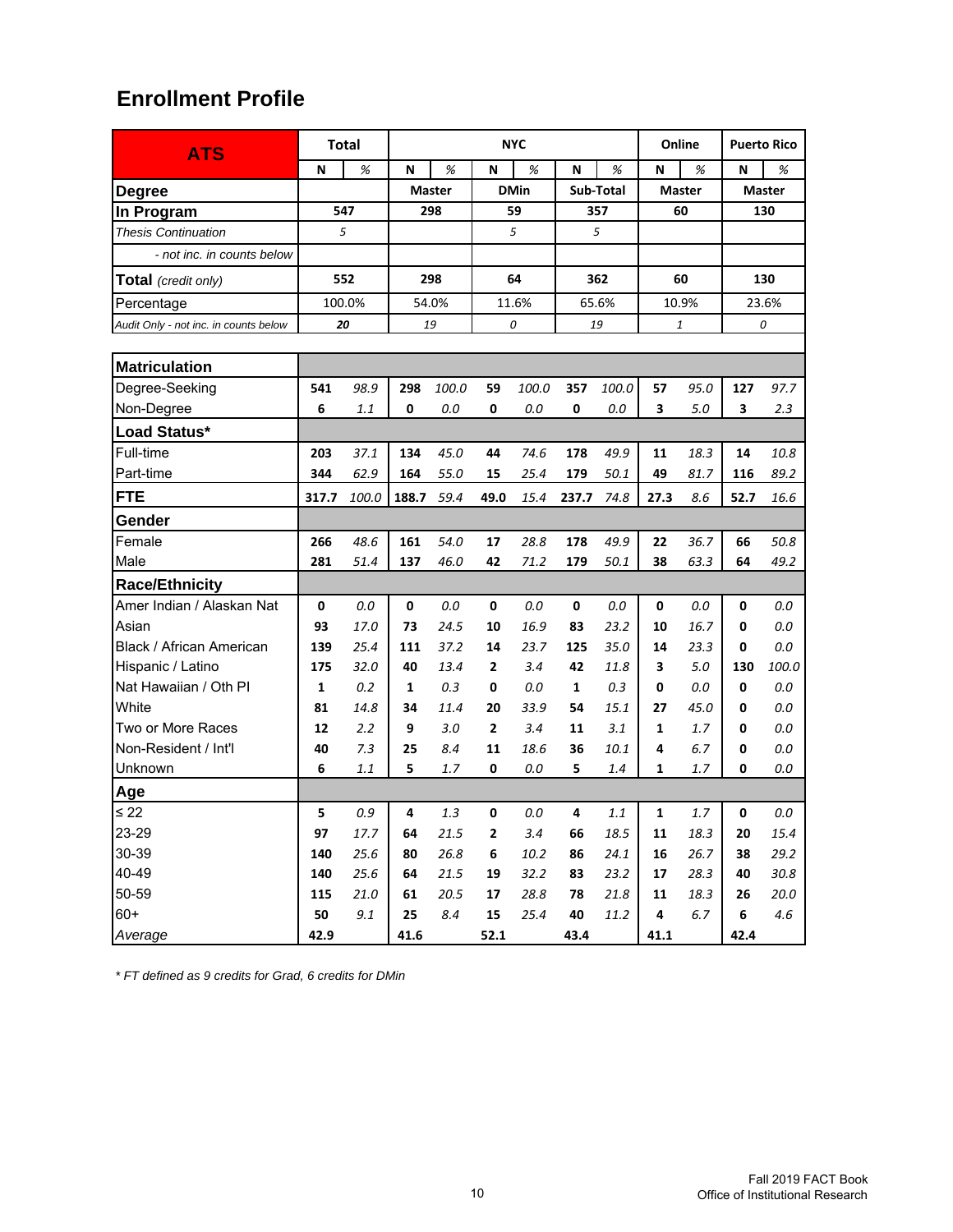| <b>AGSC</b>                         |              | <b>Total</b> |              |            | Online         |            |                |           |                |            |
|-------------------------------------|--------------|--------------|--------------|------------|----------------|------------|----------------|-----------|----------------|------------|
|                                     | N            | %            | N            | $\%$       | N              | %          | N              | $\%$      | N              | %          |
| Degree                              |              |              |              | <b>MHC</b> |                | <b>MFT</b> |                | Sub-Total |                | <b>MHC</b> |
| <b>Total</b> (credit only)          |              | 190          |              | 94         |                | 44         |                | 138       |                | 52         |
| Percentage                          |              | 100.0%       |              |            |                |            |                | 72.6%     |                | 27.4%      |
| Audit Only - not included in counts |              | 0            |              | 0          |                | 0          |                | 0         |                | 0          |
|                                     |              |              |              |            |                |            |                |           |                |            |
| <b>Matriculation</b>                |              |              |              |            |                |            |                |           |                |            |
| Degree-Seeking                      | 190          | 100.0        | 94           | 100.0      | 44             | 100.0      | 138            | 100.0     | 52             | 100.0      |
| Non-Degree                          | 0            | 0.0          | 0            | 0.0        | 0              | 0.0        | 0              | 0.0       | 0              | 0.0        |
| <b>Load Status</b>                  |              |              |              |            |                |            |                |           |                |            |
| Full-time ( $\geq 9$ credits)       | 62           | 32.6         | 29           | 30.9       | 8              | 18.2       | 37             | 26.8      | 25             | 48.1       |
| Part-time (≤ 8 credits)             | 128          | 67.4         | 65           | 69.1       | 36             | 81.8       | 101            | 73.2      | 27             | 51.9       |
| <b>FTE</b>                          | 104.7        | 100.0        | 50.7         | 48.4       | 20.0           | 19.1       | 70.7           | 67.5      | 34.0           | 32.5       |
| Gender                              |              |              |              |            |                |            |                |           |                |            |
| Female                              | 158          | 83.2         | 76           | 80.9       | 33             | 75.0       | 109            | 79.0      | 49             | 94.2       |
| Male                                | 32           | 16.8         | 18           | 19.1       | 11             | 25.0       | 29             | 21.0      | 3              | 5.8        |
| <b>Race/Ethnicity</b>               |              |              |              |            |                |            |                |           |                |            |
| Amer Ind / Alaskan Nat              | $\mathbf{1}$ | 0.5          | 1            | 1.1        | 0              | 0.0        | 1              | 0.7       | 0              | 0.0        |
| Asian                               | 40           | 21.1         | 24           | 25.5       | 10             | 22.7       | 34             | 24.6      | 6              | 11.5       |
| Black / African American            | 62           | 32.6         | 36           | 38.3       | 10             | 22.7       | 46             | 33.3      | 16             | 30.8       |
| Hispanic / Latino                   | 48           | 25.3         | 20           | 21.3       | 13             | 29.5       | 33             | 23.9      | 15             | 28.8       |
| Nat Hawaiian / Other PI             | 0            | 0.0          | 0            | 0.0        | 0              | $0.0\,$    | 0              | $0.0\,$   | 0              | $0.0\,$    |
| White                               | 24           | 12.6         | 8            | 8.5        | 7              | 15.9       | 15             | 10.9      | 9              | 17.3       |
| Two or More Races                   | 6            | 3.2          | 3            | 3.2        | 1              | 2.3        | 4              | 2.9       | $\overline{2}$ | 3.8        |
| Non-Resident / Int'l                | 4            | 2.1          | 1            | 1.1        | 1              | 2.3        | $\overline{2}$ | 1.4       | 2              | 3.8        |
| Unknown                             | 5            | 2.6          | $\mathbf{1}$ | 1.1        | $\overline{2}$ | 4.5        | 3              | 2.2       | $\overline{2}$ | 3.8        |
| Age                                 |              |              |              |            |                |            |                |           |                |            |
| $\leq 22$                           | 3            | 1.6          | 3            | 3.2        | 0              | $0.0\,$    | 3              | 2.2       | 0              | $0.0\,$    |
| 23-29                               | 72           | 37.9         | 45           | 47.9       | 11             | 25.0       | 56             | 40.6      | 16             | 30.8       |
| 30-39                               | 48           | 25.3         | 22           | 23.4       | 13             | 29.5       | 35             | 25.4      | 13             | 25.0       |
| 40-49                               | 30           | 15.8         | 10           | 10.6       | 7              | 15.9       | 17             | 12.3      | 13             | 25.0       |
| 50-59                               | 29           | 15.3         | 11           | 11.7       | 10             | 22.7       | 21             | 15.2      | 8              | 15.4       |
| 60+                                 | 8            | 4.2          | 3            | 3.2        | 3              | 6.8        | 6              | 4.3       | 2              | 3.8        |
| Average                             | 37.3         |              | 34.6         |            | 40.9           |            | 36.6           |           | 39.2           |            |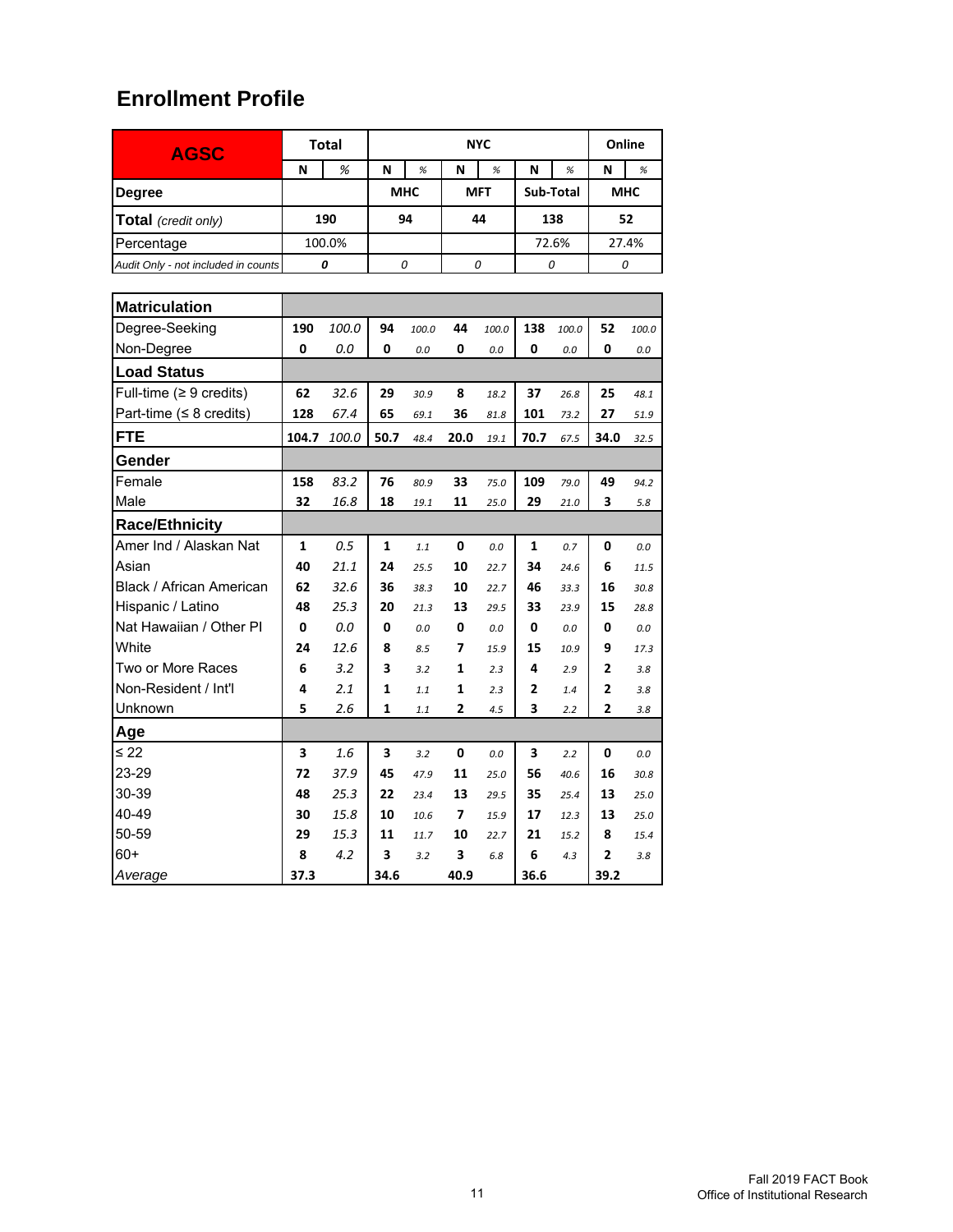| <b>Education (Graduate)</b>               |              | <b>Total</b> |      | <b>NYC</b> | Online         |      |  |
|-------------------------------------------|--------------|--------------|------|------------|----------------|------|--|
|                                           | N            | %            | N    | %          | N              | %    |  |
| Total (credit only)                       |              | 45           |      | 10         | 35             |      |  |
| Percentage                                |              | 100.0%       |      | 22.2%      | 77.8%          |      |  |
| Audit Only - not included in counts below | 0            |              |      | 0          | 0              |      |  |
|                                           |              |              |      |            |                |      |  |
| <b>Matriculation</b>                      |              |              |      |            |                |      |  |
| Degree-Seeking                            | 43           | 95.6         | 10   | 100.0      | 33             | 94.3 |  |
| Non-Degree                                | $\mathbf{2}$ | 4.4          | 0    | 0.0        | $\mathbf{2}$   | 5.7  |  |
| <b>Load Status</b>                        |              |              |      |            |                |      |  |
| Full-time ( $\geq 9$ credits)             | 19           | 42.2         | 7    | 70.0       | 12             | 34.3 |  |
| Part-time ( $\leq 8$ credit hours)        | 26           | 57.8         | 3    | 30.0       | 23             | 65.7 |  |
| <b>FTE</b>                                | 27.7         | 100.0        | 8.0  | 28.9       | 19.7           | 71.1 |  |
| Gender                                    |              |              |      |            |                |      |  |
| Female                                    | 40           | 88.9         | 10   | 100.0      | 30             | 85.7 |  |
| Male                                      | 5            | 11.1         | 0    | 0.0        | 5              | 14.3 |  |
| <b>Race/Ethnicity</b>                     |              |              |      |            |                |      |  |
| Amer Indian / Alaskan Nat                 | 0            | 0.0          | 0    | 0.0        | 0              | 0.0  |  |
| Asian                                     | 4            | 8.9          | 1    | 10.0       | 3              | 8.6  |  |
| Black / African American                  | 8            | 17.8         | 3    | 30.0       | 5              | 14.3 |  |
| Hispanic / Latino                         | 10           | 22.2         | 3    | 30.0       | 7              | 20.0 |  |
| Nat Hawaiian / Other Pacif Island         | 0            | 0.0          | 0    | 0.0        | 0              | 0.0  |  |
| White                                     | 18           | 40.0         | 2    | 20.0       | 16             | 45.7 |  |
| Two or More Races                         | $\mathbf{1}$ | 2.2          | 0    | 0.0        | $\mathbf{1}$   | 2.9  |  |
| Non-Resident / Int'l                      | 3            | 6.7          | 1    | 10.0       | $\overline{2}$ | 5.7  |  |
| Unknown                                   | 1            | 2.2          | 0    | 0.0        | 1              | 2.9  |  |
| Age                                       |              |              |      |            |                |      |  |
| $\leq 22$                                 | 3            | 6.7          | 3    | 30.0       | 0              | 0.0  |  |
| 23-29                                     | 17           | 37.8         | 3    | 30.0       | 14             | 40.0 |  |
| 30-39                                     | 15           | 33.3         | 3    | 30.0       | 12             | 34.3 |  |
| 40-49                                     | 6            | 13.3         | 0    | 0.0        | 6              | 17.1 |  |
| 50-59                                     | 4            | 8.9          | 1    | 10.0       | 3              | 8.6  |  |
| $60+$                                     | 0            | 0.0          | 0    | 0.0        | 0              | 0.0  |  |
| Average                                   | 33.4         |              | 30.3 |            | 34.3           |      |  |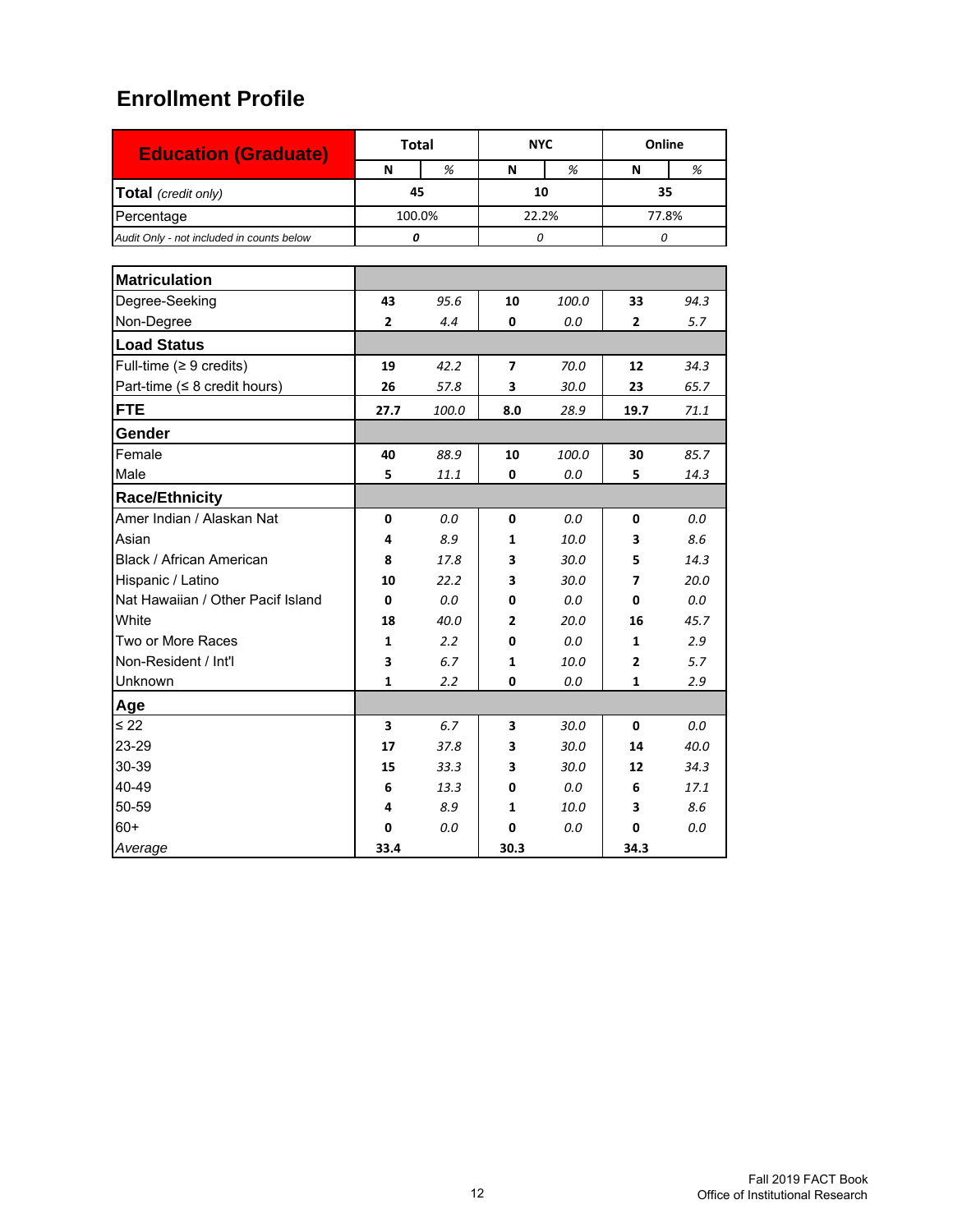| <b>MBA</b>                                          |                          | <b>Total</b> |                          | <b>NYC</b> | Online |      |  |
|-----------------------------------------------------|--------------------------|--------------|--------------------------|------------|--------|------|--|
|                                                     | N                        | $\%$         | N                        | %          | N      | %    |  |
| IN PROGRAM (see below)                              |                          | 27           |                          | 27         |        | 0    |  |
| <b>PROJECT CONT.</b> - not included in counts below |                          | 0            |                          | 0          |        | 0    |  |
| Total (credit only)                                 |                          | 27           |                          | 27         |        | 0    |  |
| Percentage                                          |                          | 100.0%       |                          | 100.0%     |        | 0.0% |  |
| Audit Only - not included in counts below           |                          | 0            |                          | 0          | 0      |      |  |
| <b>FTE</b>                                          | 26.3                     | 100.0        | 26.3                     | 100.0      | 0.0    | 0.0  |  |
|                                                     |                          |              |                          |            |        |      |  |
| <b>Matriculation</b>                                |                          |              |                          |            |        |      |  |
| Degree-Seeking                                      | 27                       | 100.0        | 27                       | 100.0      | 0      |      |  |
| Non-Degree                                          | 0                        | 0.0          | 0                        | 0.0        | 0      |      |  |
| <b>Load Status</b>                                  |                          |              |                          |            |        |      |  |
| Full-time ( $\geq 9$ credits)                       | 26                       | 96.3         | 26                       | 96.3       | 0      |      |  |
| Part-time ( $\leq 8$ credit hours)                  | $\mathbf{1}$             | 3.7          | 1                        | 3.7        | 0      |      |  |
| Gender                                              |                          |              |                          |            |        |      |  |
| Female                                              | 7                        | 25.9         | $\overline{\phantom{a}}$ | 25.9       | 0      |      |  |
| Male                                                | 20                       | 74.1         | 20                       | 74.1       | 0      |      |  |
| <b>Race/Ethnicity</b>                               |                          |              |                          |            |        |      |  |
| Amer Indian / Alaskan Nat                           | 0                        | 0.0          | 0                        | 0.0        | 0      |      |  |
| Asian                                               | 1                        | 3.7          | 1                        | 3.7        | 0      |      |  |
| Black / African American                            | 8                        | 29.6         | 8                        | 29.6       | 0      |      |  |
| Hispanic / Latino                                   | 7                        | 25.9         | 7                        | 25.9       | 0      |      |  |
| Nat Hawaiian / Other Pacif Island                   | 0                        | 0.0          | 0                        | 0.0        | 0      |      |  |
| White                                               | 5                        | 18.5         | 5                        | 18.5       | 0      |      |  |
| Two or More Races                                   | 1                        | 3.7          | 1                        | 3.7        | 0      |      |  |
| Non-Resident / Int'l                                | 5                        | 18.5         | 5                        | 18.5       | 0      |      |  |
| Unknown                                             | 0                        | 0.0          | 0                        | 0.0        | 0      |      |  |
| Age                                                 |                          |              |                          |            |        |      |  |
| $\leq 22$                                           | 4                        | 14.8         | 4                        | 14.8       | 0      |      |  |
| 23-29                                               | 16                       | 59.3         | 16                       | 59.3       | 0      |      |  |
| 30-39                                               | 0                        | 0.0          | 0                        | 0.0        | 0      |      |  |
| 40-49                                               | $\overline{\phantom{a}}$ | 25.9         | 7                        | 25.9       | 0      |      |  |
| 50-59                                               | 0                        | 0.0          | 0                        | $0.0\,$    | 0      |      |  |
| $60+$                                               | 0                        | 0.0          | 0                        | 0.0        | 0      |      |  |
| Average                                             | 29.9                     |              | 29.9                     |            | N/A    |      |  |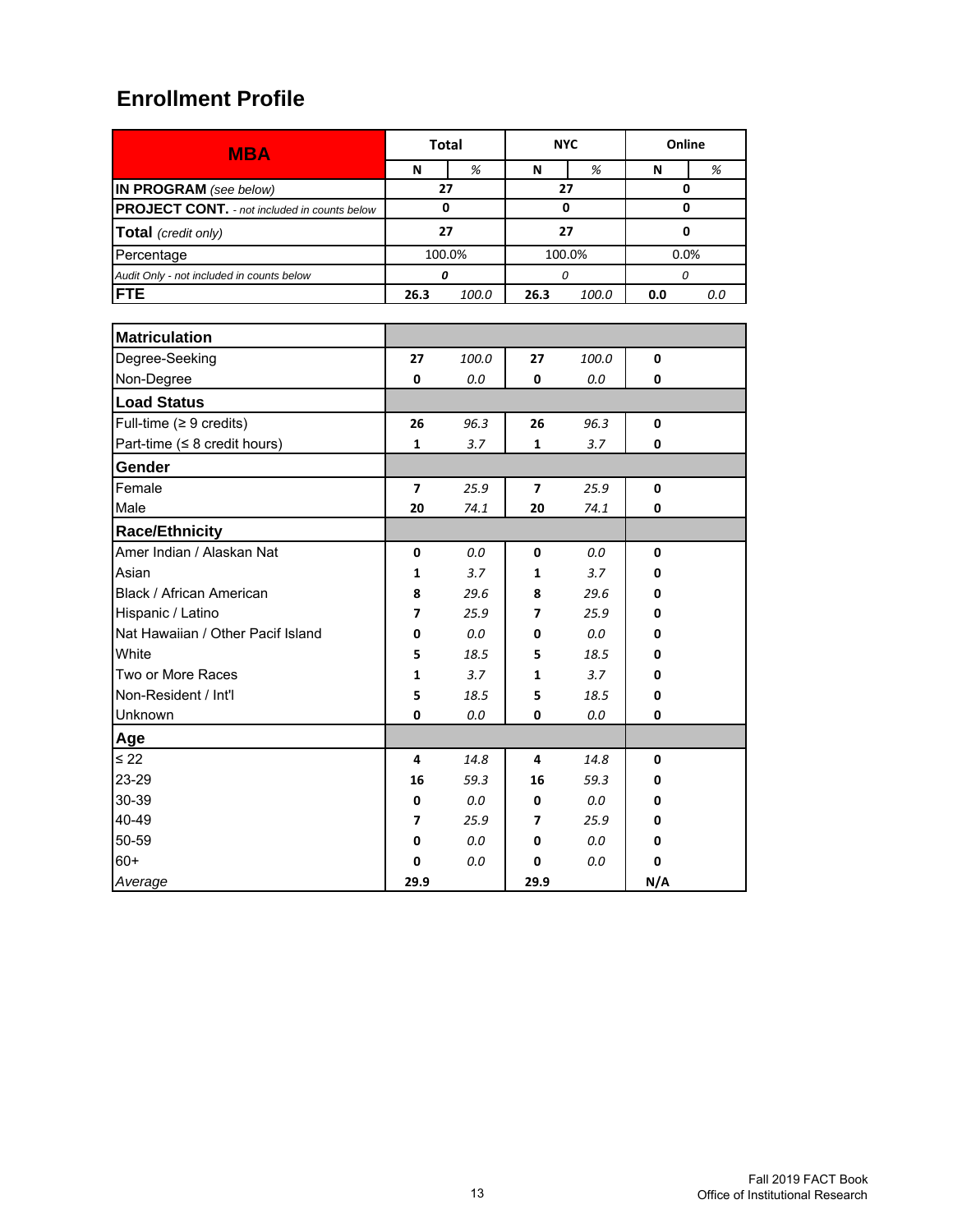| <b>MSOL</b>                                        | <b>Total</b>   |       | <b>NYC</b>     |       | Online         |       |  |
|----------------------------------------------------|----------------|-------|----------------|-------|----------------|-------|--|
|                                                    | N              | %     | N              | %     | N              | %     |  |
| IN PROGRAM (see below)                             | 30             |       | 12             |       | 18             |       |  |
| <b>THESIS CONT.</b> - not included in counts below | 5              |       | $\overline{2}$ |       | 3              |       |  |
| Total (credit only)                                | 35             |       | 14             |       | 21             |       |  |
| Percentage                                         | 100.0%         |       | 40.0%          |       | 60.0%          |       |  |
| Audit Only - not included in counts below          | 0              |       | 0              |       | 0              |       |  |
| <b>FTE</b>                                         | 25.0           | 100.0 | 9.3            | 37.3  | 15.7           | 62.7  |  |
|                                                    |                |       |                |       |                |       |  |
| <b>Matriculation</b>                               |                |       |                |       |                |       |  |
| Degree-Seeking                                     | 30             | 100.0 | 12             | 100.0 | 18             | 100.0 |  |
| Non-Degree                                         | 0              | 0.0   | 0              | 0.0   | 0              | 0.0   |  |
| <b>Load Status</b>                                 |                |       |                |       |                |       |  |
| Full-time $(≥ 9$ credits)                          | 20             | 66.7  | 7              | 58.3  | 13             | 72.2  |  |
| Part-time ( $\leq 8$ credit hours)                 | 10             | 33.3  | 5              | 41.7  | 5              | 27.8  |  |
| Gender                                             |                |       |                |       |                |       |  |
| Female                                             | 23             | 76.7  | 7              | 58.3  | 16             | 88.9  |  |
| Male                                               | 7              | 23.3  | 5              | 41.7  | 2              | 11.1  |  |
| <b>Race/Ethnicity</b>                              |                |       |                |       |                |       |  |
| Amer Indian / Alaskan Nat                          | 0              | 0.0   | 0              | 0.0   | 0              | 0.0   |  |
| Asian                                              | 0              | 0.0   | 0              | 0.0   | 0              | 0.0   |  |
| Black / African American                           | 15             | 50.0  | 7              | 58.3  | 8              | 44.4  |  |
| Hispanic / Latino                                  | 6              | 20.0  | 3              | 25.0  | 3              | 16.7  |  |
| Nat Hawaiian / Other Pacif Island                  | 0              | 0.0   | 0              | 0.0   | 0              | 0.0   |  |
| White                                              | 6              | 20.0  | 1              | 8.3   | 5              | 27.8  |  |
| Two or More Races                                  | 2              | 6.7   | 1              | 8.3   | 1              | 5.6   |  |
| Non-Resident / Int'l                               | 0              | 0.0   | 0              | 0.0   | 0              | 0.0   |  |
| Unknown                                            | 1              | 3.3   | 0              | 0.0   | 1              | 5.6   |  |
| Age                                                |                |       |                |       |                |       |  |
| $\leq 22$                                          | 3              | 10.0  | 1              | 8.3   | $\overline{2}$ | 11.1  |  |
| 23-29                                              | 5              | 16.7  | 1              | 8.3   | 4              | 22.2  |  |
| 30-39                                              | 14             | 46.7  | 6              | 50.0  | 8              | 44.4  |  |
| 40-49                                              | 4              | 13.3  | 2              | 16.7  | 2              | 11.1  |  |
| 50-59                                              | 2              | 6.7   | 0              | 0.0   | 2              | 11.1  |  |
| $60+$                                              | $\overline{2}$ | 6.7   | 2              | 16.7  | 0              | 0.0   |  |
| Average                                            | 36.8           |       | 39.4           |       | 35.0           |       |  |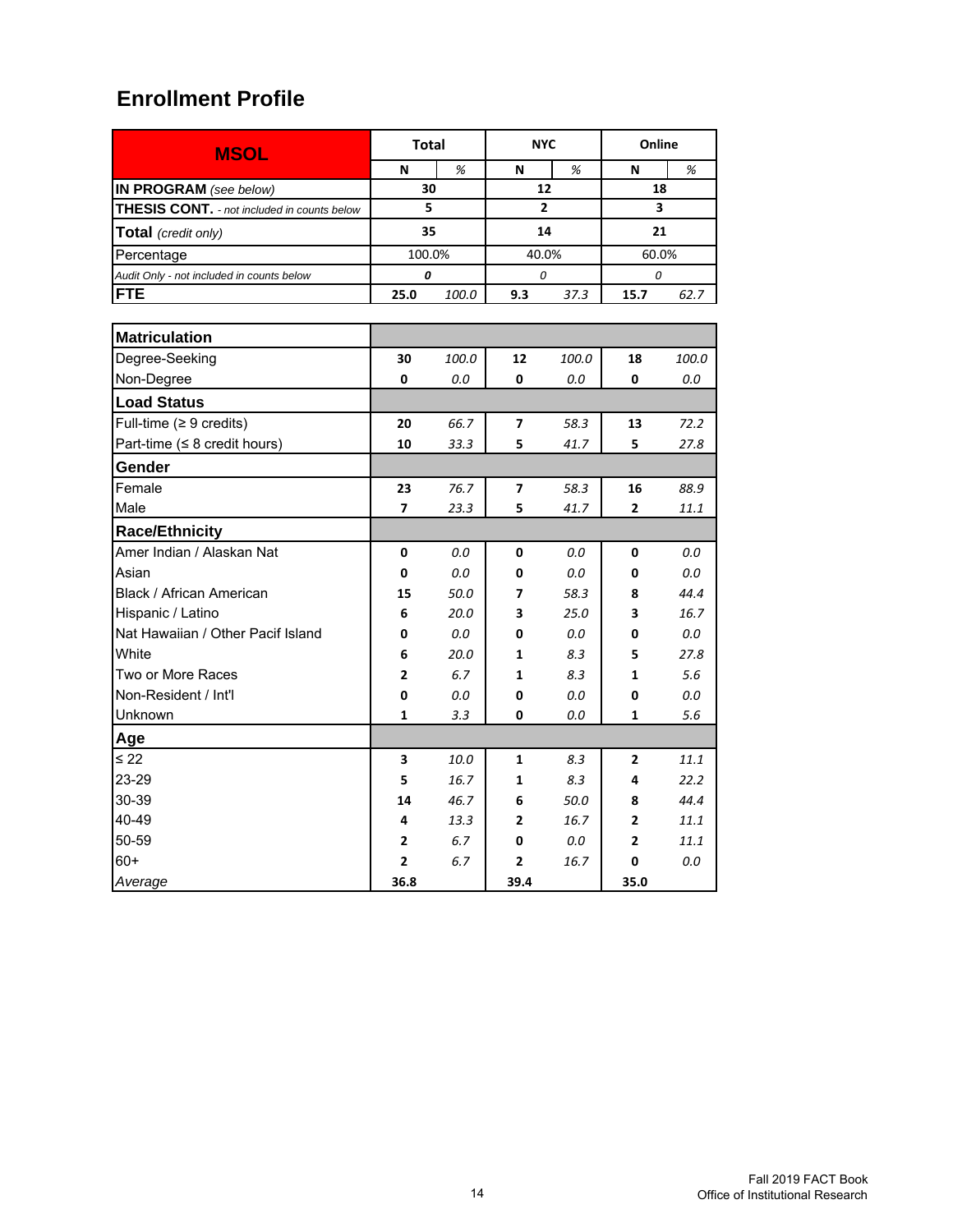| <b>Ancient Judaism and</b>                | <b>Total</b>   |              |      | <b>NYC</b>   | Online         |       |  |  |
|-------------------------------------------|----------------|--------------|------|--------------|----------------|-------|--|--|
| <b>Christian Origins</b>                  | N              | %            | N    | %            | N              | %     |  |  |
| Total (credit only)                       |                | 3            |      | $\mathbf{1}$ | $\overline{2}$ |       |  |  |
| Audit Only - not included in counts below | 0              |              | 0    |              | 0              |       |  |  |
| <b>Matriculation</b>                      |                |              |      |              |                |       |  |  |
| Degree-Seeking                            | 3              | 100.0        | 1    | 100.0        | $\mathbf{2}$   | 100.0 |  |  |
| Non-Degree                                | 0              | 0.0          | 0    | 0.0          | 0              | 0.0   |  |  |
| <b>Load Status</b>                        |                |              |      |              |                |       |  |  |
| Full-time ( $\geq 9$ credits)             | 0              | 0.0          | 0    | 0.0          | 0              | 0.0   |  |  |
| Part-time ( $\leq$ 8 credit hours)        | 3              | <i>100.0</i> | 1    | 100.0        | $\overline{2}$ | 100.0 |  |  |
| <b>FTE</b>                                | 1.0            | 100.0        | 0.3  | 33.3         | 0.7            | 66.7  |  |  |
| Gender                                    |                |              |      |              |                |       |  |  |
| Female                                    | $\mathbf{1}$   | 33.3         | 0    | 0.0          | 1              | 50.0  |  |  |
| Male                                      | $\overline{2}$ | 66.7         | 1    | 100.0        | 1              | 50.0  |  |  |
| <b>Race/Ethnicity</b>                     |                |              |      |              |                |       |  |  |
| Amer Indian / Alaskan Nat                 | 0              | 0.0          | 0    | 0.0          | 0              | 0.0   |  |  |
| Asian                                     | 0              | 0.0          | 0    | 0.0          | 0              | 0.0   |  |  |
| Black / African American                  | $\overline{2}$ | 66.7         | 0    | 0.0          | $\overline{2}$ | 100.0 |  |  |
| Hispanic / Latino                         | 0              | 0.0          | 0    | 0.0          | 0              | 0.0   |  |  |
| Nat Hawaiian / Other Pacif Island         | 0              | 0.0          | 0    | 0.0          | 0              | 0.0   |  |  |
| White                                     | $\mathbf{1}$   | 33.3         | 1    | 100.0        | 0              | 0.0   |  |  |
| Two or More Races                         | 0              | 0.0          | 0    | 0.0          | 0              | 0.0   |  |  |
| Non-Resident / Int'l                      | 0              | 0.0          | 0    | 0.0          | 0              | 0.0   |  |  |
| Unknown                                   | 0              | 0.0          | 0    | 0.0          | 0              | 0.0   |  |  |
| Age                                       |                |              |      |              |                |       |  |  |
| $\leq 22$                                 | 0              | 0.0          | 0    | 0.0          | 0              | 0.0   |  |  |
| 23-29                                     | 1              | 33.3         | 1    | 100.0        | 0              | 0.0   |  |  |
| 30-39                                     | 0              | 0.0          | 0    | 0.0          | 0              | 0.0   |  |  |
| 40-49                                     | 1              | 33.3         | 0    | 0.0          | 1              | 50.0  |  |  |
| 50-59                                     | 0              | 0.0          | 0    | 0.0          | 0              | 0.0   |  |  |
| $60+$                                     | 1              | 33.3         | 0    | 0.0          | 1              | 50.0  |  |  |
| Average                                   | 44.3           |              | 24.4 |              | 54.2           |       |  |  |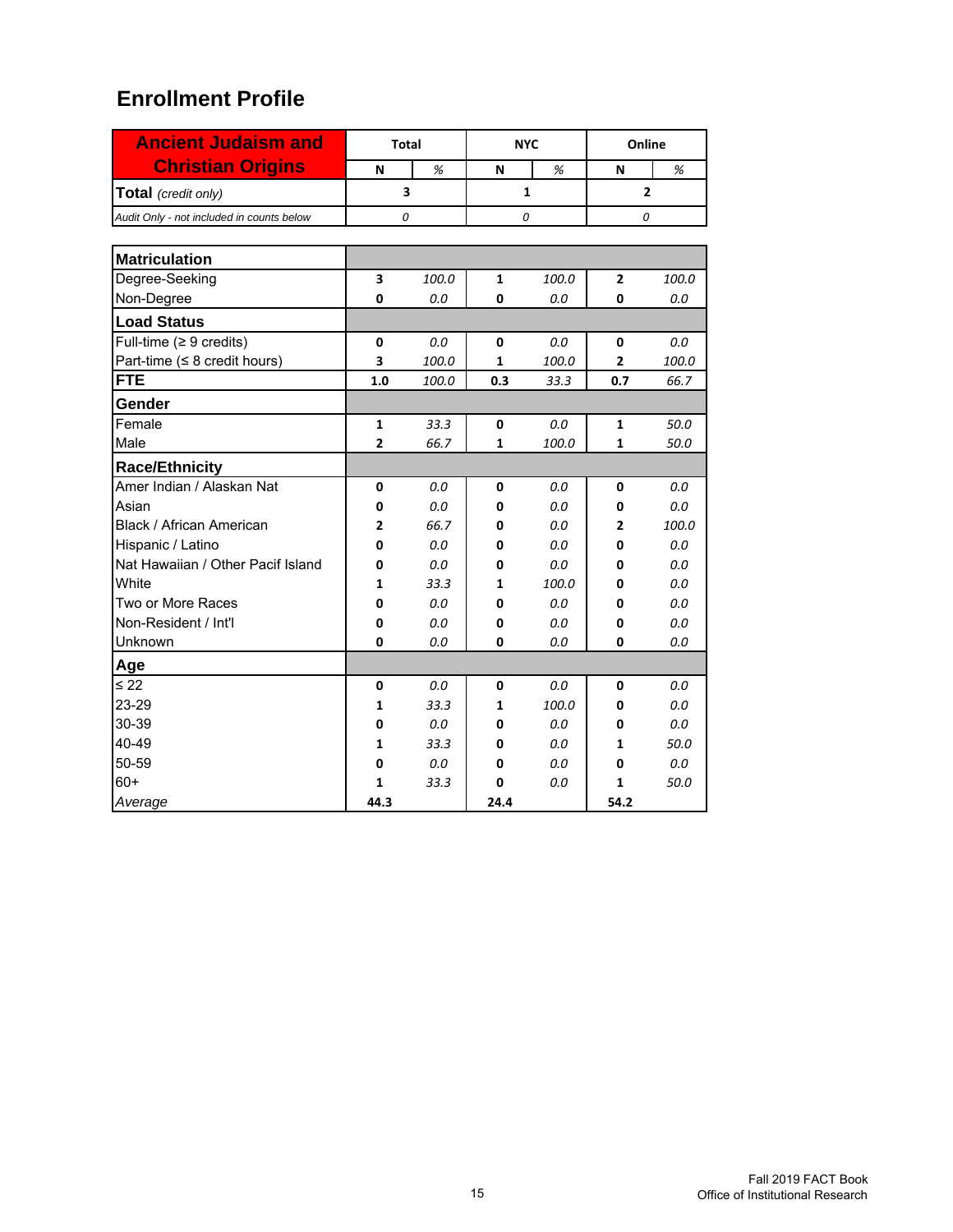| <b>Social Work (MSW)</b>                  | <b>NYC</b>   |       |
|-------------------------------------------|--------------|-------|
|                                           | N            | %     |
| Total (credit only)                       | 101          |       |
| Audit Only - not included in counts below | 0            |       |
|                                           |              |       |
| <b>Matriculation</b>                      |              |       |
| Degree-Seeking                            | 100          | 99.0  |
| Non-Degree                                | $\mathbf{1}$ | 1.0   |
| <b>Load Status</b>                        |              |       |
| Full-time ( $\geq 9$ credits)             | 63           | 62.4  |
| Part-time ( $\leq 8$ credit hours)        | 38           | 37.6  |
| <b>FTE</b>                                | 75.7         | 100.0 |
| Gender                                    |              |       |
| Female                                    | 83           | 82.2  |
| Male                                      | 18           | 17.8  |
| <b>Race/Ethnicity</b>                     |              |       |
| Amer Indian / Alaskan Nat                 | $\Omega$     | 0.0   |
| Asian                                     | 4            | 4.0   |
| Black / African American                  | 55           | 54.5  |
| Hispanic / Latino                         | 32           | 31.7  |
| Nat Hawaiian / Other Pacif Island         | 0            | 0.0   |
| White                                     | 6            | 5.9   |
| Two or More Races                         | 0            | 0.0   |
| Non-Resident / Int'l                      | 3            | 3.0   |
| Unknown                                   | 1            | 1.0   |
| Age                                       |              |       |
| ≤ 22                                      | 3            | 3.0   |
| 23-29                                     | 37           | 36.6  |
| 30-39                                     | 24           | 23.8  |
| 40-49                                     | 22           | 21.8  |
| 50-59                                     | 11           | 10.9  |
| $60+$                                     | 4            | 4.0   |
| Average                                   | 36.3         |       |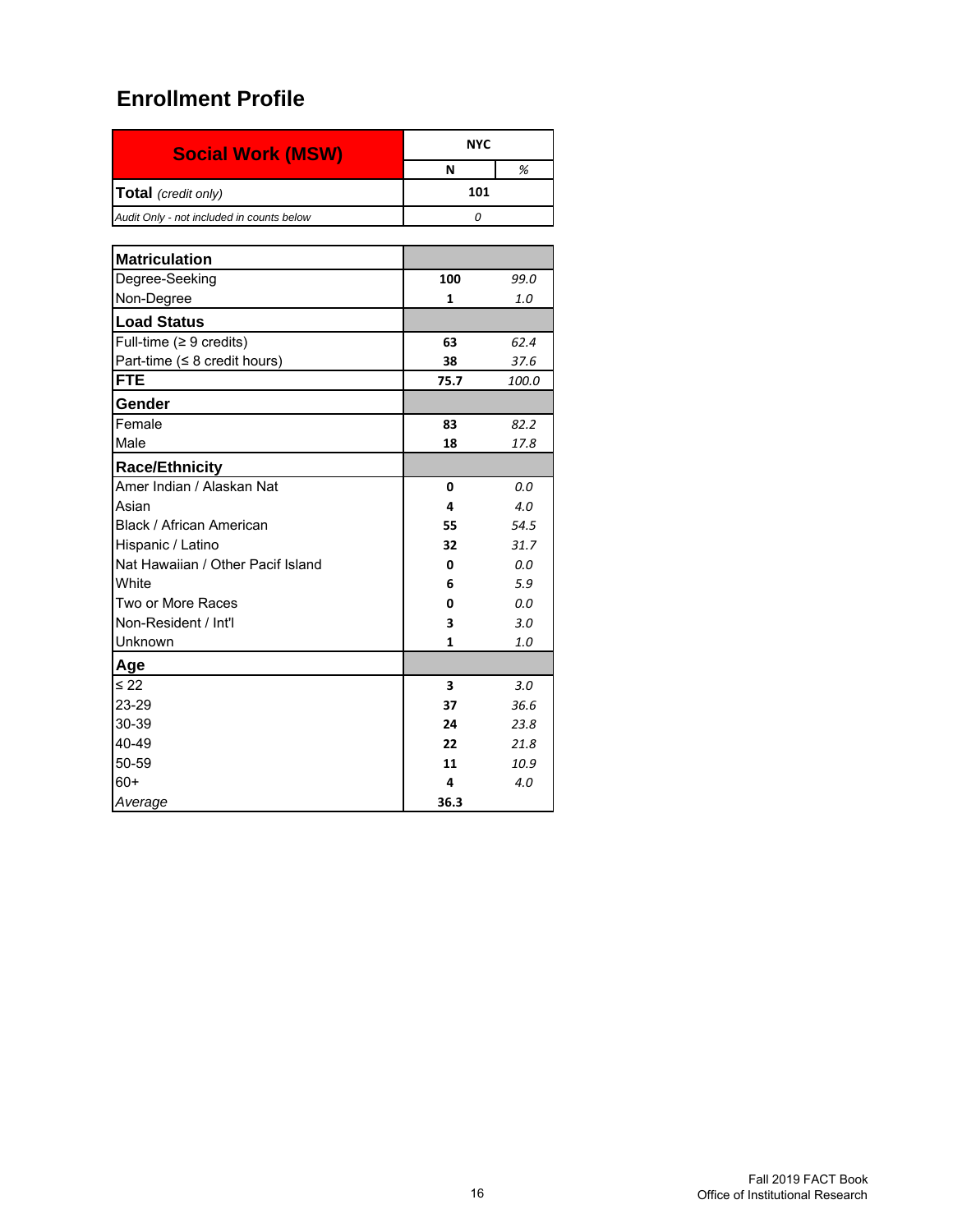# **Enrollment by Admitted State**

| <b>State</b>            | <b>Total</b>                  |      | <b>NYC</b>              | <b>Rockland</b>           | <b>PR</b> | <b>Online</b>       | <b>Corr Fac</b> |
|-------------------------|-------------------------------|------|-------------------------|---------------------------|-----------|---------------------|-----------------|
|                         | $\boldsymbol{\mathsf{N}}$     | $\%$ |                         |                           |           |                     |                 |
| NY & NJ                 | 1439                          | 72.6 | 86.3                    | 64.5                      |           |                     |                 |
| New York                | 1216                          |      | 802                     | 205                       | 1         | 132                 | 76              |
| New Jersey              | 223                           |      | 127                     | 60                        |           | 36                  |                 |
| <b>Mid-Atlantic</b>     | 39                            | 2.0  |                         |                           |           |                     |                 |
| $\overline{DC}$         | $\mathbf{1}$                  |      |                         |                           |           | 1                   |                 |
| Delaware                | 1                             |      |                         | $\mathbf 1$               |           |                     |                 |
| Maryland                | $\overline{7}$                |      | 1                       | 3                         |           | 3                   |                 |
| Pennsylvania            | 24                            |      | 9                       | $\boldsymbol{9}$          |           | 6                   |                 |
| Virginia                | 6                             |      | $\overline{2}$          | $\mathbf{1}$              |           | 3                   |                 |
| <b>New England</b>      | 58                            | 2.9  |                         |                           |           |                     |                 |
| Connecticut             | 37                            |      | 22                      | 6                         | 1         | 8                   |                 |
| Massachusetts           | 14                            |      | 1                       | $\boldsymbol{9}$          | 1         | 3                   |                 |
| New Hampshire           | $\mathbf 1$<br>$\overline{c}$ |      |                         | $\mathbf{1}$              |           |                     |                 |
| Rhode Island<br>Vermont | $\overline{\mathbf{4}}$       |      | 1                       | 1<br>3                    |           |                     |                 |
| South/Southeast         | 54                            | 2.7  | 1                       |                           |           |                     |                 |
| Alabama                 | $\overline{3}$                |      |                         |                           |           |                     |                 |
| Florida                 | 20                            |      | 1<br>5                  | 11                        | 1         | $\overline{c}$<br>3 |                 |
| Georgia                 | 6                             |      | $\overline{\mathbf{4}}$ |                           |           | $\overline{c}$      |                 |
| North Carolina          | 8                             |      | $\overline{2}$          | 3                         |           | 3                   |                 |
| Oklahoma                | 1                             |      |                         |                           |           | 1                   |                 |
| South Carolina          | 4                             |      | $\overline{2}$          | 1                         |           | 1                   |                 |
| Tennessee               | 1                             |      |                         |                           |           | $\mathbf{1}$        |                 |
| Texas                   | 11                            |      | 3                       | $\overline{7}$            |           | 1                   |                 |
| <b>Midwest</b>          | 38                            | 1.9  |                         |                           |           |                     |                 |
| Illinois                | $\overline{7}$                |      | 1                       | $\overline{2}$            |           | 4                   |                 |
| lowa                    | 1                             |      |                         |                           |           | 1                   |                 |
| Indiana                 | 3                             |      |                         |                           |           | 3                   |                 |
| Kansas                  | $\mathbf{3}$                  |      | $\mathbf{1}$            | 1                         |           | 1                   |                 |
| Michigan                | $\overline{c}$                |      |                         |                           |           | $\overline{2}$      |                 |
| Minnesota               | 3                             |      | $\mathbf{1}$            | $\overline{2}$            |           |                     |                 |
| Missouri                | 3                             |      |                         |                           |           | 3                   |                 |
| Nebraska                | $\overline{c}$                |      |                         |                           |           | $\overline{c}$      |                 |
| Ohio                    | 10                            |      | 1                       | 5                         |           | 4                   |                 |
| Wisconsin               | 4                             |      | 3                       | 1                         |           |                     |                 |
| <b>West</b>             | 49                            | 2.5  |                         |                           |           |                     |                 |
| Alaska                  | 1                             |      |                         | 1                         |           |                     |                 |
| Arizona                 | 3                             |      |                         | $\boldsymbol{2}$          |           | 1                   |                 |
| California              | 27                            |      | $10$                    | 11                        |           | 6                   |                 |
| Colorado                | 4                             |      | 1                       | $\boldsymbol{2}$          |           | 1                   |                 |
| Hawaii                  | $\overline{c}$                |      | $\mathbf{1}$            | $\mathbf 1$               |           |                     |                 |
| Nevada                  | 1                             |      |                         | $\mathbf{1}$              |           |                     |                 |
| New Mexico              | $\mathbf{1}$                  |      | $\mathbf 1$             |                           |           |                     |                 |
| Oregon                  | $\overline{\mathbf{4}}$       |      | $\mathbf{1}$            | $\ensuremath{\mathsf{3}}$ |           |                     |                 |
| Utah                    | $\mathbf{1}$                  |      |                         | $\mathbf 1$               |           |                     |                 |
| Washington              | 4                             |      | $\overline{2}$          | $\mathbf 1$               |           | 1                   |                 |
| Wyoming                 | 1                             |      |                         |                           |           | 1                   |                 |
| <b>Puerto Rico</b>      | 164                           | 8.3  |                         | $\mathbf{1}$              | 163       |                     |                 |
| International           | 136                           | 6.9  | 70                      | 55                        |           | $10$                | $\mathbf{1}$    |
| <b>US Living Abroad</b> | $\overline{\mathbf{4}}$       | 0.2  | $\mathbf{1}$            |                           |           | 3                   |                 |
| <b>Total</b>            | 1981                          | 100  | 1077                    | 411                       | 167       | 249                 | 77              |

**Total number of states represented: 40 (+ DC & Puerto Rico)**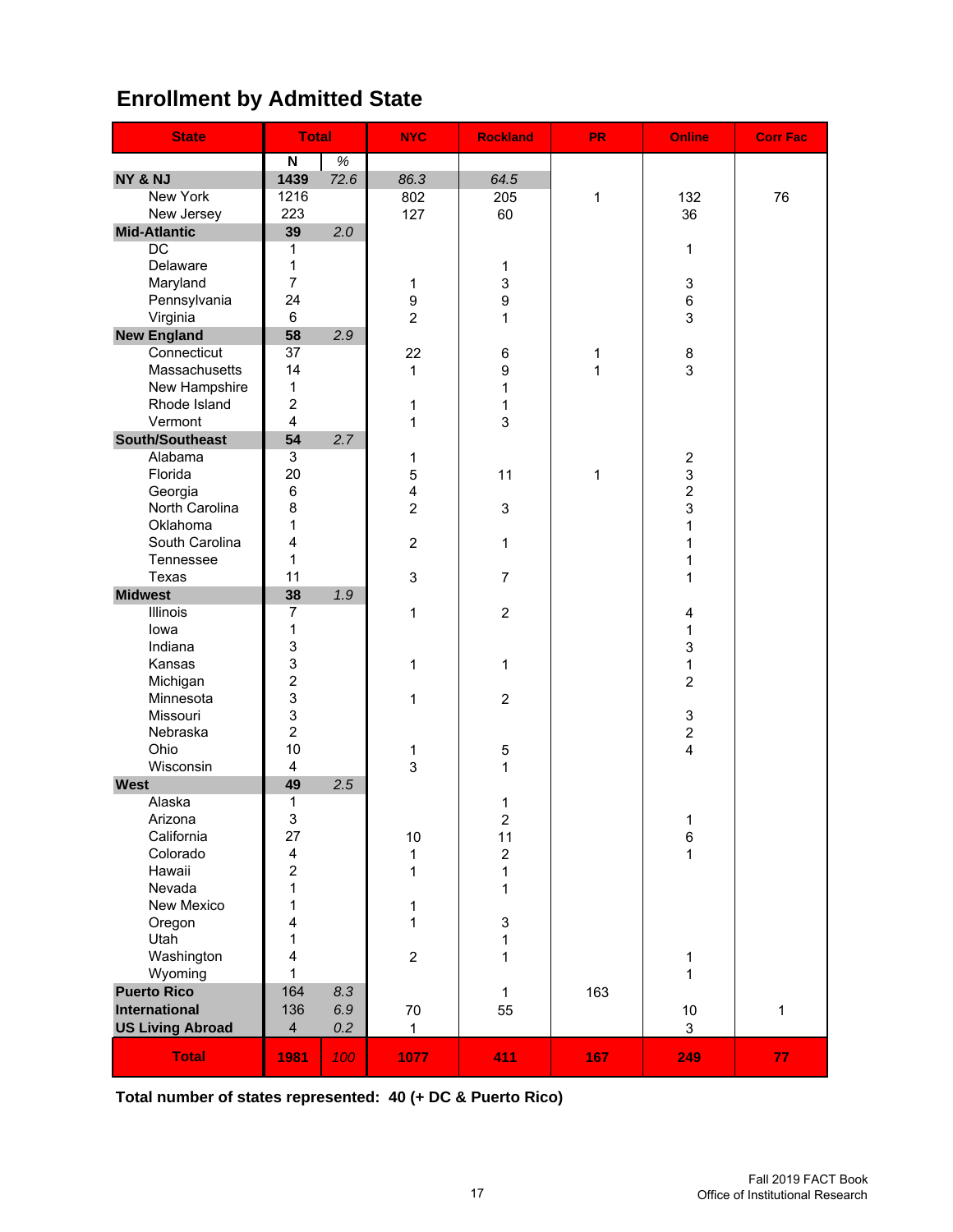| <b>Enrollment by County (NY)</b> |  |  |
|----------------------------------|--|--|
|----------------------------------|--|--|

| <b>County</b>                | <b>Total</b> |      |                |                | <b>NYC</b>              |                      | <b>Rockland</b> | <b>PR</b> | <b>Online</b> | <b>Corr Fac</b> |
|------------------------------|--------------|------|----------------|----------------|-------------------------|----------------------|-----------------|-----------|---------------|-----------------|
|                              | N            | %    | <b>UG</b>      | <b>ATS</b>     | Grad                    | Sub-<br><b>Total</b> | <b>UG</b>       |           |               |                 |
| <b>Rockland &amp; Nearby</b> | 174          | 8.8  | 3.8            | 7.2            | 10.0                    | 6.6                  | 17.8            | 0.0       | 12.0          | 0.0             |
| Rockland                     | 90           | 4.5  | $\overline{2}$ | 12             | 17                      | 31                   | 43              |           | 16            |                 |
| Orange                       | 28           | 1.4  | 5              | $\overline{2}$ | $\overline{2}$          | 9                    | 14              |           | 5             |                 |
| Westchester                  | 56           | 2.8  | 9              | 12             | 10                      | 31                   | 16              |           | 9             |                 |
| <b>NYC Boroughs</b>          | 820          | 41.4 | 76.9           | 43.1           | 60.8                    | 61.2                 | 20.4            | 0.6       | 30.5          | 0.0             |
| <b>Bronx</b>                 | 157          | 7.9  | 62             | 27             | 29                      | 118                  | 23              | 1         | 15            |                 |
| Brooklyn                     | 227          | 11.5 | 83             | 42             | 71                      | 196                  | 14              |           | 17            |                 |
| Manhattan                    | 213          | 10.8 | 89             | 34             | 32                      | 155                  | 32              |           | 26            |                 |
| Queens                       | 194          | 9.8  | 80             | 46             | 39                      | 165                  | 15              |           | 14            |                 |
| Staten Island                | 29           | 1.5  | 12             | $\overline{7}$ | 6                       | 25                   |                 |           | 4             |                 |
| <b>Long Island</b>           | 89           | 4.5  | 4.2            | 7.2            | 4.1                     | 5.2                  | 3.6             | 0.0       | 7.2           | 0.0             |
| Nassau                       | 50           | 2.5  | 9              | 17             | 8                       | 34                   | 5               |           | 11            |                 |
| Suffolk                      | 39           | 2.0  | 9              | 9              | $\overline{\mathbf{4}}$ | 22                   | 10              |           | 7             |                 |
| <b>All Other NY</b>          | 133          | 6.7  | 0.9            | 1.7            | 2.1                     | 1.5                  | 8.0             | 0.0       | 3.2           | 98.7            |
| All Other NY                 | 133          | 6.7  | 4              | 6              | 6                       | 16                   | 33              |           | 8             | 76              |
|                              |              |      |                |                |                         |                      |                 |           |               |                 |
| <b>Outside of NY</b>         | 764          | 38.6 | 14.2           | 40.9           | 23.0                    | 25.5                 | 50.1            | 99.4      | 46.6          | 1.3             |
| <b>Other States</b>          | 628          | 31.7 | 38             | 112            | 55                      | 205                  | 151             | 166       | 106           |                 |
| International                | 136          | 6.9  | 22             | 36             | 12                      | 70                   | 55              |           | 10            | 1               |
|                              |              |      |                |                |                         |                      |                 |           |               |                 |
| <b>US Living Abroad</b>      | $\mathbf{1}$ | 0.1  | 0.0            | 0.0            | 0.0                     | 0.0                  | 0.0             | 0.0       | 0.4           | 0.0             |
| <b>US Abroad</b>             | 1            | 0.1  |                |                |                         | $\mathbf{0}$         |                 |           | 1             |                 |
|                              |              |      |                |                |                         |                      |                 |           |               |                 |
| <b>Total</b>                 | 1981         | 100  | 424            | 362            | 291                     | 1077                 | 411             | 167       | 249           | 77              |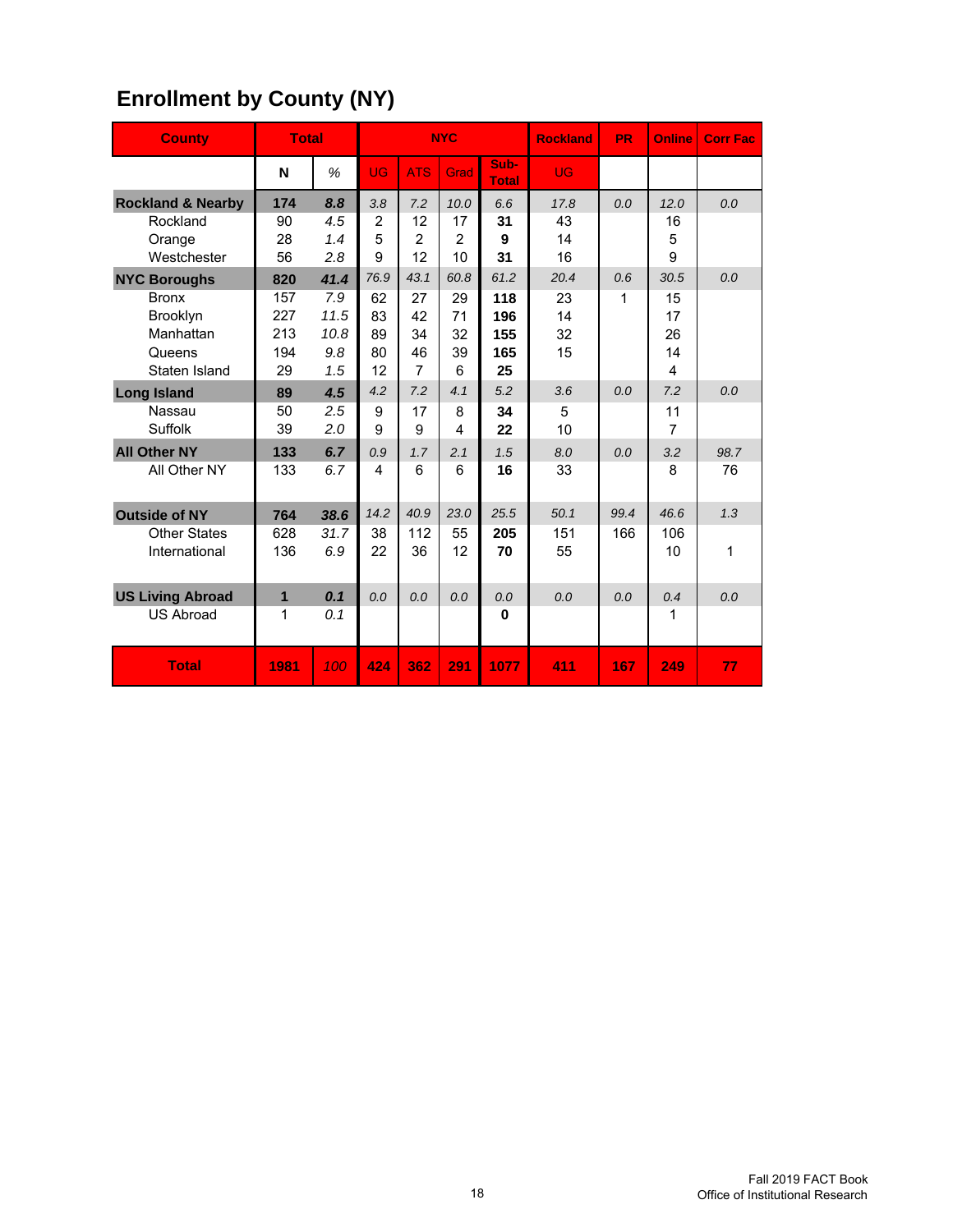# **Enrollment by Country**

| <b>Country</b>                                                                                                                                                        | <b>Total</b>                                                                       |      |                                                      |                                                                                                | <b>NYC</b>                          |                                                                      | <b>Rockland</b>                                       | <b>PR</b> | <b>Online</b>                    | <b>Corr Fac</b>          |
|-----------------------------------------------------------------------------------------------------------------------------------------------------------------------|------------------------------------------------------------------------------------|------|------------------------------------------------------|------------------------------------------------------------------------------------------------|-------------------------------------|----------------------------------------------------------------------|-------------------------------------------------------|-----------|----------------------------------|--------------------------|
|                                                                                                                                                                       | N                                                                                  | %    | <b>UG</b>                                            | <b>ATS</b>                                                                                     | Grad                                | Sub-<br><b>Total</b>                                                 | <b>UG</b>                                             |           |                                  |                          |
| <b>USA</b>                                                                                                                                                            | 1751                                                                               | 88.4 | 372                                                  | 306                                                                                            | 259                                 | 87.0<br>937                                                          | 340                                                   | 167       | 235                              | 72                       |
| Other N. Amer.<br>Canada<br>Mexico                                                                                                                                    | 19<br>15<br>$\overline{\mathbf{4}}$                                                | 1.0  | 3                                                    | 10                                                                                             | $\overline{2}$                      | 12<br>3                                                              | $\mathbf{1}$                                          |           | $\overline{2}$                   | 1                        |
| <b>Central America</b><br>Costa Rica<br>Guatemala<br>Honduras<br>Panama                                                                                               | 11<br>1<br>$6\phantom{1}$<br>3<br>$\mathbf{1}$                                     | 0.6  | 1<br>1<br>1<br>1                                     |                                                                                                | 1                                   | 1<br>1<br>$\overline{\mathbf{2}}$<br>1                               | 5                                                     |           | 1                                |                          |
| <b>South America</b><br><b>Brazil</b><br>Chile<br>Colombia<br>Ecuador<br>Guyana<br>Peru<br>Venezuela                                                                  | 30<br>16<br>1<br>6<br>$\overline{\mathbf{2}}$<br>$\mathbf{1}$<br>3<br>$\mathbf{1}$ | 1.5  | 4<br>$\overline{2}$<br>1<br>$\overline{2}$           | 3<br>$\mathbf 2$<br>1<br>1<br>1                                                                | $\overline{2}$<br>1<br>1            | 9<br>0<br>5<br>$\mathbf{2}$<br>1<br>3<br>1                           | 5<br>1<br>$\mathbf{1}$                                |           | $\overline{2}$                   |                          |
| <b>Caribbean</b><br>Antigua<br><b>Barbados</b><br>Dominica<br>Dom. Rep.<br><b>Dutch Antilles</b><br>Haiti<br>Jamaica<br>St. Lucia<br>St. Vinc & Gren<br>Trin. & Tbgo. | 58<br>1<br>1<br>3<br>11<br>1<br>14<br>18<br>1<br>1<br>$\overline{7}$               | 2.9  | 2<br>$\overline{7}$<br>1<br>5<br>$\overline{2}$<br>1 | 1<br>1<br>$\overline{4}$<br>1                                                                  | 1<br>1<br>3<br>4<br>$\overline{2}$  | 1<br>1<br>3<br>8<br>1<br>8<br>10<br>$\pmb{0}$<br>$\bf{0}$<br>4       | $\overline{2}$<br>6<br>4<br>1<br>1                    |           | $\overline{2}$<br>$\overline{2}$ | 1<br>$\overline{2}$<br>1 |
| Asia<br>China<br>Georgia<br>Hong Kong<br>India<br>Indonesia<br>Japan<br>Korea, South<br>Philippines<br>Syria<br>Vietnam                                               | 70<br>11<br>1<br>1<br>4<br>3<br>$\mathbf{1}$<br>44<br>3<br>1<br>1                  | 3.5  | $\mathbf 2$<br>3<br>11                               | $\ensuremath{\mathsf{3}}$<br>1<br>$\mathbf{1}$<br>$\mathbf{1}$<br>18<br>$\mathbf{1}$<br>1<br>1 | $\overline{2}$<br>3<br>$\mathbf{1}$ | 5<br>0<br>1<br>3<br>3<br>1<br>32<br>$\mathbf 2$<br>1<br>$\mathbf{1}$ | 6<br>$\mathbf{1}$<br>$\mathbf 1$<br>9<br>$\mathbf{1}$ |           | 3                                |                          |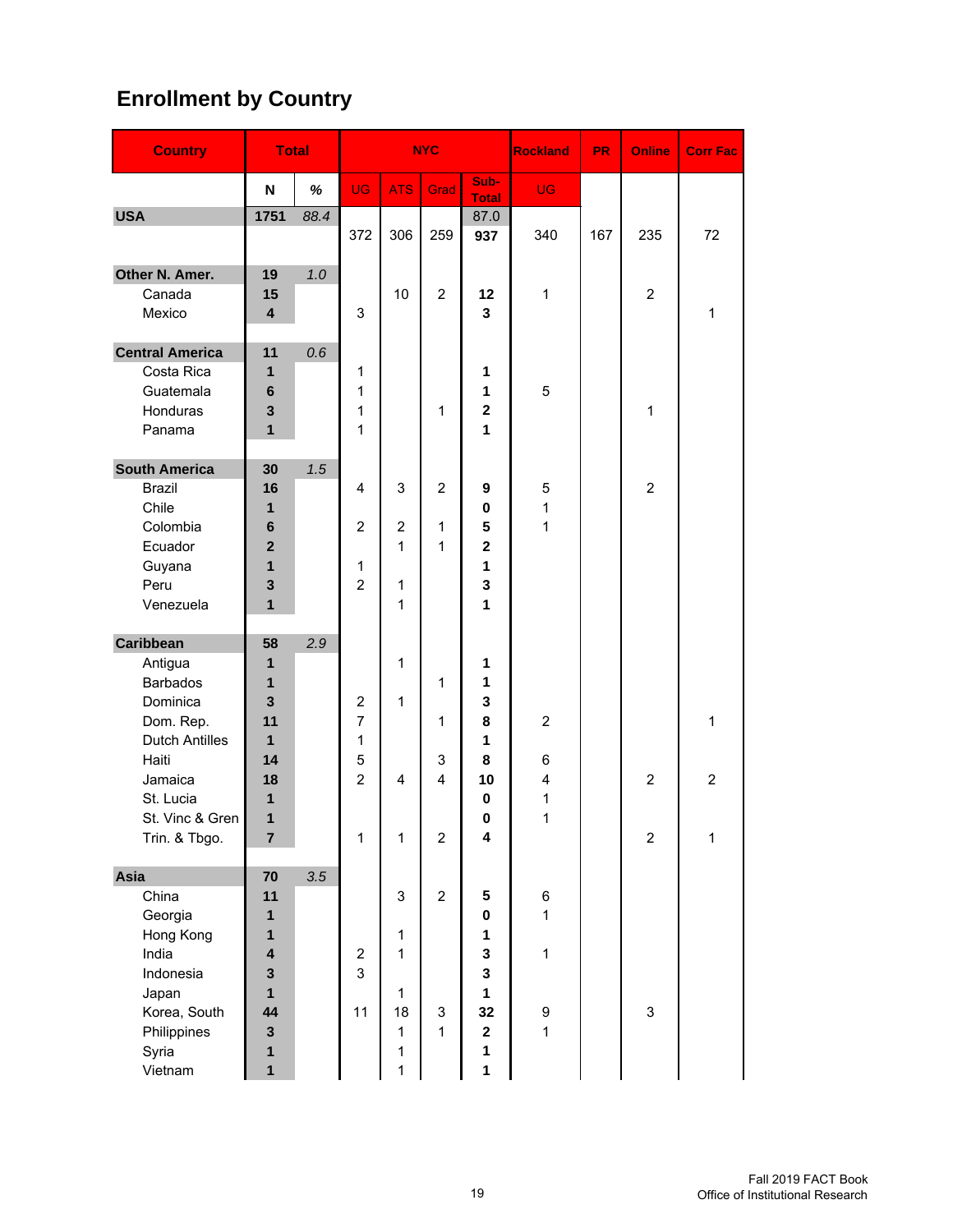# **Enrollment by Country (continued)**

| <b>Country</b>      | <b>Total</b>            |     |           |            | <b>NYC</b>     |                      | Rockland                       | <b>PR</b> | <b>Online</b> | <b>Corr Fac</b> |
|---------------------|-------------------------|-----|-----------|------------|----------------|----------------------|--------------------------------|-----------|---------------|-----------------|
|                     | N                       | %   | <b>UG</b> | <b>ATS</b> | Grad           | Sub-<br><b>Total</b> | <b>UG</b>                      |           |               |                 |
| Oceania             |                         | 0.0 |           |            |                |                      |                                |           |               |                 |
| <b>Europe</b>       | 27                      | 1.4 |           |            |                |                      |                                |           |               |                 |
| Austria             | $\overline{2}$          |     |           |            |                | 0                    | $\overline{2}$                 |           |               |                 |
| France              | $\overline{\mathbf{3}}$ |     |           |            | $\overline{2}$ | $\mathbf 2$          | 1                              |           |               |                 |
| Germany             | 9                       |     |           |            |                | $\bf{0}$             | 9                              |           |               |                 |
| Italy               | 1                       |     |           |            |                | $\bf{0}$             | 1                              |           |               |                 |
| Lithuania           | 1                       |     |           | 1          |                | 1                    |                                |           |               |                 |
| Spain               | 5                       |     | 1         |            |                | 1                    | 4                              |           |               |                 |
| Switzerland         | $\mathbf{1}$            |     |           |            |                | 0                    | 1                              |           |               |                 |
| <b>UK</b>           | 5                       |     |           | 1          | 1              | $\overline{2}$       | 3                              |           |               |                 |
|                     |                         |     |           |            |                |                      |                                |           |               |                 |
| <b>Africa</b>       | 15                      | 0.8 |           |            |                |                      |                                |           |               |                 |
| <b>Burkina Faso</b> | 1                       |     |           |            |                | $\bf{0}$             |                                |           | 1             |                 |
| Ethiopia<br>Ghana   | 3<br>$\overline{2}$     |     | 1         | 1          |                | 1<br>1               | $\overline{2}$<br>$\mathbf{1}$ |           |               |                 |
| Kenya               | $\overline{2}$          |     |           |            |                | $\bf{0}$             | 1                              |           | 1             |                 |
| Liberia             | 1                       |     |           |            | 1              | 1                    |                                |           |               |                 |
| Malawi              | 1                       |     |           |            |                | $\bf{0}$             | 1                              |           |               |                 |
| Nigeria             | $\overline{\mathbf{4}}$ |     |           | 1          | 3              | 4                    |                                |           |               |                 |
| South Africa        | 1                       |     |           |            | 1              | 1                    |                                |           |               |                 |
|                     |                         |     |           |            |                |                      |                                |           |               |                 |
| <b>Unknown</b>      | $\bf{0}$                | 0.0 |           |            |                | $\pmb{0}$            |                                |           |               |                 |
|                     |                         |     |           |            |                |                      |                                |           |               |                 |
| <b>Total</b>        | 1981                    | 100 | 424       | 362        | 291            | 1077                 | 411                            | 167       | 249           | 77              |

#### **Total number of countries represented: 50**

*NOTE: USA = U.S. citizens. All other countries = international & permanent resident students*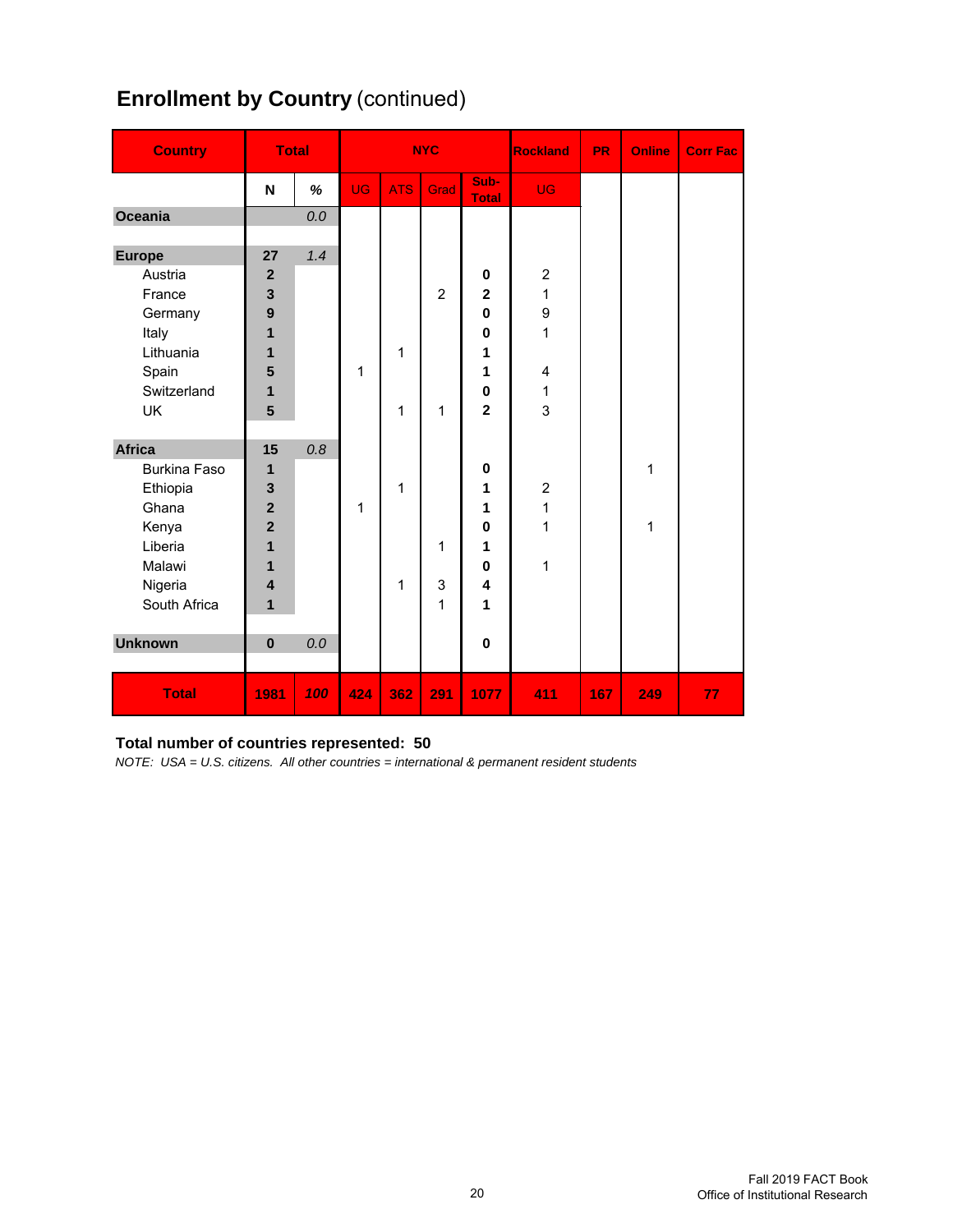# **Enrollment by Denomination**

| <b>Denomination</b>                |                | <b>Inst</b> |                |                | <b>Trad UG</b> |            |                | OM | <b>ATS</b>     |                |           |     | <b>Grad (non-</b><br>ATS) |     |
|------------------------------------|----------------|-------------|----------------|----------------|----------------|------------|----------------|----|----------------|----------------|-----------|-----|---------------------------|-----|
|                                    | N              | $\%$        | <b>NYC</b>     | <b>Rock</b>    | PR             | <b>ONL</b> | Corr           |    | <b>DMin</b>    | <b>NYC</b>     | <b>PR</b> | ONL | <b>NYC</b>                | ONL |
| <b>Adventist</b>                   | 29             | 1.5         |                |                |                |            |                |    |                |                |           |     |                           |     |
| ADVENTIST CHR CHURCH               | 7              |             |                | 7              |                |            |                |    |                |                |           |     |                           |     |
| SEVENTH DAY ADVENTIST              | 22             |             | 11             | 4              |                |            | $\overline{2}$ |    |                | 1              |           |     | 1                         | 3   |
| <b>Anglican / Episcopal</b>        | $\overline{2}$ | 0.1         |                |                |                |            |                |    |                |                |           |     |                           |     |
| ANGLICAN CHURCH OF CAN             | $\Omega$       |             |                |                |                |            |                |    |                |                |           |     |                           |     |
| <b>REFORMED EPISCOPAL</b>          | $\Omega$       |             |                |                |                |            |                |    |                |                |           |     |                           |     |
| THE EPISCOPAL CHURCH               | $\overline{2}$ |             |                | 1              |                |            |                |    |                |                |           |     |                           | 1   |
| <b>Baptist</b>                     | 181            | 9.1         |                |                |                |            |                |    |                |                |           |     |                           |     |
| AMERIC. BAPTIST IN USA             | 32             |             | 8              | 9              |                |            |                |    |                | 5              |           | 1   | 5                         | 4   |
| BAPT GENERAL CONFERENCE            | $\Omega$       |             |                |                |                |            |                |    |                |                |           |     |                           |     |
| <b>BAPT MISS ASSOC OF AMER</b>     | $\overline{2}$ |             | 1              | 1              |                |            |                |    |                |                |           |     |                           |     |
| <b>BAPTIST- OTHER</b>              | 120            |             | 34             | 23             | 4              |            | 3              | 3  | $\overline{2}$ | 21             | 8         | 2   | 16                        | 4   |
| CONS BAPT ASSOC OF AMER            | 1              |             | 1              |                |                |            |                |    |                |                |           |     |                           |     |
| <b>INDEPENDENT BAPTIST</b>         | 9              |             | 4              | $\overline{2}$ |                |            |                |    |                | 1              |           | 2   |                           |     |
| NAT'L BAPTIST CONVENTION           | 4              |             | 1              |                |                |            |                |    | 1              |                |           |     | 1                         | 1   |
| SEVENTH DAY BAP GEN CONF           | $\overline{2}$ |             |                |                |                |            |                |    | 1              |                | 1         |     |                           |     |
| SOUTHERN BAPTIST CONV              | 11             |             | $\overline{2}$ | 4              |                |            |                |    | 1              | $\overline{2}$ |           |     |                           | 2   |
| <b>Brethren</b>                    | $\overline{2}$ | 0.1         |                |                |                |            |                |    |                |                |           |     |                           |     |
| <b>BRETHREN CHURCH (ASHLAND)</b>   | $\Omega$       |             |                |                |                |            |                |    |                |                |           |     |                           |     |
| CHURCH OF THE BRETHREN             | $\mathbf{1}$   |             |                |                |                |            |                |    |                | 1              |           |     |                           |     |
| <b>BRETHREN- OTHER</b>             | 1              |             |                |                |                |            |                |    | 1              |                |           |     |                           |     |
| <b>C&amp;MA</b>                    | 237            | 12.0        | 16             | 45             | 10             | 3          | 1              | 5  | 29             | 41             | 44        | 23  | 12                        | 8   |
| Church of God (Anderson, IN)       | 8              | 0.4         | 3              | 4              |                |            |                |    |                | 1              |           |     |                           |     |
| <b>Churches of Christ-Chr Ch</b>   | 73             | 3.7         |                |                |                |            |                |    |                |                |           |     |                           |     |
| CHR CHURCH (Disc of Christ)        | 63             |             | 22             | 21             | 2              | 1          |                |    |                | $\overline{2}$ | 8         |     | 4                         | 3   |
| <b>CHURCHES OF CHRIST</b>          | 10             |             | 5              | 4              |                |            |                |    |                |                |           |     | 1                         |     |
| <b>Churches of God (Gen Conf)</b>  | 15             | 0.8         | $\overline{2}$ | 6              |                | 1          |                |    |                | 3              |           |     | 1                         | 2   |
| <b>Evangelical Cong Church</b>     | 10             | 0.5         | $\overline{2}$ | $\overline{2}$ |                |            |                | 1  |                | 4              |           | 1   |                           |     |
| <b>Evangelical Covenant Church</b> | 6              | 0.3         | 1              |                |                | 1          |                |    |                | 3              |           |     | 1                         |     |
| <b>Evangelical Free Church</b>     | 10             | 0.5         | 4              | $\overline{2}$ |                |            |                |    |                |                |           |     | 3                         | 1   |
| Inter/Multidenominational          | 17             | 0.9         | 3              | $\mathbf{1}$   |                | 1          |                |    |                | 5              | 1         |     | 6                         |     |
| Jewish                             | $\overline{2}$ | 0.1         |                |                |                |            |                |    |                |                |           |     |                           |     |
| <b>MESSIANIC JEWISH</b>            | $\overline{c}$ |             |                | 1              |                |            |                |    |                | 1              |           |     |                           |     |
| Lutheran                           | 16             | 0.8         |                |                |                |            |                |    |                |                |           |     |                           |     |
| EVANG LUTHERAN IN AMER             | 5              |             | $\overline{2}$ | 2              |                |            |                |    |                |                |           |     | 1                         |     |
| LUTHERAN BRETHREN                  | 0              |             |                |                |                |            |                |    |                |                |           |     |                           |     |
| LUTHERAN- OTHER                    | 11             |             |                | 4              |                |            |                | 1  |                | 1              | 1         |     | 4                         |     |
| <b>Mennonite</b>                   | 8              | 0.4         |                |                |                |            |                |    |                |                |           |     |                           |     |
| <b>MENNONITE BRETHREN</b>          | 1              |             |                |                |                |            |                |    | 1              |                |           |     |                           |     |
| MENNONITE CHURCH                   | 2              |             | 1              |                | 1              |            |                |    |                |                |           |     |                           |     |
| <b>MENNONITE- OTHER</b>            | 5              |             |                |                | 3              | 1          |                |    |                |                |           | 1   |                           |     |
| <b>Methodist</b>                   | 42             | 2.1         |                |                |                |            |                |    |                |                |           |     |                           |     |
| AFRICAN METH EPISC (AME)           | 13             |             | 1              |                |                | 1          |                |    | 1              | 7              |           |     | 2                         | 1   |
| AFRICAN METH EPISC ZION            | 4              |             | 1              |                |                |            |                |    |                | 3              |           |     |                           |     |
| FREE METHODIST CHURCH              | 1              |             |                |                |                |            |                |    |                |                |           |     | 1                         |     |
| METHODIST- OTHER                   | 11             |             | 3              |                | $\mathbf{1}$   |            |                |    |                | 3              |           |     | 4                         |     |
| UNITED METHODIST                   | 10             |             | 1              | 6              |                |            |                |    |                | $\overline{2}$ |           |     |                           | 1   |
| <b>WESLEYAN</b>                    | 3              |             |                |                |                |            |                |    |                |                | 2         |     |                           | 1   |
| Nat'l Assoc of Cong Chr Ch         | $\bf{0}$       | 0.0         |                |                |                |            |                |    |                |                |           |     |                           |     |
| <b>Nazarene</b>                    | 14             | 0.7         | $\overline{2}$ | 5              |                |            |                |    | 3              | 2              |           |     | 2                         |     |
| Nondenominational                  | 416            | 21.0        | 94             | 82             |                | 11         | $\sqrt{3}$     | 9  | 11             | 76             |           | 9   | 95                        | 26  |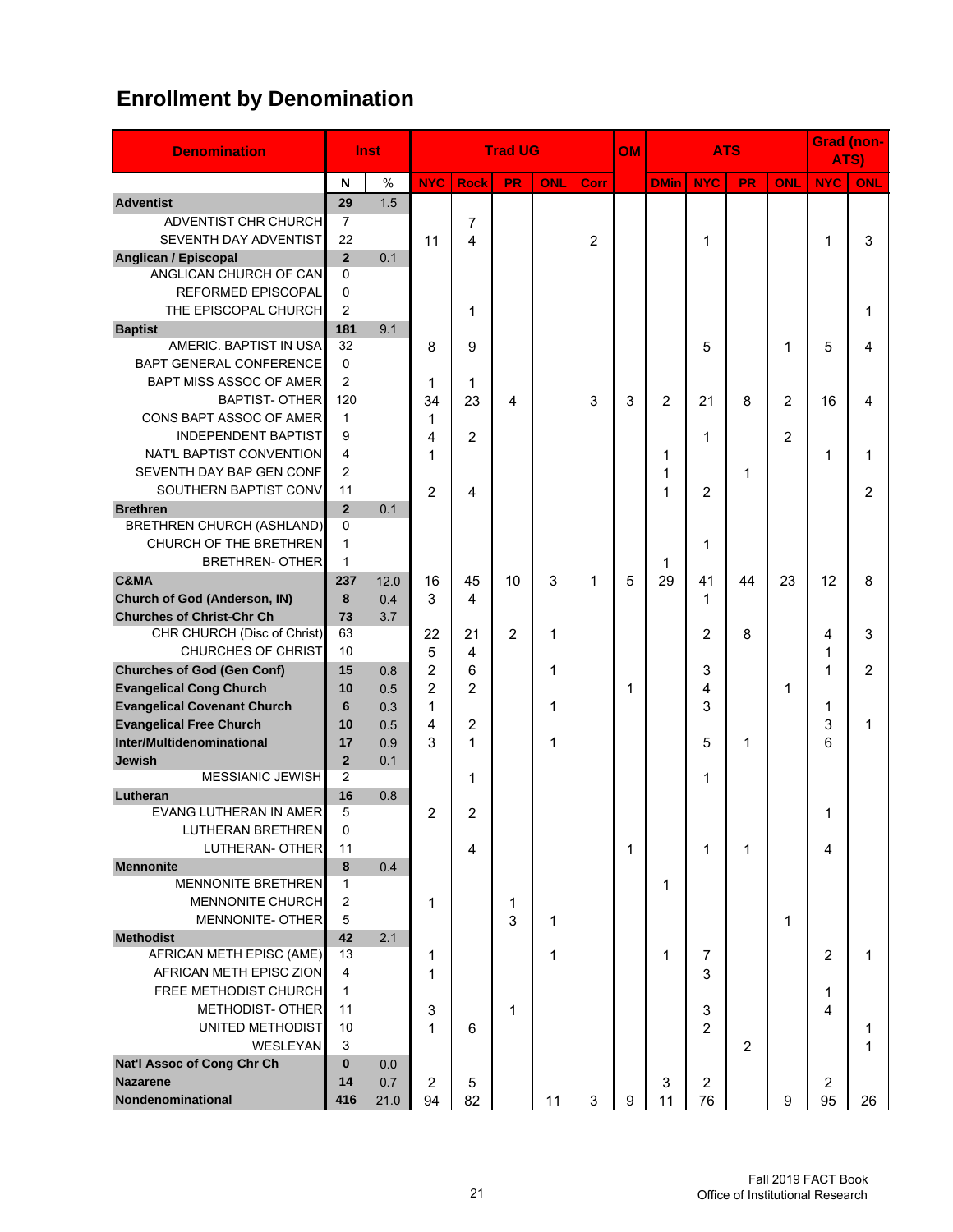# **Enrollment by Denomination (continued)**

| <b>Denomination</b>                                  |                | <b>Inst</b> |            |             | <b>Trad UG</b> |     |      | OM             |             |            | <b>ATS</b>     |            | <b>Grad (non-</b><br>ATS) |                |
|------------------------------------------------------|----------------|-------------|------------|-------------|----------------|-----|------|----------------|-------------|------------|----------------|------------|---------------------------|----------------|
|                                                      | N              | $\%$        | <b>NYC</b> | <b>Rock</b> | <b>PR</b>      | ONL | Corr |                | <b>DMin</b> | <b>NYC</b> | PR             | <b>ONL</b> | <b>NYC</b>                | ONL            |
| <b>Orthodox</b>                                      | 9              | 0.5         |            |             |                |     |      |                |             |            |                |            |                           |                |
| ORTHODOX CHURCH IN AMER                              | 1              |             |            | 1           |                |     |      |                |             |            |                |            |                           |                |
| ORTHODOX- OTHER                                      | 8              |             |            | 6           |                |     | 1    |                |             |            |                |            | 1                         |                |
| Pentecostal                                          | 376            | 19.0        |            |             |                |     |      |                |             |            |                |            |                           |                |
| <b>APOSTOLIC</b>                                     | 21             |             | 6          | 9           |                | 1   |      | 1              |             |            |                |            | 4                         |                |
| APOSTOLIC PENTECOSTAL                                | 27             |             | 8          | 5           |                |     |      |                |             | 6          |                | 3          | 3                         | $\overline{2}$ |
| ASSEMBLIES OF GOD                                    | 94             |             | 29         | 29          | 1              |     |      | 2              | 1           | 12         | 1              |            | 12                        | $\overline{7}$ |
| CHURCH OF GOD (Clev, TN)                             | 12             |             | 4          |             |                |     |      |                |             | 3          | $\overline{2}$ | 1          | 1                         | 1              |
| CHURCH OF GOD- OTHER                                 | $\Omega$       |             |            |             |                |     |      |                |             |            |                |            |                           |                |
| CHURCH OF GOD IN CHRIST                              | 16             |             | 9          |             |                |     |      |                |             | 4          |                |            | 2                         | 1              |
| FOUR SQUARE GOSPEL CH                                | $\Omega$       |             |            |             |                |     |      |                |             |            |                |            |                           |                |
| <b>FULL GOSPEL</b>                                   | 16             |             | 4          | 3           |                | 2   |      |                | 1           | 3          | 1              |            | 1                         | 1              |
| PENTECOSTAL ASSEMB OF CAN                            | 0              |             |            |             |                |     |      |                |             |            |                |            |                           |                |
| PENTECOSTAL- OTHER                                   | 190            |             | 67         | 27          | 1              | 1   | 5    | 5              | 4           | 28         | 24             |            | 23                        | 5              |
| Presbyterian                                         | 76             | 3.8         |            |             |                |     |      |                |             |            |                |            |                           |                |
| ASSOC REF PRESBYTERIAN                               | 0<br>15        |             |            |             |                |     |      |                |             |            |                |            |                           |                |
| EVANGELICAL PRESBYTERIAN                             | 3              |             | 3          | 4           |                |     | 1    |                |             | 5          | 2              |            |                           |                |
| ORTHODOX PRESBYTERIAN                                | 23             |             |            |             |                |     | 1    |                |             | 1          |                |            | 1                         |                |
| PRESB CHURCH IN AMERICA<br>PRESBYTERIAN CHURCH (USA) | 22             |             | 4          | 5           |                |     |      | $\overline{2}$ |             | 3          | 1              | 1          | 5                         | 2              |
| <b>REFORMED PRESBYTERIAN</b>                         | $\overline{7}$ |             | 6          | 3           |                | 1   |      |                |             | 7          |                |            | 2                         | 3              |
| PRESBYTERIAN - OTHER                                 | 6              |             |            | 1           |                |     |      |                |             | 3<br>4     |                |            | $\overline{2}$            | 1<br>1         |
| Reformed                                             | 22             | 1.1         |            |             |                |     |      |                | 1           |            |                |            |                           |                |
| CHRISTIAN REFORMED CHURCH                            | 14             |             | 2          | 4           |                |     |      |                |             | 4          |                |            | 1                         | 3              |
| <b>DUTCH REFORMED</b>                                | 0              |             |            |             |                |     |      |                |             |            |                |            |                           |                |
| REFORMED CHURCH IN AMER                              | 8              |             | 2          | 3           |                |     |      |                |             | 3          |                |            |                           |                |
| <b>Roman Catholic</b>                                | 79             | 4.0         | 9          | 37          |                |     | 7    | 1              |             | 1          | 1              | 1          | 11                        | 11             |
| <b>Salvation Army</b>                                | 5              | 0.3         |            |             |                | 1   |      | $\overline{2}$ |             |            |                |            | 1                         | $\mathbf{1}$   |
| <b>United Church of Christ</b>                       | 3              | 0.2         | 1          |             |                |     |      |                | 1           |            |                |            | 1                         |                |
| <b>Other</b>                                         | 72             | 3.6         |            |             |                |     |      |                |             |            |                |            |                           |                |
| AFRICAN INLAND CHURCH                                | 2              |             | 1          | 1           |                |     |      |                |             |            |                |            |                           |                |
| <b>BIBLE CHURCH / FELLOWSHIP</b>                     | 3              |             | 2          |             |                |     |      |                |             |            |                | 1          |                           |                |
| <b>EVANGELICAL</b>                                   | 22             |             | 5          | 1           | $\overline{2}$ |     |      |                | 1           | 3          | 6              | 1          | 3                         |                |
| <b>HOLINESS</b>                                      | 0              |             |            |             |                |     |      |                |             |            |                |            |                           |                |
| <b>INDEPENDENT</b>                                   | 38             |             | 1          |             | 12             |     |      |                |             |            | 25             |            |                           |                |
| <b>MUSLIM</b>                                        | 6              |             |            |             |                |     | 6    |                |             |            |                |            |                           |                |
| PROTESTANT                                           | 0              |             |            |             |                |     |      |                |             |            |                |            |                           |                |
| UNITED CHURCH OF CANADA                              | 0              |             |            |             |                |     |      |                |             |            |                |            |                           |                |
| UNITARIAN UNIVERSALIST                               | 1              |             |            |             |                |     |      |                |             | 1          |                |            |                           |                |
| <b>Undesignated / Unknown</b>                        | 251            | 12.7        | 28         | 27          |                | 28  | 43   | 14             | 4           | 22         | $\overline{2}$ | 13         | 57                        | 13             |
| <b>Total</b>                                         | 1981           | 100.0       | 416        | 402         | 37             | 54  | 73   | 46             | 64          | 298        | 130            | 60         | 291                       | 110            |

*\* Major categories are those used by The Association of Theological Schools*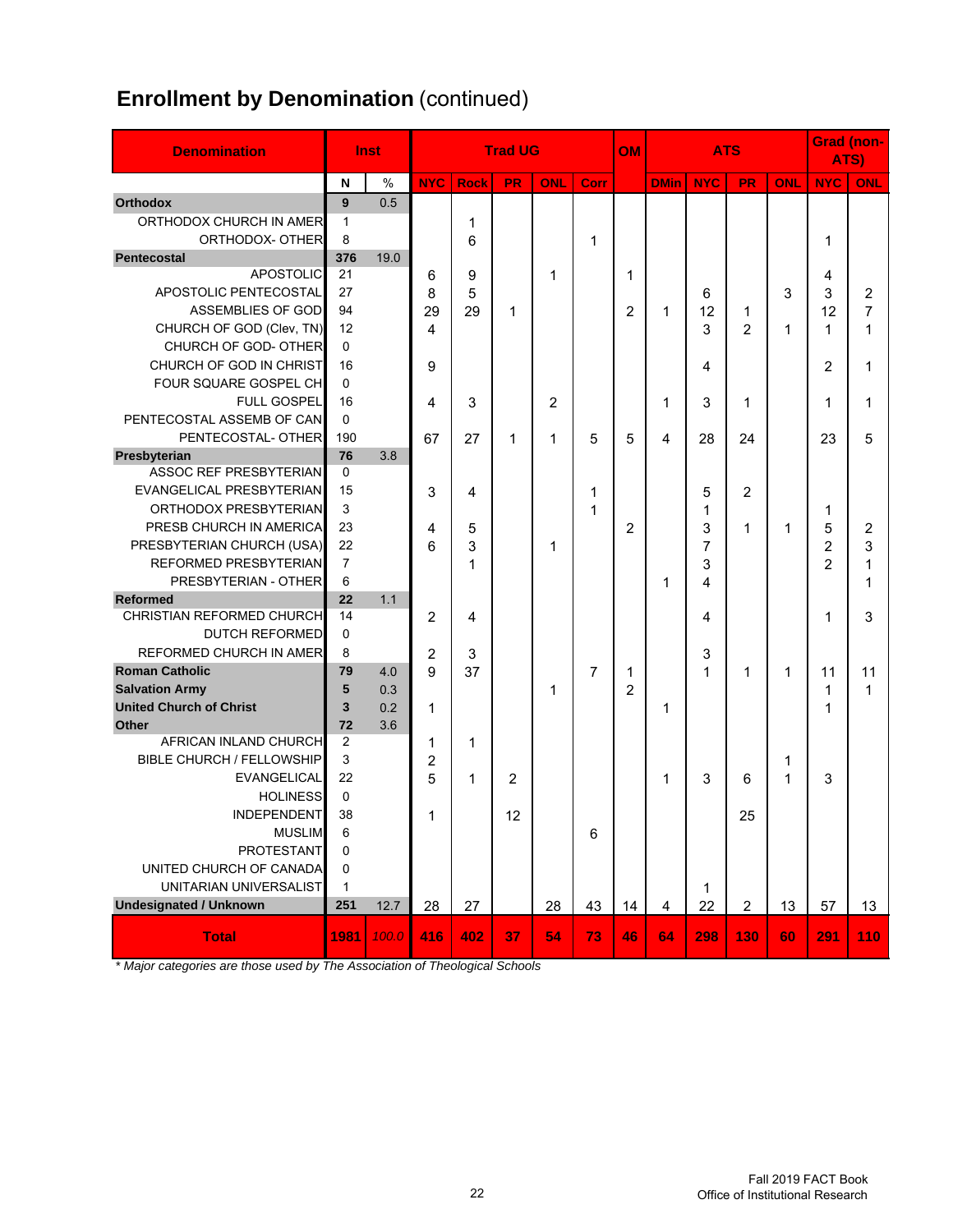| <b>Site</b>                    | <b>Program</b>                 | <b>C&amp;MA</b><br><b>Students</b> | <b>Total</b><br><b>Students</b> | <b>Percentage</b> |
|--------------------------------|--------------------------------|------------------------------------|---------------------------------|-------------------|
| <b>NYC</b>                     |                                | 98                                 | 1077                            | 9.1%              |
|                                | <b>Traditional UG</b>          | 16                                 | 416                             | 3.8%              |
|                                | <b>ATS</b>                     | 41                                 | 298                             | 13.8%             |
|                                | <b>DMin</b>                    | 29                                 | 64                              | 45.3%             |
|                                | <b>AGSC</b>                    | 5                                  | 138                             | 3.6%              |
|                                | Grad Ed                        | $\mathbf 0$                        | 10                              | 0.0%              |
|                                | <b>MBA</b>                     | 1                                  | 27                              | 3.7%              |
|                                | <b>MSOL</b>                    | 1                                  | 14                              | 7.1%              |
|                                | <b>MAJCO</b>                   | 1                                  | 1                               | 100.0%            |
|                                | <b>MSW</b>                     | 4                                  | 101                             | 4.0%              |
|                                | <b>Adult Degree-Completion</b> | 0                                  | 8                               | 0.0%              |
| <b>Rockland</b>                |                                | 46                                 | 411                             | 11.2%             |
|                                | <b>Traditional UG</b>          | 45                                 | 402                             | 11.2%             |
|                                | <b>Adult Degree-Completion</b> | 1                                  | 9                               | 11.1%             |
|                                |                                |                                    |                                 |                   |
| <b>Puerto Rico</b>             |                                | 54                                 | 167                             | 32.3%             |
|                                | <b>ATS</b>                     | 44                                 | 130                             | 33.8%             |
|                                | <b>Traditional UG</b>          | 10                                 | 37                              | 27.0%             |
| Online                         |                                | 38                                 | 249                             | 15.3%             |
|                                | <b>Traditional UG</b>          | $\ensuremath{\mathsf{3}}$          | 54                              | 5.6%              |
|                                | <b>AGSC</b>                    | $\overline{2}$                     | 52                              | 3.8%              |
|                                | <b>ATS</b>                     | 23                                 | 60                              | 38.3%             |
|                                | Grad Ed                        | 3                                  | 35                              | 8.6%              |
|                                | <b>MAJCO</b>                   | $\mathbf 0$                        | $\overline{2}$                  | 0.0%              |
|                                | <b>MSOL</b>                    | 3                                  | 21                              | 14.3%             |
|                                | <b>Adult Degree-Completion</b> | 4                                  | 25                              | 16.0%             |
| <b>Correctional Facilities</b> |                                | $\mathbf{1}$                       | 77                              | 1.3%              |
|                                | <b>Traditional UG</b>          | 1                                  | 73                              | 1.4%              |
|                                | <b>Adult Degree-Completion</b> | $\pmb{0}$                          | 4                               | 0.0%              |
|                                |                                |                                    |                                 |                   |
| <b>TOTAL</b>                   |                                | 237                                | 1,981                           | 12.0%             |

# **Enrollment by C&MA (Christian & Missionary Alliance)**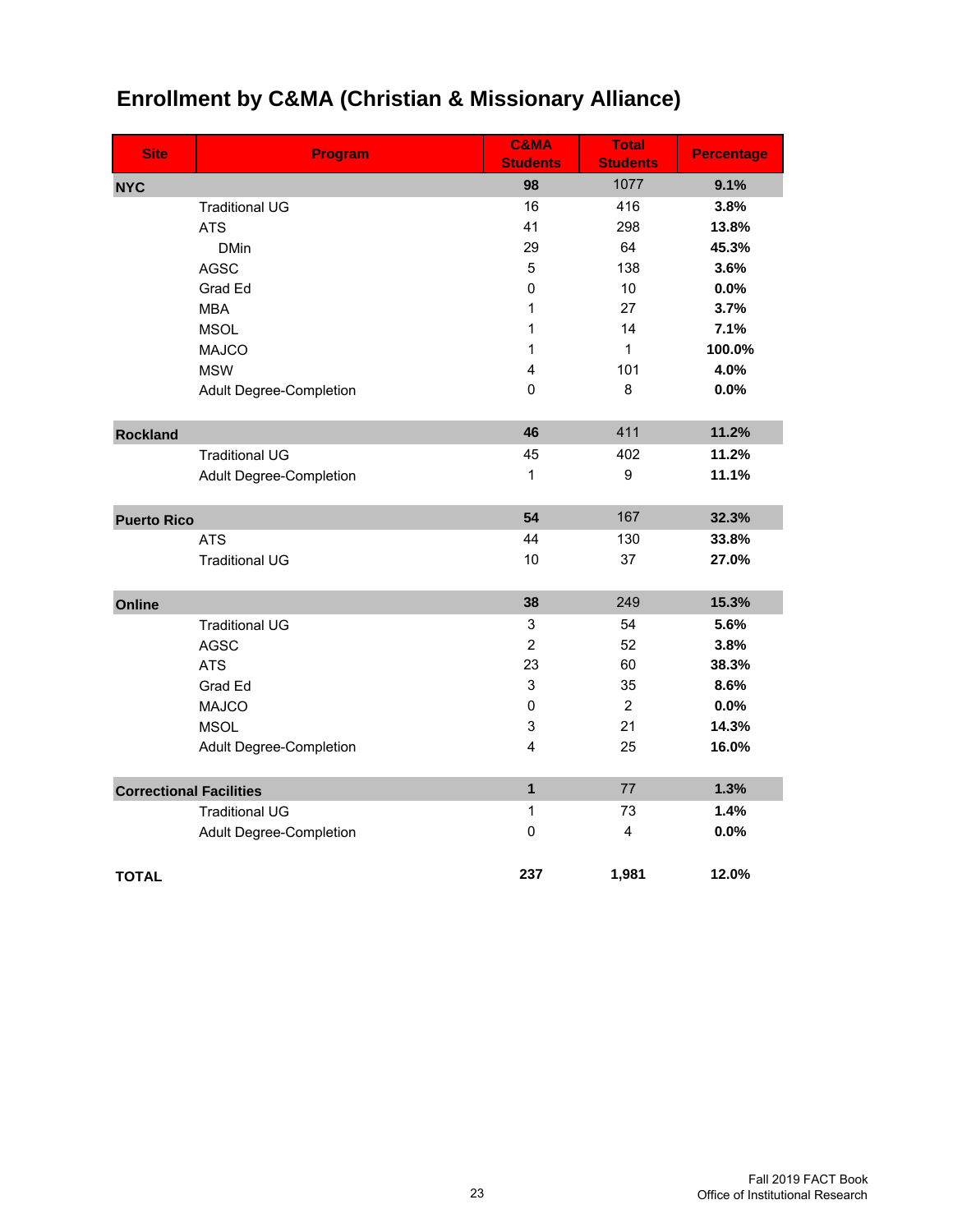# **Enrollment by Pell Grant Recipients & 1st Generation Students**

|                                             | <b>TOTAL</b>    |      |                     | <b>TRAD UG</b> |            | <b>TRAD UG</b> |               | <b>TRAD UG</b> |                                  | <b>TRAD UG</b> |                     | <b>TRAD UG</b> |                  | <b>OM</b> |
|---------------------------------------------|-----------------|------|---------------------|----------------|------------|----------------|---------------|----------------|----------------------------------|----------------|---------------------|----------------|------------------|-----------|
|                                             |                 |      |                     | (NYC)          |            | (Rockland)     |               | (Puerto Rico)  |                                  | (Online)       |                     | (Corr Fac)     |                  |           |
|                                             | N               | %    | N                   | %              | N          | %              | N             | %              | N                                | %              | N                   | %              | N                | $\%$      |
| <b>Pell Grant</b>                           | 569             | 56.1 | 280                 | 67.6           | 192        | 48.1           | 27            | 73.0           | 24                               | 53.3           | 34                  | 46.6           | 12               | 26.1      |
| <b>Total enrollment</b><br>(degree-seeking) | 1,014           |      | 414                 |                | 399        |                | 37            |                | 45                               |                | 73                  |                | 46               |           |
| Female                                      | 330<br>558      | 59.1 | 185<br>262          | 70.6           | 120<br>242 | 49.6           | 8<br>10       | 80.0           | 11<br>19                         | 57.9           | 0<br>$\Omega$       | N/A            | 6<br>25          | 24.0      |
| Male                                        | 239<br>456      | 52.4 | 95<br>152           | 62.5           | 72<br>157  | 45.9           | 19<br>27      | 70.4           | 13<br>26                         | 50.0           | 34<br>73            | 46.6           | 6<br>21          | 28.6      |
| Amer Ind / Alask Nat                        | 6<br>9          | 66.7 | 4<br>5              | 80.0           | 2<br>4     | 50.0           | 0<br>$\Omega$ | N/A            | 0<br>$\Omega$                    | N/A            | 0<br>0              | N/A            | 0<br>0           | N/A       |
| Asian                                       | 27<br>61        | 44.3 | 13<br>25            | 52.0           | 12<br>32   | 37.5           | 0<br>$\Omega$ | N/A            | 1<br>$\mathbf{1}$                | 100.0          | 0<br>$\overline{2}$ | 0.0            | 1<br>$\mathbf 1$ | 100.0     |
| Black / African Amer                        | 191<br>303      | 63.0 | 116<br>167          | 69.5           | 51<br>75   | 68.0           | 0<br>$\Omega$ | N/A            | 5<br>13                          | 38.5           | 18<br>33            | 54.5           | 1<br>15          | 6.7       |
| Hispanic / Latino                           | 238<br>339      | 70.2 | 127<br>163          | 77.9           | 65<br>96   | 67.7           | 27<br>37      | 73.0           | 7<br>12                          | 58.3           | 4<br>16             | 25.0           | 8<br>15          | 53.3      |
| Nat Hawaii/Other PI                         | 2<br>3          | 66.7 | 2<br>$\overline{2}$ | 100.0          | 0<br>1     | 0.0            | 0<br>$\Omega$ | N/A            | 0<br>$\Omega$                    | N/A            | 0<br>0              | N/A            | 0<br>0           | N/A       |
| White                                       | 67<br>155       | 43.2 | 6<br>14             | 42.9           | 47<br>107  | 43.9           | 0<br>$\Omega$ | N/A            | 8<br>15                          | 53.3           | 4<br>8              | 50.0           | 2<br>11          | 18.2      |
| Two or More Races                           | 19<br>33        | 57.6 | 5<br>$\overline{7}$ | 71.4           | 9<br>19    | 47.4           | 0<br>$\Omega$ | N/A            | $\overline{2}$<br>$\overline{2}$ | 100.0          | 3<br>5              | 60.0           | 0<br>0           | N/A       |
| Non-Resident / Int'l                        | $\pmb{0}$<br>77 | 0.0  | 0<br>21             | 0.0            | 0<br>54    | 0.0            | 0<br>$\Omega$ | N/A            | 0<br>$\Omega$                    | N/A            | 0<br>$\mathbf{1}$   | 0.0            | 0<br>1           | 0.0       |
| Unknown                                     | 19<br>34        | 55.9 | 7<br>10             | 70.0           | 6<br>11    | 54.5           | 0<br>$\Omega$ | N/A            | 1<br>$\overline{2}$              | 50.0           | 5<br>8              | 62.5           | 0<br>3           | 0.0       |
| 1st Generation*                             | 329             | 44.6 | 169                 | 53.8           | 99         | 31.3           | 18            | 56.3           | 14                               | 45.2           | 13                  | 65.0           | 16               | 64.0      |
| # of FAFSA apps                             | 738             |      | 314                 |                | 316        |                | 32            |                | 31                               |                | 20                  |                | 25               |           |

*\* as determined by FAFSA applications - applicants included in the ratio when at least one parent's education is known students identified as first-generation when all known parents did not attend college*

*(NOTE: this definition was modified beginning with the 2019-20 AY)*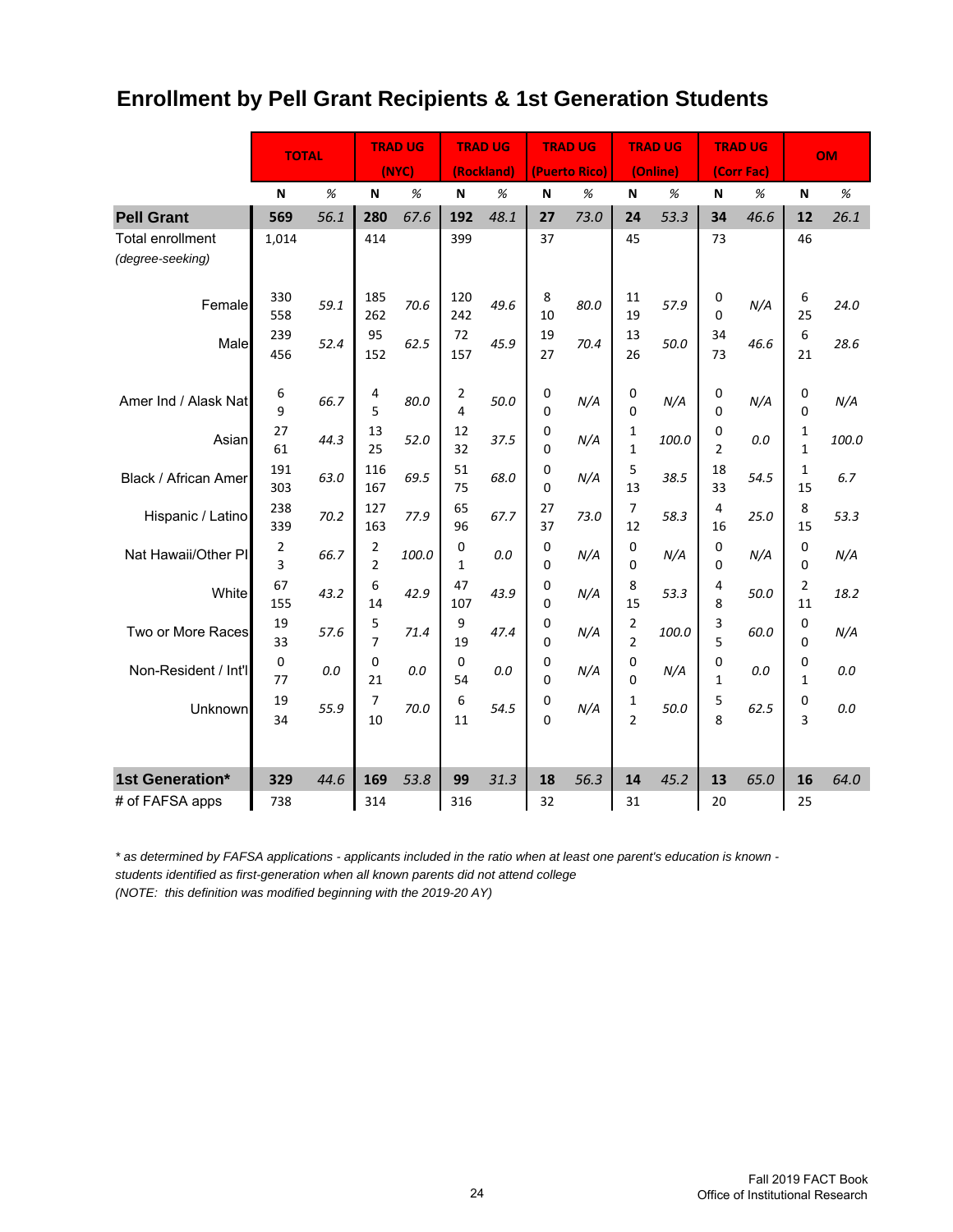# **Degrees / Majors by Site**

|                                                                                    |                           | $A_{\mathcal{A}_{\mathbf{C}}}$ | Rockland                |           | Online         | Corr Fac |
|------------------------------------------------------------------------------------|---------------------------|--------------------------------|-------------------------|-----------|----------------|----------|
| <b>Alliance Theological Seminary &amp; College of Bible and Christian Ministry</b> |                           |                                |                         |           |                |          |
| <b>Alliance Theological Seminary</b>                                               |                           |                                |                         |           |                |          |
| MA (Biblical Literature)                                                           | 33                        | 28                             |                         |           | 5              |          |
| <b>MA in Biblical Studies</b>                                                      | 83                        | 49                             |                         |           | 34             |          |
| MA in Intercultural Studies                                                        | 13                        | 13                             |                         |           |                |          |
| <b>MDiv</b>                                                                        | 280                       | 189                            |                         | 73        | 18             |          |
| <b>MPS</b>                                                                         | 73                        | 19                             |                         | 54        |                |          |
| <b>DMin</b>                                                                        | 59                        | 59                             |                         |           |                |          |
| DMin (Project Continuation)                                                        | 5                         | 5                              |                         |           |                |          |
| Non-Degree                                                                         | 6                         |                                |                         | 3         | 3              |          |
| <b>Sub-Total</b>                                                                   | 552                       | 362                            | 0                       | 130       | 60             | 0        |
| <b>College of Bible and Christian Ministry</b>                                     |                           |                                |                         |           |                |          |
| AA - Biblical Studies                                                              | 12                        | 7                              |                         |           | 5              |          |
| AA - Intercultural Studies                                                         | $\mathbf{1}$              |                                | 1                       |           |                |          |
| BA - Biblical & Theological Studies                                                | 37                        | 27                             | 10                      |           |                |          |
| <b>BA</b> - Intercultural Studies                                                  | 13                        | $\mathbf{1}$                   | 12                      |           |                |          |
| <b>BS</b> - Pastoral Ministry                                                      | 94                        | 37                             | 20                      | 37        |                |          |
| BS - Youth & Family Studies                                                        | 15                        |                                | 15                      |           |                |          |
| MA - Ancient Judaism & Christian Origins                                           | 3                         | 1                              |                         |           | 2              |          |
| <b>Sub-Total</b>                                                                   | 175                       | 73                             | 58                      | 37        | $\overline{7}$ | 0        |
|                                                                                    |                           |                                |                         |           |                |          |
| <b>TOTAL (ATS &amp; CBCM)</b>                                                      | 727                       | 435                            | 58                      | 167       | 67             | $\bf{0}$ |
|                                                                                    |                           |                                |                         |           |                |          |
| <b>College of Arts &amp; Sciences</b>                                              |                           |                                |                         |           |                |          |
| <b>Liberal Arts &amp; Sciences</b>                                                 |                           |                                |                         |           |                |          |
| AA - Liberal Arts & Sciences                                                       | 83                        | 18                             | 13                      |           | 4              | 48       |
| <b>BA</b> - Biology                                                                | 16                        | 3                              | 13                      |           |                |          |
| BA - English                                                                       | $\bf 8$                   | 2                              | 6                       |           |                |          |
| <b>BA</b> - History                                                                | $\overline{c}$            |                                | 2                       |           |                |          |
| BA - Interdisciplinary Studies^                                                    | $\boldsymbol{2}$          |                                | $\overline{\mathbf{c}}$ |           |                |          |
| BA - Math                                                                          | $\mathbf{1}$              | 1                              |                         |           |                |          |
| BA - Psychology                                                                    | 101.5                     | 54.5                           | 32                      |           | 15             |          |
| <b>BA</b> - Sociology                                                              | $\overline{2}$            |                                | $\overline{2}$          |           |                |          |
| <b>BS</b> - Communications                                                         | 22                        | 10                             | 12                      |           |                |          |
| <b>BS</b> - Computer Science                                                       | $\sqrt{3}$                |                                | 3                       |           |                |          |
| <b>BS</b> - Criminal Justice                                                       | 50                        | 23                             | 27                      |           |                |          |
| <b>BS</b> - Information Technology                                                 | $\overline{4}$            | $\overline{2}$                 | $\boldsymbol{2}$        |           |                |          |
| BS - Interdisciplinary Studies^                                                    | 64                        | 35                             | 4                       |           |                | 25       |
| Non-Degree                                                                         | $\ensuremath{\mathsf{3}}$ | 1                              | $\overline{2}$          |           |                |          |
| Undecided                                                                          | 1                         |                                | 1                       |           |                |          |
| Sub-Total                                                                          | 362.5                     | 149.5                          | 121                     | $\pmb{0}$ | 19             | 73       |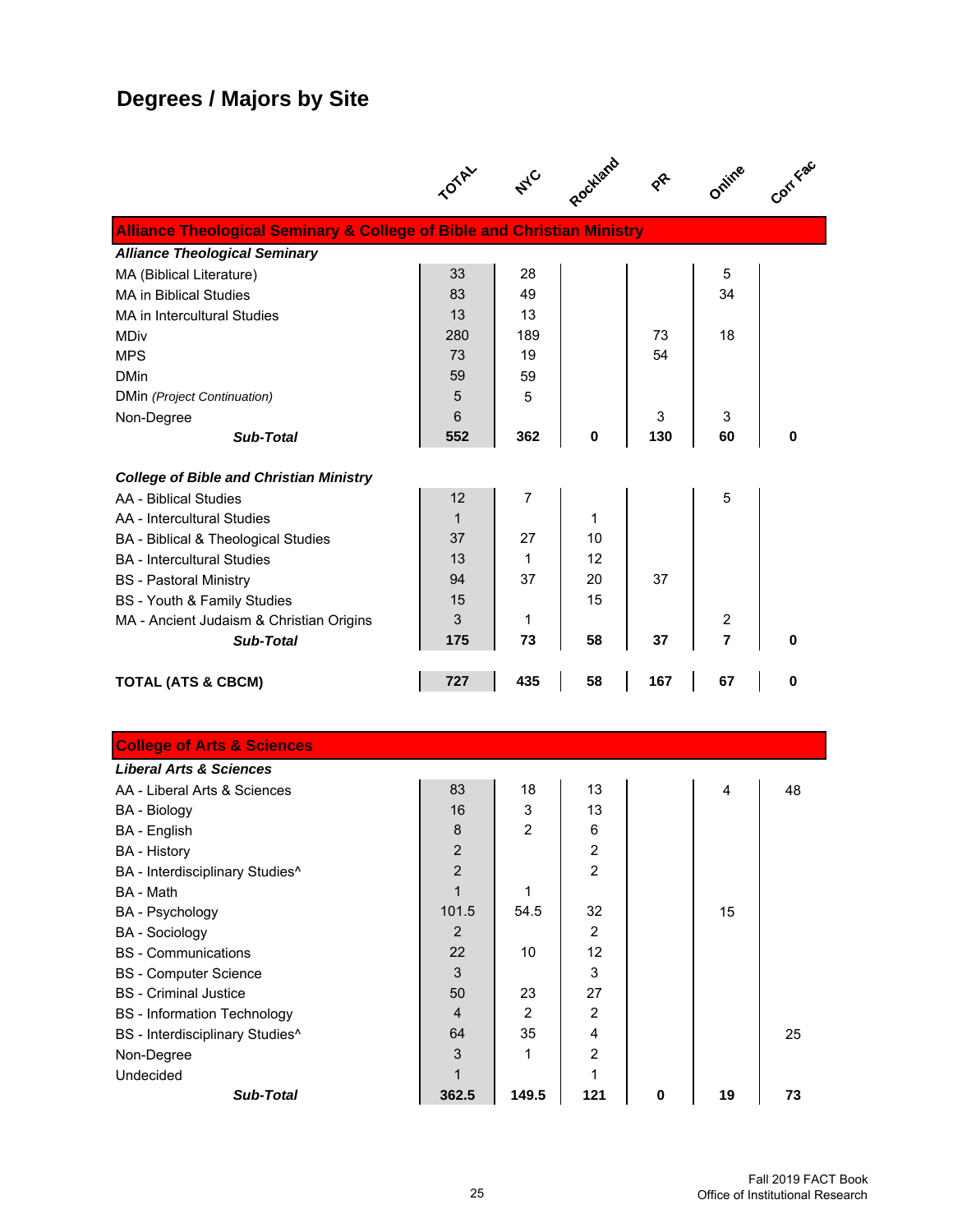# **Degrees / Majors by Site (continued)**

|                                                      |                | $A_C$          | Rockland                | $\mathbf{e}^{\mathbf{e}}$ | Online         | Corr Fac |
|------------------------------------------------------|----------------|----------------|-------------------------|---------------------------|----------------|----------|
| <b>School of Music</b>                               |                |                |                         |                           |                |          |
| AS - Music                                           | 14             | 12             | $\overline{\mathbf{c}}$ |                           |                |          |
| <b>BA</b> - Music                                    | 35.5           | 33.5           | $\mathbf 2$             |                           |                |          |
| <b>BS</b> - Music and Worship                        | 15             | 9              | 6                       |                           |                |          |
| MusB - Composition                                   | $\overline{2}$ | $\overline{2}$ |                         |                           |                |          |
| MusB - Gospel Performance                            | 8.5            | 8.5            |                         |                           |                |          |
| MusB - Music Education                               | 14             | 8              | 6                       |                           |                |          |
| MusB - Performance (Instrumental)                    | 3              | 3              |                         |                           |                |          |
| MusB - Performance (Piano)                           | 4              |                | 4                       |                           |                |          |
| MusB - Performance (Vocal)                           | 19             | 16             | 3                       |                           |                |          |
| <b>SMB - Sacred Music</b>                            | $\mathbf{1}$   | $\mathbf 1$    |                         |                           |                |          |
| <b>Sub-Total</b>                                     | 116            | 93             | 23                      | $\mathbf 0$               | 0              | 0        |
| <b>TOTAL (CAS)</b>                                   | 478.5          | 242.5          | 144                     | $\pmb{0}$                 | 19             | 73       |
|                                                      |                |                |                         |                           |                |          |
| <b>College of Graduate and Professional Programs</b> |                |                |                         |                           |                |          |
| <b>Alliance Graduate School of Counseling</b>        |                |                |                         |                           |                |          |
| MA - Marriage & Family Therapy                       | 44             | 44             |                         |                           |                |          |
| MA - Mental Health Counseling                        | 146            | 94             |                         |                           | 52             |          |
| <b>AGSC Pre-reqs</b>                                 | 9              |                |                         |                           | 9              |          |
| Sub-Total                                            | 199            | 138            | 0                       | 0                         | 61             | 0        |
| <b>School of Business and Leadership</b>             |                |                |                         |                           |                |          |
| AS - Business Administration                         | 25             | 1              | 3                       |                           | 21             |          |
| <b>BS</b> - Accounting                               | 12             | $\overline{2}$ | 10                      |                           |                |          |
| <b>BS</b> - Business Administration                  | 118.5          | 39.5           | 79                      |                           |                |          |
| <b>BS</b> - Healthcare Management                    | $\overline{2}$ |                |                         |                           | $\overline{2}$ |          |
| <b>BS/BPS - Organizational Management</b>            | 35             | 8              | 6                       |                           | 21             |          |
| <b>Other Coursework</b>                              | 6              |                | 1                       |                           | 1              | 4        |
| Project / Thesis Continuation                        | 3              |                | $\overline{2}$          |                           | 1              |          |
| <b>MBA</b>                                           | 27             | 27             |                         |                           |                |          |
| <b>MSOL</b>                                          | 30             | 12             |                         |                           | 18             |          |
| <b>MSOL</b> (Thesis Continuation)                    | 5              | $\overline{2}$ |                         |                           | 3              |          |
| Sub-Total                                            | 263.5          | 91.5           | 101                     | $\bf{0}$                  | 67             | 4        |
| <b>School of Education</b>                           |                |                |                         |                           |                |          |
| BS - Adol Ed - English                               | 2              |                | $\boldsymbol{2}$        |                           |                |          |
| BS - Adol Ed - Social St / History                   | 1              |                | 1                       |                           |                |          |
| <b>BS</b> - Childhood Education                      | 27             | 14             | 13                      |                           |                |          |
| <b>BS</b> - Early Childhood Education                | 2              |                | $\overline{2}$          |                           |                |          |
| BS - Early Child Ed / Child Ed                       | 1              |                | 1                       |                           |                |          |
| <b>BS/MS - Childhood Special Education</b>           | 11             | 5              | 6                       |                           |                |          |
| <b>MAT - TESOL</b>                                   | 4              |                |                         |                           | 4              |          |
| MS - Childhood Education                             | 15             | 4              |                         |                           | 11             |          |
| MS - Childhood Special Education                     | 6              | 1              |                         |                           | 5              |          |
| MS - Inclusive Education                             | 9              |                |                         |                           | 9              |          |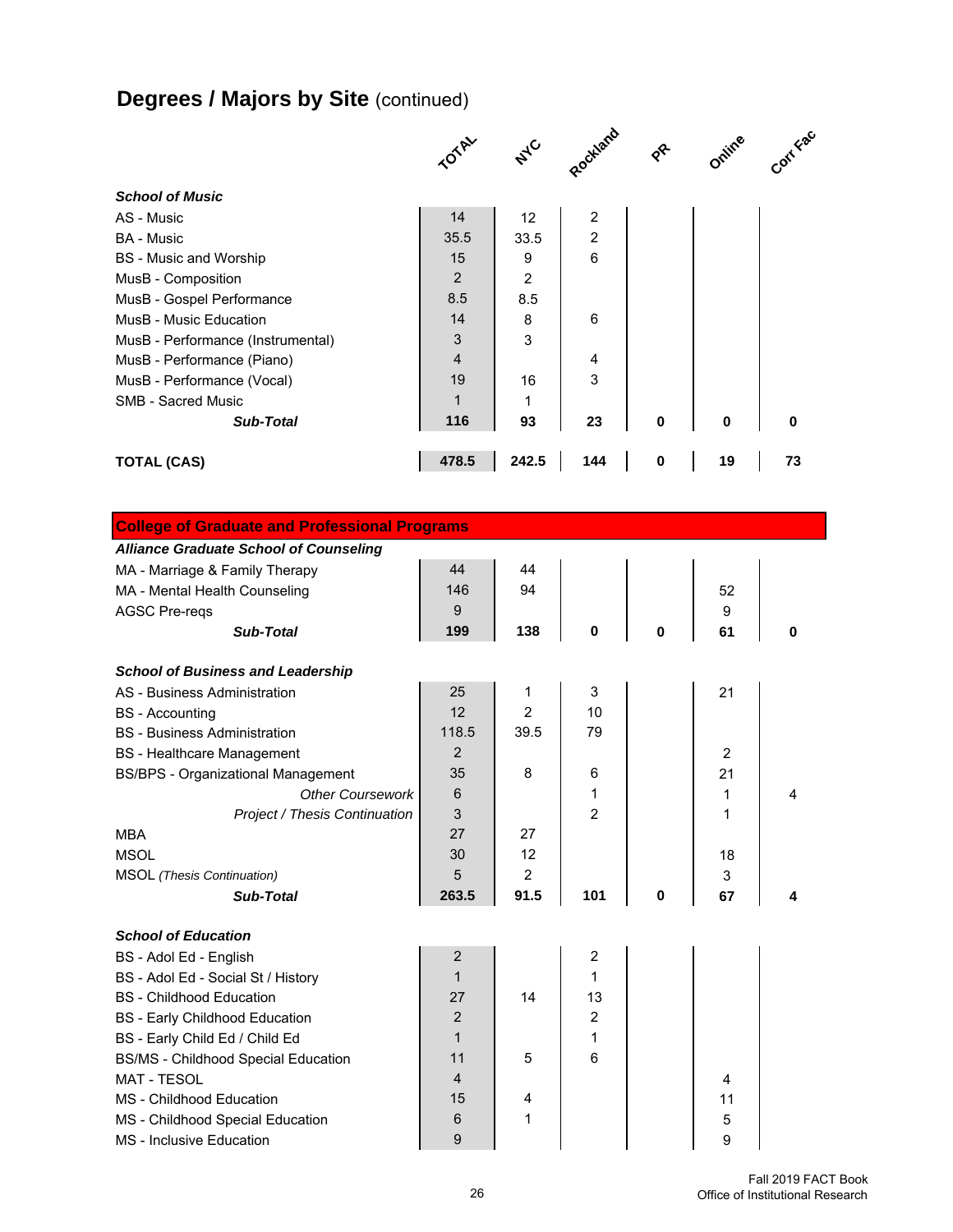# **Degrees / Majors by Site (continued)**

|                                         |                                                                | <b>TOTA</b>    | A <sub>c</sub>   | Rockland |           | Online           | Corrége |
|-----------------------------------------|----------------------------------------------------------------|----------------|------------------|----------|-----------|------------------|---------|
| MS - TESOL                              |                                                                | 4              |                  |          |           | 4                |         |
| <b>MSED Pre-Reqs</b>                    |                                                                | $\mathbf{1}$   | 1                |          |           |                  |         |
| Non-Degree (Graduate)                   |                                                                | $\overline{2}$ |                  |          |           | $\boldsymbol{2}$ |         |
|                                         | <b>Sub-Total</b>                                               | 85             | 25               | 25       | 0         | 35               | 0       |
|                                         | <b>Cheryl Phenecie School of Nursing</b>                       |                |                  |          |           |                  |         |
| <b>BS</b> - Nursing                     |                                                                | 65             | 1                | 64       |           |                  |         |
|                                         | Sub-Total                                                      | 65             | 1                | 64       | 0         | 0                | 0       |
|                                         |                                                                |                |                  |          |           |                  |         |
| <b>School of Social Work</b>            |                                                                |                |                  |          |           |                  |         |
| <b>BS</b> - Social Work                 |                                                                | 62             | 43               | 19       |           |                  |         |
| <b>MSW</b>                              |                                                                | 100            | 100              |          |           |                  |         |
| Non-Degree (MSW)                        |                                                                | $\mathbf{1}$   | 1                |          |           |                  |         |
|                                         | <b>Sub-Total</b>                                               | 163            | 144              | 19       | 0         | 0                | 0       |
| <b>TOTAL (Grad &amp; Prof Programs)</b> |                                                                | 775.5          | 399.5            | 209      | $\pmb{0}$ | 163              | 4       |
|                                         |                                                                |                |                  |          |           |                  |         |
|                                         |                                                                |                |                  |          |           |                  |         |
| <b>SITE TOTALS</b>                      |                                                                |                |                  |          |           |                  |         |
|                                         |                                                                |                |                  |          |           |                  |         |
|                                         |                                                                |                |                  |          |           |                  |         |
|                                         |                                                                | 1981           | 1077             | 411      | 167       | 249              | 77      |
|                                         |                                                                |                |                  |          |           |                  |         |
|                                         |                                                                |                |                  |          |           |                  |         |
|                                         | * Numbers include 6 double/second majors, each counting as 0.5 |                |                  |          |           |                  |         |
|                                         | ^ Interdisciplinary major breakout: (2 per student)            |                |                  |          |           |                  |         |
|                                         | <b>Adolescent Education</b>                                    |                | 1                |          |           |                  |         |
|                                         | <b>Biblical &amp; Theological Studies</b>                      |                | 13               | 1        |           |                  |         |
|                                         | Biology                                                        |                |                  | 2        |           |                  |         |
|                                         | <b>Business Administration</b>                                 |                | 2                | 1        |           |                  | 11      |
|                                         | <b>Childhood Education</b>                                     |                | 8                | 1        |           |                  |         |
|                                         | Early Childhood Education                                      |                | $\mathbf 2$      |          |           |                  |         |
|                                         | English                                                        |                | $\boldsymbol{2}$ | 1        |           |                  |         |
|                                         | <b>Intercultural Studies</b>                                   |                | 1                | 1        |           |                  |         |
|                                         | Mathematics                                                    |                | 1                |          |           |                  |         |
|                                         | Music                                                          |                | 3                |          |           |                  |         |
|                                         | Pastoral Ministry                                              |                | 18               | 1        |           |                  |         |
|                                         | Psychology                                                     |                | 14               | 3        |           |                  | 25      |

Sociology 1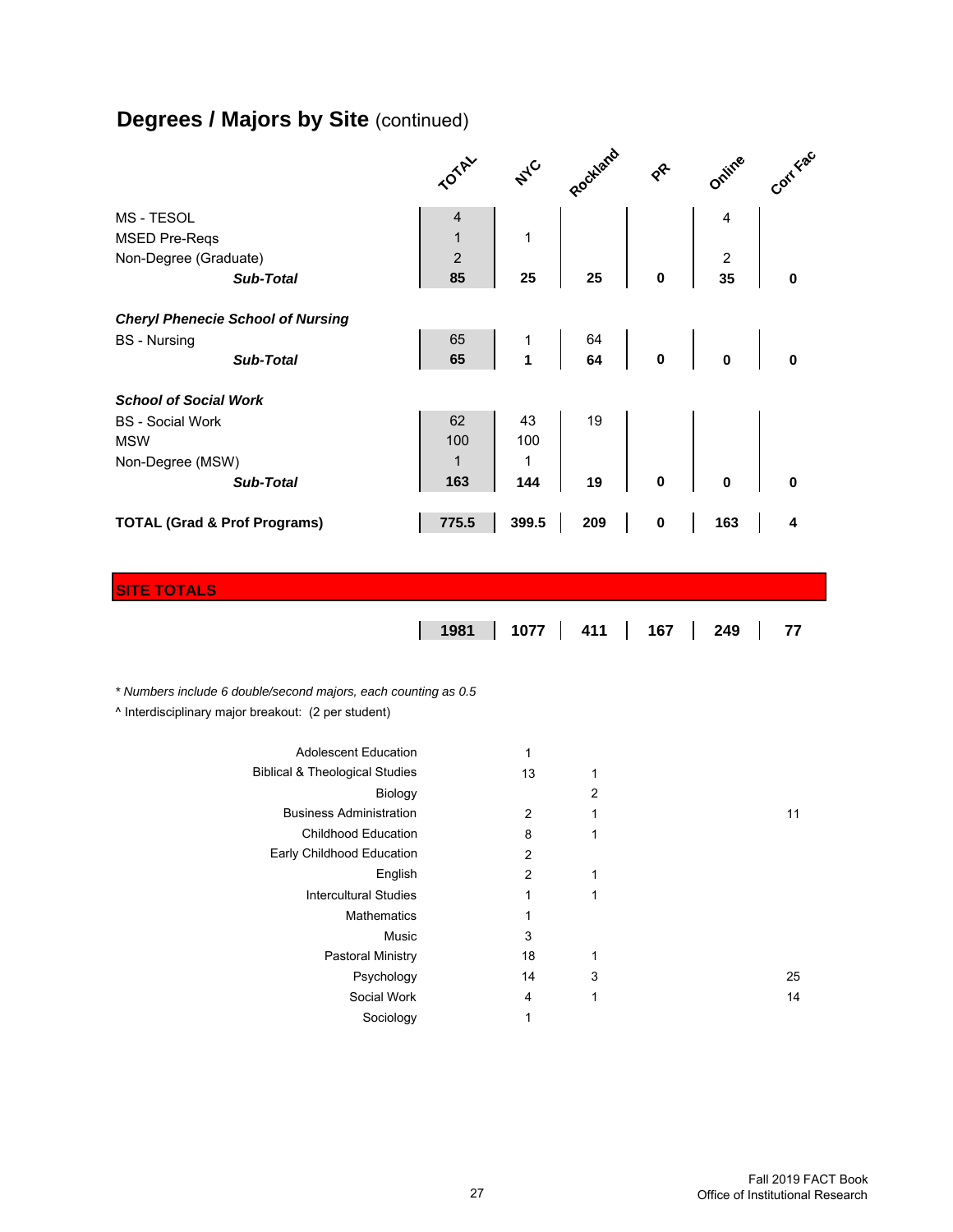#### **Enrollment by Department (Traditional Undergraduate - Assoc & Bach)**

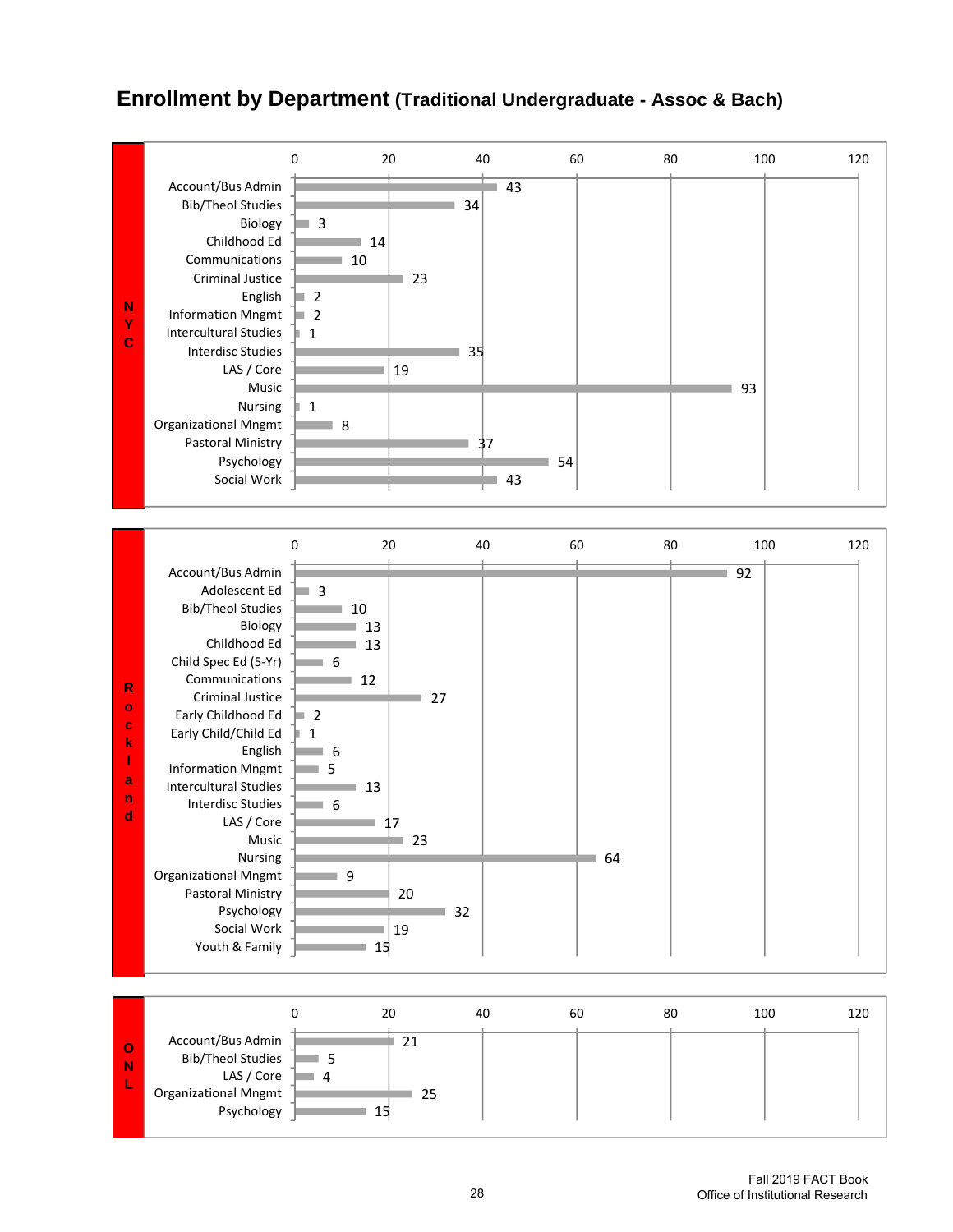|  |  | <b>Admissions (Traditional Undergraduate)</b> |
|--|--|-----------------------------------------------|
|--|--|-----------------------------------------------|

|     |      |              |      |            |      |                 |     |                    |       |        | <b>Corr Fac</b> |
|-----|------|--------------|------|------------|------|-----------------|-----|--------------------|-------|--------|-----------------|
| N   | %    | N            | %    | N          | %    | N               | %   | N                  | %     | N      | %               |
|     |      |              |      |            |      |                 |     |                    |       |        |                 |
| 223 |      | 90           |      | 108        |      | 0               |     | 6                  |       | 19     |                 |
| 218 | 97.8 | 86           | 95.6 | 107        | 99.1 | 0               | N/A | 6                  | 100.0 | 19     | 100.0           |
| 128 | 58.7 | 57           | 66.3 | 49         | 45.8 | 0               | N/A | 3                  | 50.0  | 19     | 100.0           |
| 91  | 71.1 | 34           | 59.6 | 35         | 71.4 | 0               | N/A | 3                  | 100.0 | 19     | 100.0           |
| 37  | 28.9 | 23           | 40.4 | 14         | 28.6 | 0               | N/A | 0                  | 0.0   | 0      | 0.0             |
|     |      | <b>Total</b> |      | <b>NYC</b> |      | <b>Rockland</b> |     | <b>Puerto Rico</b> |       | Online |                 |



\* Additional FTF information on subsequent pages

#### **Transfer (degree-seeking)**

| Applied (completed apps)  | 189      |      | 70             |       | 78             |      | 7 |       | 21             |       | 13       |       |
|---------------------------|----------|------|----------------|-------|----------------|------|---|-------|----------------|-------|----------|-------|
| Admitted                  | 188      | 99.5 | 70             | 100.0 | 77             | 98.7 | 7 | 100.0 | 21             | 100.0 | 13       | 100.0 |
| Enrolled <sup>^</sup>     | 105      | 55.9 | 41             | 58.6  | 38             | 49.4 | 5 | 71.4  | 8              | 38.1  | 13       | 100.0 |
| Regular                   | 94       | 89.5 | 32             | 78.0  | 36             | 94.7 | 5 | 100.0 | 8              | 100.0 | 13       | 100.0 |
| Provisional               | 11       | 10.5 | 9              | 22.0  | $\overline{c}$ | 5.3  | 0 | 0.0   | 0              | 0.0   | 0        | 0.0   |
|                           |          |      |                |       |                |      |   |       |                |       |          |       |
| Female                    | 55       | 52.4 | 26             | 63.4  | 23             | 60.5 | 1 | 20.0  | 5              | 62.5  | 0        | 0.0   |
| Male                      | 50       | 47.6 | 15             | 36.6  | 15             | 39.5 | 4 | 80.0  | 3              | 37.5  | 13       | 100.0 |
|                           |          |      |                |       |                |      |   |       |                |       |          |       |
| Amer Indian / Alaskan Nat | $\Omega$ | 0.0  | 0              | 0.0   | $\Omega$       | 0.0  | 0 | 0.0   | $\Omega$       | 0.0   | 0        | 0.0   |
| Asian                     | 5        | 4.8  | 1              | 2.4   | 3              | 7.9  | 0 | 0.0   | 1              | 12.5  | $\Omega$ | 0.0   |
| Black / African American  | 38       | 36.2 | 19             | 46.3  | 10             | 26.3 | 0 | 0.0   | $\overline{c}$ | 25.0  | 7        | 53.8  |
| Hispanic / Latino         | 38       | 36.2 | 14             | 34.1  | 14             | 36.8 | 5 | 100.0 | 1              | 12.5  | 4        | 30.8  |
| Nat Hawaiian / Pac Island | 0        | 0.0  | 0              | 0.0   | 0              | 0.0  | 0 | 0.0   | 0              | 0.0   | $\Omega$ | 0.0   |
| Two or More Races         | 5        | 4.8  | 1              | 2.4   | 3              | 7.9  | 0 | 0.0   | 0              | 0.0   | 1        | 7.7   |
| White                     | 11       | 10.5 | $\overline{c}$ | 4.9   | 4              | 10.5 | 0 | 0.0   | 4              | 50.0  | 1        | 7.7   |
| Non-Resident / Int'l      | 7        | 6.7  | 3              | 7.3   | 4              | 10.5 | 0 | 0.0   | $\Omega$       | 0.0   | $\Omega$ | 0.0   |
| <b>Unknown</b>            |          | 1.0  | 1              | 2.4   | 0              | 0.0  | 0 | 0.0   | 0              | 0.0   | 0        | 0.0   |



*^ Percentages based on number of admissions*

*Sources: "Applied" & "Admitted" data - Office of Admissions "Enrolled" breakdowns - Office of Institutional Research*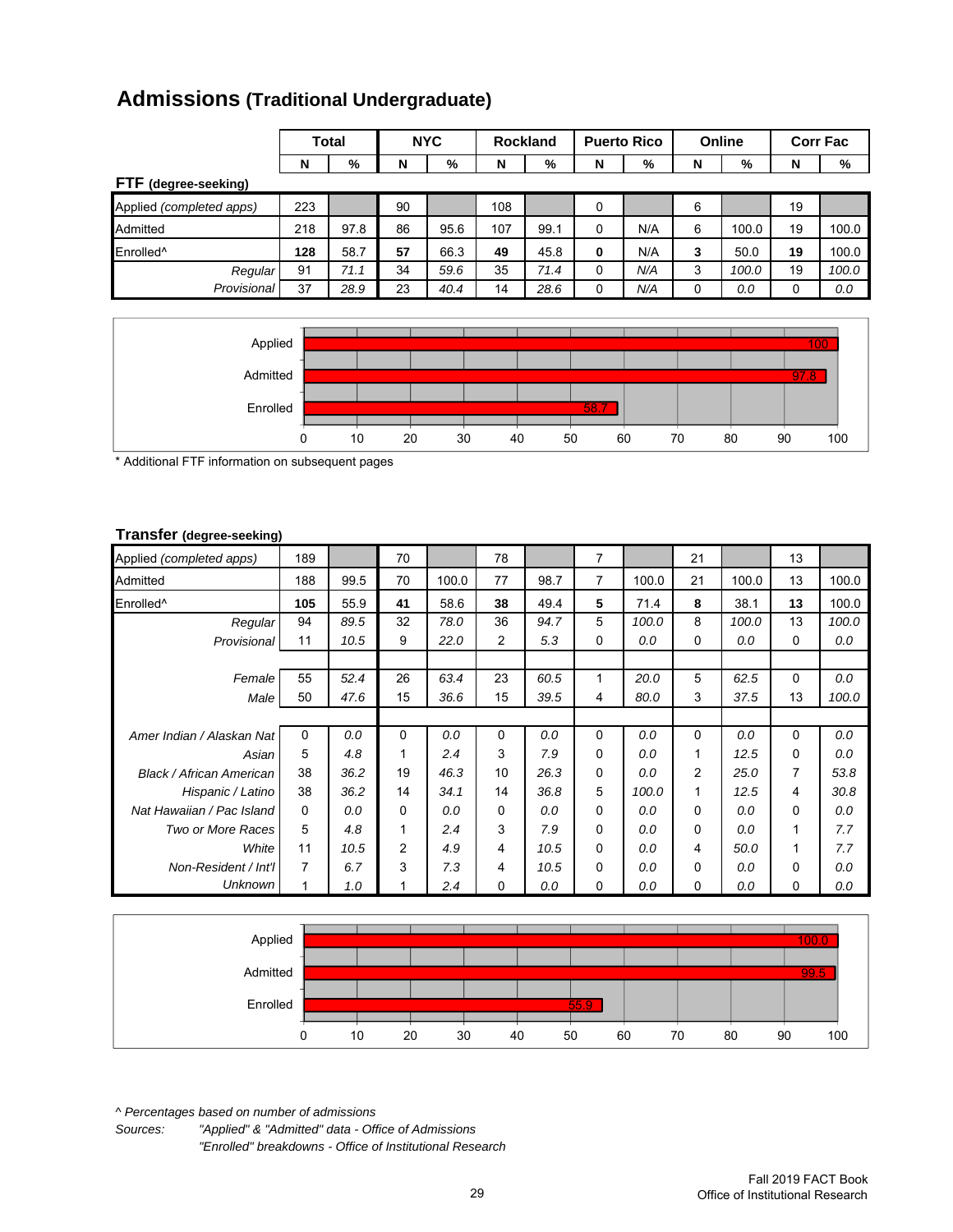#### **Full-Time First-Time Freshmen**

*Degree-Seeking*

|                        |                |                |            |                            |                           | <b>Bachelor</b>  |              |           |     |             |             |                 |
|------------------------|----------------|----------------|------------|----------------------------|---------------------------|------------------|--------------|-----------|-----|-------------|-------------|-----------------|
|                        |                | <b>TOTAL</b>   |            | <b>NYC</b>                 |                           | Rockland         |              | <b>PR</b> |     | <b>ONL</b>  |             | <b>Corr Fac</b> |
| <b>FTFTF</b>           |                | 83             |            | 44                         |                           | 39               |              | $\bf{0}$  |     | $\mathbf 0$ |             | $\mathbf 0$     |
|                        | N              | $\%$           | N          | $\%$                       | $\boldsymbol{\mathsf{N}}$ | $\%$             | N            | $\%$      | N   | $\%$        | $\mathbf N$ | $\%$            |
| Female                 | 50             | 60.2           | 25         | 56.8                       | 25                        | 64.1             | 0            | N/A       | 0   | N/A         | 0           | N/A             |
| Male                   | 33             | 39.8           | 19         | 43.2                       | 14                        | 35.9             | $\Omega$     | N/A       | 0   | N/A         | 0           | N/A             |
| Am Ind / Alask Nat     | $\overline{2}$ | 2.4            | 2          | 4.5                        | 0                         | 0.0              | 0            | N/A       | 0   | N/A         | 0           | N/A             |
| Asian                  | 2              | 2.4            | 1          | 2.3                        | 1                         | 2.6              | $\mathbf{0}$ | N/A       |     | 0<br>N/A    |             | N/A             |
| Black / Afr Amer       | 16             | 19.3           | 27.3<br>12 |                            | 4                         | 10.3             | $\Omega$     | N/A       | 0   | N/A         | 0           | N/A             |
| Hispanic / Latino      | 35             | 42.2           | 25<br>56.8 |                            | 10                        | 25.6             | 0            | N/A       | 0   | N/A         | 0           | N/A             |
| Nat Hawaii / Pac Isl   | 0              | $0.0\,$        | 0.0<br>0   |                            | 0                         | 0.0              | 0            | N/A       | 0   | N/A         | 0           | N/A             |
| Two or More Races      | 3              | 3.6            | 2.3<br>1   |                            | 2                         | 5.1              | 0            | N/A       | 0   | N/A         | 0           | N/A             |
| White                  | 16             | 19.3           | 2.3<br>1   |                            | 15                        | 38.5             | 0            | N/A       | 0   | N/A         | 0           | N/A             |
| Non-Res / Int'l        | $\overline{7}$ | 8.4            | 2.3<br>1   |                            | 6                         | 15.4             | $\mathbf{0}$ | N/A       | 0   | N/A         | 0           | N/A             |
| Unknown                | 2              | 2.4            | 2.3<br>1   |                            | 1                         | 2.6              | 0            | N/A       | 0   | N/A         | 0           | N/A             |
| HS GPA Avg             |                | 2.84           |            | 2.70                       |                           | 3.01             |              | N/A       |     | N/A         |             | N/A             |
| ${\cal N}$             |                | 70             |            | 37                         |                           | 33               |              | 0         |     | 0           |             | 0               |
| % Reporting            |                | 84.3           |            | 84.1                       |                           | 84.6             |              | N/A       |     | N/A         |             | N/A             |
| HS Rank Avg*           |                | 39.8           |            | 33.3                       |                           | 42.1             |              | N/A       |     | N/A         |             | N/A             |
| ${\cal N}$             |                | 23             |            | 6                          |                           | 17               | 0            |           | 0   |             |             | 0               |
| % Reporting            |                | 27.7           |            | 13.6                       |                           | 43.6             |              | N/A       |     | N/A         |             | N/A             |
| <b>SAT - ERW</b>       |                | 497            |            | 473                        |                           | 517              | N/A          |           | N/A |             |             | N/A             |
| 25th %ile - ERW        |                | 425            |            | 420                        |                           | 470              | N/A          |           |     | N/A         |             | N/A             |
| 75th %ile - ERW        |                | 560            |            | 540                        |                           | 590              |              | N/A       |     | N/A         |             | N/A             |
| SAT - Math             |                | 481            |            | 452                        |                           | 505              |              | N/A       |     | N/A         |             | N/A             |
| 25th %ile - Math       |                | 405            |            | 395                        |                           | 410              |              | N/A       |     | N/A         |             | N/A             |
| 75th %ile - Math       |                | 535            |            | 503                        |                           | 570              |              | N/A       |     | N/A         |             | N/A             |
| <b>SAT - Total</b>     |                | 978            |            | 925                        |                           | 1022             |              | N/A       |     | N/A         |             | N/A             |
| ${\cal N}$             |                | 57             |            | 26                         |                           | 31               |              | 0         |     | 0           |             | 0               |
| % Reporting            |                | 68.7           |            | 59.1                       |                           | 79.5             |              | N/A       |     | N/A         |             | N/A             |
| <b>ACT</b> - Composite |                | 20.1           |            | 22.0                       |                           | 19.8             |              | N/A       |     | N/A         |             | N/A             |
| 25th %ile              |                | 16             |            | 22                         |                           | $16\,$           |              | N/A       |     | N/A         |             | N/A             |
| 75th %ile              |                | 23             |            | 22                         |                           | 25               |              | N/A       |     | N/A         |             | N/A             |
| ${\cal N}$             |                | $\overline{7}$ |            | $\boldsymbol{\mathcal{I}}$ |                           | $\boldsymbol{6}$ |              | 0         |     | ${\cal O}$  |             | ${\cal O}$      |
| % Reporting            |                | 8.4            |            | 2.3                        |                           | 15.4             |              | N/A       |     | N/A         | N/A         |                 |
| ACT/SAT^               |                | 984            |            | 932                        |                           | 1026             |              | N/A       | N/A |             | N/A         |                 |
| ${\cal N}$             |                | 61             |            | 27                         |                           | 34               |              | 0         |     | 0           | 0           |                 |
| % Reporting            |                | 73.5           |            | 61.4                       |                           | 87.2             |              | N/A       |     | N/A         |             | N/A             |

*NOTE: New SAT scores effective fall 2017*

*\* As a percentage, with lower numbers representing a higher rank*

*^ Includes SAT equivalents of ACT scores when only ACT scores are available*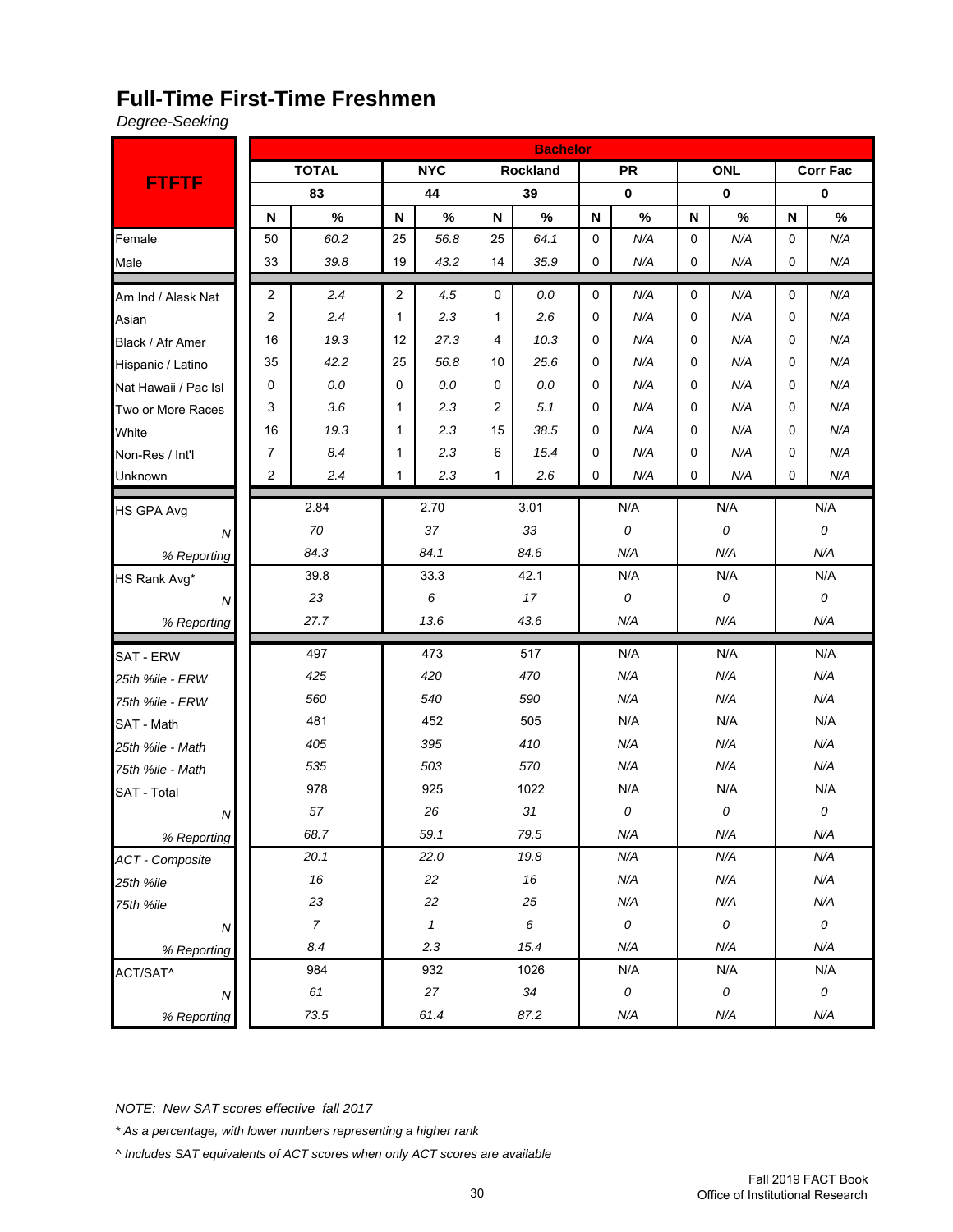### **First-Time Freshmen**

*Degree-Seeking*

|                      |     |                  |        |              |                | <b>Bachelor &amp; Associate</b> |     |           |              |                         |             |                 |
|----------------------|-----|------------------|--------|--------------|----------------|---------------------------------|-----|-----------|--------------|-------------------------|-------------|-----------------|
|                      |     | <b>TOTAL</b>     |        | <b>NYC</b>   |                | Rockland                        |     | <b>PR</b> |              | <b>ONL</b>              |             | <b>Corr Fac</b> |
| <b>FTF</b>           |     | 128              |        | 57           |                | 49                              |     | $\bf{0}$  |              | $\overline{\mathbf{3}}$ |             | 19              |
|                      | N   | $\%$             | N      | $\%$         | N              | $\%$                            | N   | $\%$      | N            | $\%$                    | N           | $\%$            |
| Female               | 64  | 50.0             | 34     | 59.6         | 29             | 59.2                            | 0   | N/A       | $\mathbf{1}$ | 33.3                    | $\mathbf 0$ | $0.0\,$         |
| Male                 | 64  | 50.0             | 23     | 40.4         | 20             | 40.8                            | 0   | N/A       | 2            | 66.7                    | 19          | 100.0           |
| Am Ind / Alask Nat   | 2   | 1.6              | 2      | 3.5          | 0              | $0.0\,$                         | 0   | N/A       | 0            | 0.0                     | $\mathbf 0$ | $0.0\,$         |
| Asian                | 2   | 1.6              | 1      | 1.8          | 1              | 2.0                             | 0   | N/A       | 0            | 0.0                     | 0           | $0.0\,$         |
| Black / Afr Amer     | 31  | 24.2             | 17     | 29.8         | 5              | 10.2                            | 0   | N/A       | $\mathbf{1}$ | 33.3                    | 8           | 42.1            |
| Hispanic / Latino    | 49  | 38.3             | 30     | 52.6         | 12             | 24.5                            | 0   | N/A       | 2            | 66.7                    | 5           | 26.3            |
| Nat Hawaii / Pac Isl | 0   | $0.0\,$          | 0      | $0.0\,$      | 0              | 0.0                             | 0   | N/A       | 0            | 0.0                     | 0           | $0.0\,$         |
| Two or More Races    | 5   | 3.9              | 1      | 1.8          | 3              | 6.1                             | 0   | N/A       | 0            | 0.0                     | 1           | 5.3             |
| White                | 25  | 19.5             | 2      | 3.5          | 19             | 38.8                            | 0   | N/A       | 0            | 0.0                     | 4           | 21.1            |
| Non-Res / Int'l      | 10  | 7.8              | 2      | 3.5          | 8              | 16.3                            | 0   | N/A       | 0            | 0.0                     | 0           | $0.0\,$         |
| Unknown              | 4   | 3.1              | 2      | 3.5          | 1              | 2.0                             | 0   | N/A       | 0            | 0.0                     | 1           | 5.3             |
| <b>FT</b>            | 117 | 91.4             | 51     | 89.5         | 47             | 95.9                            | 0   | N/A       | 0            | 0.0                     | 19          | 100.0           |
| PT                   | 11  | 8.6              | 6      | 10.5         | $\overline{2}$ | 4.1                             | 0   | N/A       | 3            | 100.0                   | $\Omega$    | 0.0             |
|                      |     |                  |        |              |                |                                 |     |           |              |                         |             |                 |
| <b>HS GPA Avg</b>    |     | 2.84             |        | 2.68         |                | 3.01                            |     | N/A       |              | 3.31                    |             | 2.20            |
| ${\cal N}$           |     | 94               |        | 48           |                | 43                              |     | 0         |              | $\overline{c}$          |             | $\mathbf{1}$    |
| % Reporting          |     | 73.4             |        | 84.2         |                | 87.8                            |     | N/A       | 66.7         |                         |             | N/A             |
| HS Rank Avg*         |     | 46.2             |        | 47.0         |                | 44.8                            |     | N/A       |              | 36.2                    |             | 78.9            |
| N                    |     | 33               |        | 9            |                | 22                              |     | 0         |              | $\mathbf{1}$            |             | $\mathbf{1}$    |
| % Reporting          |     | 25.8             |        | 15.8         |                | 44.9                            |     | N/A       |              | 33.3                    |             | N/A             |
| <b>SAT - ERW</b>     |     | 488              |        | 468          |                | 506                             |     | N/A       |              | N/A                     |             | N/A             |
| 25th %ile - ERW      |     | 420              |        | 420          |                | 428                             |     | N/A       |              | N/A                     |             | N/A             |
| 75th %ile - ERW      |     | 540              |        | 530          |                | 575                             |     | N/A       |              | N/A                     |             | N/A             |
| SAT - Math           |     | 472              |        | 444          |                | 496                             |     | N/A       |              | N/A                     |             | N/A             |
| 25th %ile - Math     |     | 400              |        | 380          |                | 400                             |     | N/A       |              | N/A                     |             | N/A             |
| 75th %ile - Math     |     | 530              |        | 500          |                | 570                             |     | N/A       |              | N/A                     |             | N/A             |
| SAT - Total          |     | 960              |        | 912          |                | 1002                            |     | N/A       |              | N/A                     |             | N/A             |
| ${\cal N}$           |     | 75               |        | 35           |                | 40                              |     | 0         |              | ${\cal O}$              |             | 0               |
| % Reporting          |     | 58.6             |        | 61.4         |                | 81.6                            |     | N/A       |              | N/A                     |             | N/A             |
| ACT - Composite      |     | 20.0             |        | 18.5         |                | 20.4                            |     | N/A       |              | N/A                     |             | N/A             |
| 25th %ile            |     | $16\,$           |        | $15\,$       |                | $16\,$                          |     | N/A       |              | N/A                     |             | N/A             |
| 75th %ile            |     | 24               |        | N/A          |                | 24                              |     | N/A       |              | N/A                     |             | N/A             |
| Ν                    |     | $\boldsymbol{g}$ |        | $\mathbf{2}$ |                | $\boldsymbol{7}$                |     | 0         |              | 0                       |             | ${\cal O}$      |
| % Reporting          |     | $7.0$            |        | 3.5          |                | 14.3                            |     | N/A       |              | N/A                     |             | N/A             |
| ACT/SAT^             |     | 969              |        | 918          |                | 1010                            |     | N/A       | N/A          |                         |             | N/A             |
| ${\cal N}$           |     | 80               | $36\,$ |              | 44             |                                 | 0   |           | ${\cal O}$   |                         | 0           |                 |
| % Reporting          |     | 62.5             |        | 63.2         |                | 89.8                            | N/A |           |              | N/A                     |             | N/A             |

*NOTE: New SAT scores effective fall 2017*

*\* As a percentage, with lower numbers representing a higher rank*

*^ Includes SAT equivalents of ACT scores when only ACT scores are available*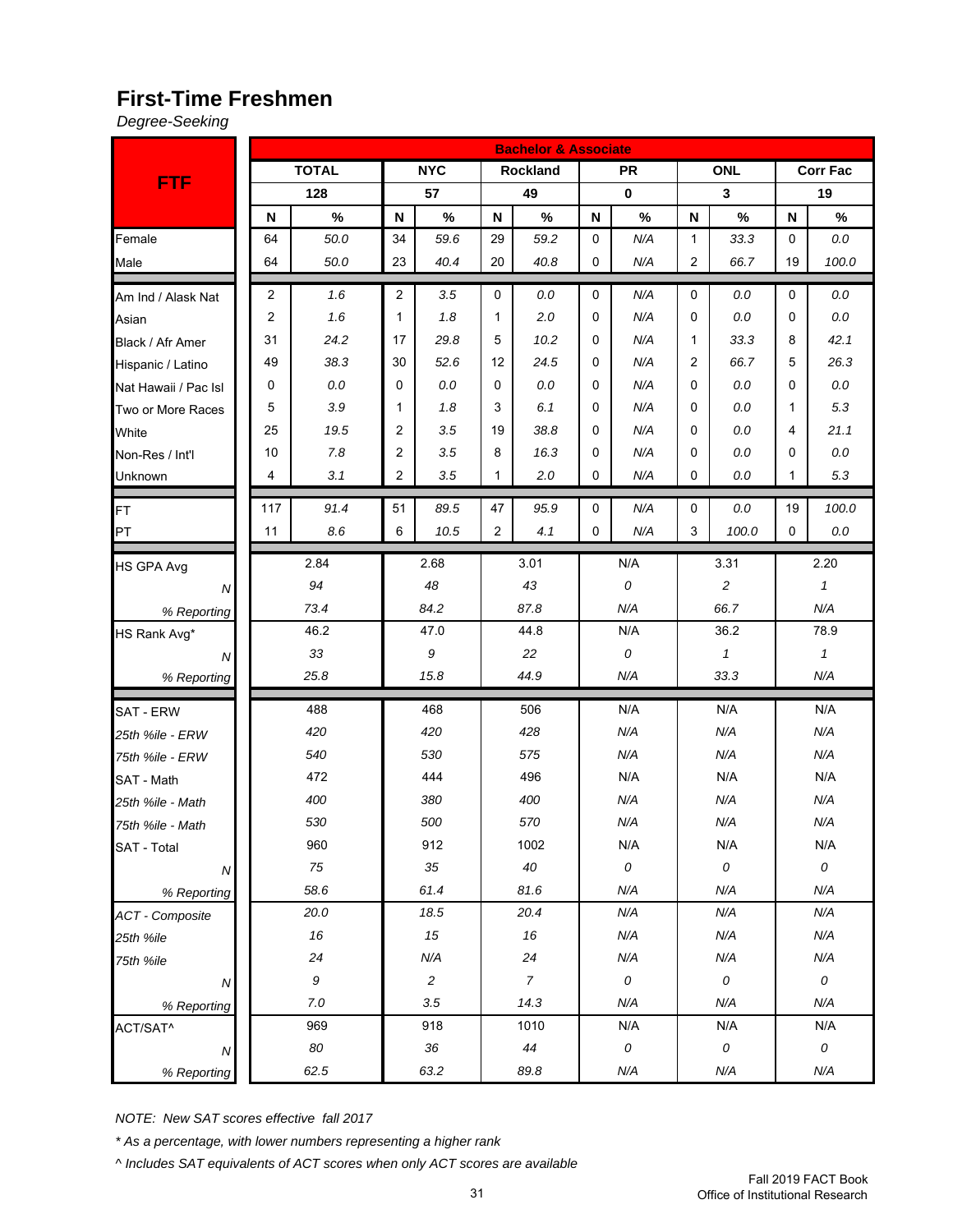#### **Retention Rates**

| <b>Traditional UG</b> | <b>TOTAL</b> |   | <b>NYC</b> |     |      |    | <b>Rockland Puerto Rico Confine</b> |    |    | Corr Fac |
|-----------------------|--------------|---|------------|-----|------|----|-------------------------------------|----|----|----------|
|                       |              | W | V.         | W I | $\%$ | W) | $\%$                                | N. | V. | V.       |

*Fall 2018 cohort of first-time, degree-seeking undergraduate students*

|             | <b>Full-time</b>         | 135 | 63.7% | 38 | 76.3%  | 97  | 58.8% | 0 | N/A     | 0              | N/A     |   |        |
|-------------|--------------------------|-----|-------|----|--------|-----|-------|---|---------|----------------|---------|---|--------|
|             | Re-enrolled in Fall 2019 | 86  |       | 29 |        | 57  |       | 0 |         | 0              |         |   |        |
| Bachelor    | <b>Part-time</b>         | 7   | 42.9% | 3  | 100.0% | 1   | 0.0%  |   | $0.0\%$ | $\overline{2}$ | 0.0%    |   |        |
|             | Re-enrolled in Fall 2019 | 3   |       | 3  |        | 0   |       | 0 |         | $\Omega$       |         |   |        |
|             | Full-time & part-time    | 142 | 62.7% | 41 | 78.0%  | 98  | 58.2% |   | $0.0\%$ | $\overline{2}$ | $0.0\%$ |   |        |
|             | Re-enrolled in Fall 2019 | 89  |       | 32 |        | 57  |       | 0 |         | $\Omega$       |         |   |        |
|             |                          |     |       |    |        |     |       |   |         |                |         |   |        |
|             | <b>Full-time</b>         | 54  | 50.0% | 8  | 100.0% | 23  | 60.9% |   |         | 23             | 21.7%   | 0 | N/A    |
|             | Re-enrolled in Fall 2019 | 27  |       | 8  |        | 14  |       |   |         | 5              |         | 0 |        |
| Associate   | <b>Part-time</b>         | 3   | 33.3% |    | 0.0%   | 0   | N/A   |   |         | 1              | 0.0%    |   | 100.0% |
|             | Re-enrolled in Fall 2019 |     |       | 0  |        | 0   |       |   |         | 0              |         |   |        |
|             | Full-time & part-time    | 57  | 49.1% | 9  | 88.9%  | 23  | 60.9% |   |         | 24             | 20.8%   |   | 100.0% |
|             | Re-enrolled in Fall 2019 | 28  |       | 8  |        | 14  |       |   |         | 5              |         |   |        |
|             |                          |     |       |    |        |     |       |   |         |                |         |   |        |
|             | <b>Full-time</b>         | 189 | 59.8% | 46 | 80.4%  | 120 | 59.2% | 0 | N/A     | 23             | 21.7%   | 0 | N/A    |
| <b>SSOC</b> | Re-enrolled in Fall 2019 | 113 |       | 37 |        | 71  |       | 0 |         | 5              |         | 0 |        |
| ব           | <b>Part-time</b>         | 10  | 40.0% | 4  | 75.0%  | 1   | 0.0%  |   | $0.0\%$ | 3              | 0.0%    |   | 100.0% |
| త           | Re-enrolled in Fall 2019 | 4   |       | 3  |        | 0   |       | 0 |         | $\Omega$       |         |   |        |
| <b>Bach</b> | Full-time & part-time    | 199 | 58.8% | 50 | 80.0%  | 121 | 58.7% |   | $0.0\%$ | 26             | 19.2%   |   | 100.0% |
|             | Re-enrolled in Fall 2019 | 117 |       | 40 |        | 71  |       | 0 |         | 5              |         |   |        |

#### **HEOP (Bach & Assoc)**

| Full-time                         | ገር<br>∠∪ | 76.9% | ∼                        | 83.3%<br>ററ | ว∩<br>∼ | 75.0% |
|-----------------------------------|----------|-------|--------------------------|-------------|---------|-------|
| 2019<br>Re-enrolled<br>Fall<br>ın | 20<br>__ |       | $\overline{\phantom{0}}$ |             | ◢<br>'' |       |

**Percentages in bold** are published by the U.S. Department of Education (IPEDS)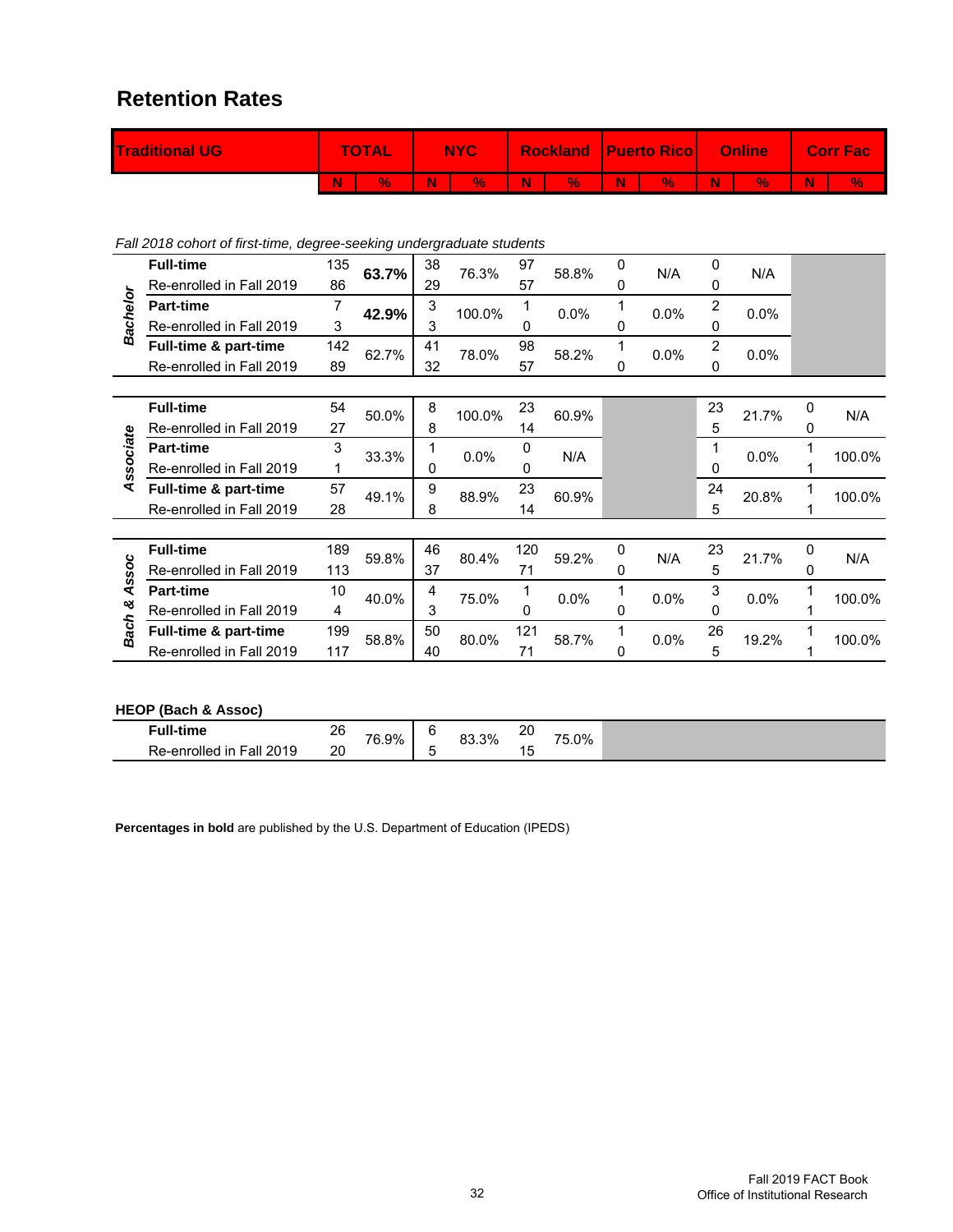#### **Retention Rates**

| Graduate |                                                                        | <b>TOTAL</b>                       |               | <b>NYC</b> |               |                     | <b>Rockland</b> |          | <b>PR</b>     |                                    | <b>Online</b> |
|----------|------------------------------------------------------------------------|------------------------------------|---------------|------------|---------------|---------------------|-----------------|----------|---------------|------------------------------------|---------------|
|          |                                                                        | N                                  | $\frac{9}{6}$ | N          | $\frac{9}{6}$ | N                   | $\frac{9}{6}$   | N        | $\frac{9}{6}$ | N                                  | $\frac{0}{6}$ |
|          | Fall 2018 cohort of degree-seeking<br>students (first-time & transfer) |                                    |               |            |               |                     |                 |          |               |                                    |               |
|          | <b>MDiv</b><br>Re-enrolled in Fall 2019                                | 66<br>42                           | 63.6%         | 25<br>18   | 72.0%         | 23<br>13            | 56.5%           | 11<br>8  | 72.7%         | 7<br>3                             | 42.9%         |
|          | <b>MPS</b><br>Re-enrolled in Fall 2019                                 | 15<br>11                           | 73.3%         | 4<br>3     | 75.0%         | 3<br>$\overline{2}$ | 66.7%           | 8<br>6   | 75.0%         |                                    |               |
| ATS      | <b>MA Biblical Literature</b><br>Re-enrolled in Fall 2019              | 13<br>11                           | 84.6%         | 7<br>6     | 85.7%         | 1<br>1              | 100.0%          |          |               | 5<br>4                             | 80.0%         |
|          | <b>MA Biblical Studies</b><br>Re-enrolled in Fall 2019                 | 41<br>24                           | 58.5%         | 15<br>9    | 60.0%         | 12<br>6             | 50.0%           |          |               | 14<br>9                            | 64.3%         |
|          | <b>MA in Intercultural Studies</b><br>Re-enrolled in Fall 2019         | 3<br>2                             | 66.7%         |            |               | 3<br>2              | 66.7%           |          |               |                                    |               |
|          | <b>TOTAL</b><br>Re-enrolled in Fall 2019                               | 138<br>90                          | 65.2%         | 51<br>36   | 70.6%         | 42<br>24            | 57.1%           | 19<br>14 | 73.7%         | 26<br>16                           | 61.5%         |
|          | <b>Mental Health Counseling</b><br>Re-enrolled in Fall 2019            | 29<br>23                           | 79.3%         | 17<br>13   | 76.5%         |                     |                 |          |               | 12<br>10                           | 83.3%         |
| AGSC     | <b>Marriage &amp; Family Therapy</b><br>Re-enrolled in Fall 2019       | 11<br>8                            | 72.7%         | 11<br>8    | 72.7%         |                     |                 |          |               |                                    |               |
|          | <b>TOTAL</b><br>Re-enrolled in Fall 2019                               | 40<br>31                           | 77.5%         | 28<br>21   | 75.0%         |                     |                 |          |               | 12<br>10                           | 83.3%         |
|          | <b>Childhood Education</b><br>Re-enrolled in Fall 2019                 | $\boldsymbol{2}$<br>$\overline{c}$ | 100.0%        |            |               |                     |                 |          |               | $\boldsymbol{2}$<br>$\overline{c}$ | 100.0%        |
|          | <b>Childhood Special Education</b><br>Re-enrolled in Fall 2019         | $\boldsymbol{2}$<br>2              | 100.0%        |            |               |                     |                 |          |               | $\overline{2}$<br>2                | 100.0%        |
| Grad Ed  | <b>Inclusive Education</b><br>Re-enrolled in Fall 2019                 | $\overline{7}$<br>$\overline{7}$   | 100.0%        |            |               |                     |                 |          |               | 7<br>7                             | 100.0%        |
|          | <b>MAT-TESOL</b><br>Re-enrolled in Fall 2019                           | $\boldsymbol{2}$<br>2              | 100.0%        |            |               |                     |                 |          |               | 2<br>2                             | 100.0%        |
|          | <b>MS-TESOL</b><br>Re-enrolled in Fall 2019                            | 4<br>2                             | 50.0%         |            |               |                     |                 |          |               | 4<br>2                             | 50.0%         |
|          | <b>TOTAL</b><br>Re-enrolled in Fall 2019                               | 17<br>15                           | 88.2%         |            |               |                     |                 |          |               | 17<br>15                           | 88.2%         |
|          | <b>MBA</b><br>Re-enrolled in Fall 2019                                 | 0<br>0                             |               |            |               |                     |                 |          |               |                                    |               |
| TBS      | <b>MSOL</b><br>Re-enrolled in Fall 2019                                | 15<br>11                           | 73.3%         | 4<br>3     | 75.0%         | 4<br>3              | 75.0%           |          |               | 7<br>5                             | 71.4%         |
|          | <b>TOTAL</b><br>Re-enrolled in Fall 2019                               | 15<br>11                           | 73.3%         | 4<br>3     | 75.0%         | 4<br>3              | 75.0%           |          |               | 7<br>5                             | 71.4%         |
| CAS      | Anc Jud & Christian Orig<br>Re-enrolled in Fall 2019                   | 0<br>0                             | N/A           |            |               |                     |                 |          |               |                                    |               |
| SW       | <b>MSW</b><br>Re-enrolled in Fall 2019                                 | 31<br>28                           | 90.3%         | 31<br>28   | 90.3%         |                     |                 |          |               |                                    |               |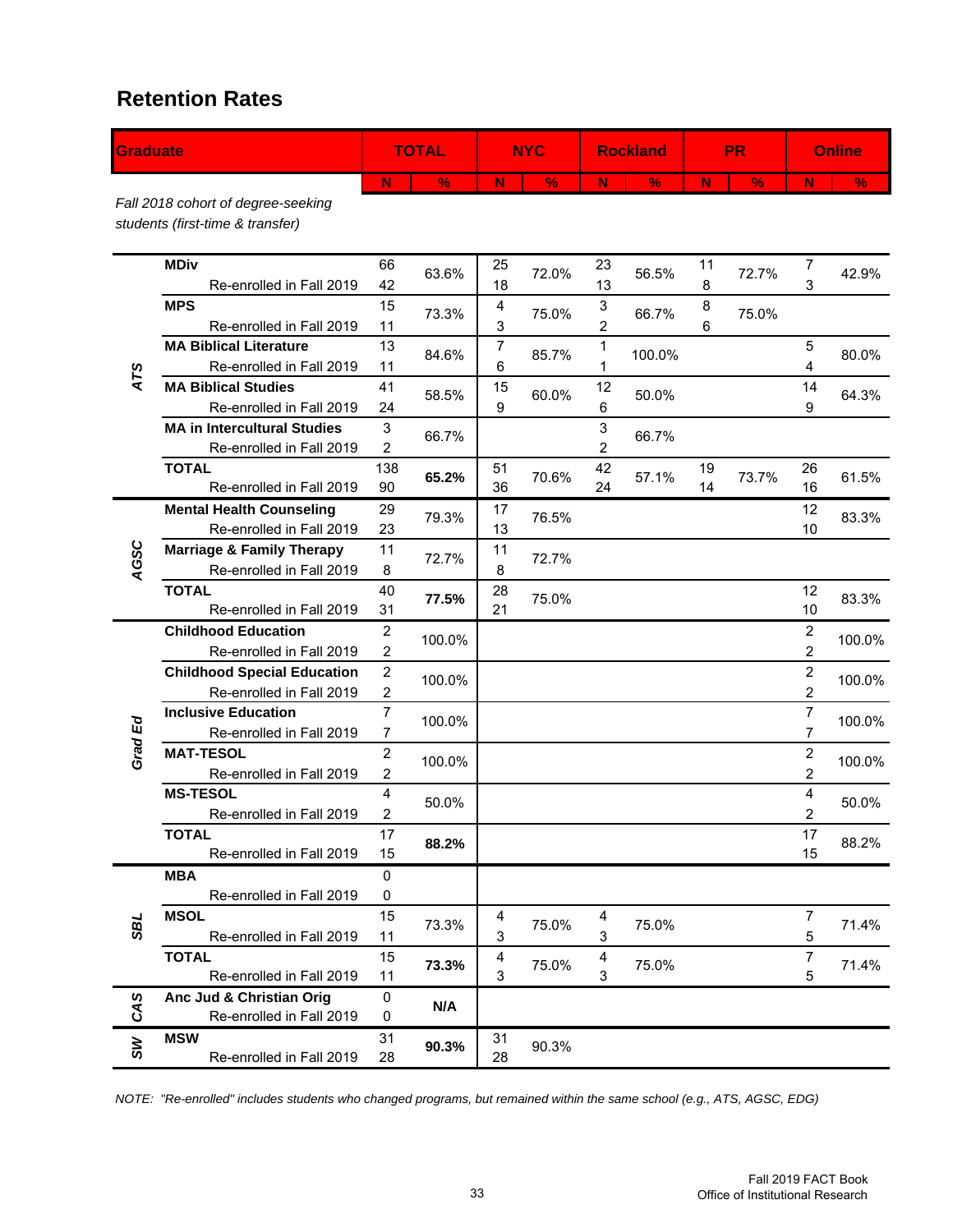### **Graduation Rates**

Fall 2013 cohort

| N         |                     |                                    |               |                        |               | <b>Puerto Rico</b>                        |                                  |
|-----------|---------------------|------------------------------------|---------------|------------------------|---------------|-------------------------------------------|----------------------------------|
|           | $\frac{9}{6}$       | N                                  | $\frac{9}{6}$ | N                      | $\frac{9}{6}$ | N                                         | $\frac{9}{6}$                    |
|           |                     |                                    |               |                        |               |                                           |                                  |
|           |                     |                                    |               |                        |               |                                           |                                  |
| 90<br>249 | 36.1%               | 17<br>72                           | 23.6%         | 71<br>175              | 40.6%         | $\overline{\mathbf{c}}$<br>$\overline{2}$ | 100.0%                           |
| 58<br>139 | 41.7%               | 10<br>39                           | 25.6%         | 47<br>99               | 47.5%         | 1<br>1                                    | 100.0%                           |
| 32<br>110 | 29.1%               | $\overline{7}$<br>33               | 21.2%         | 24<br>76               | 31.6%         | 1<br>1                                    | 100.0%                           |
| 1<br>3    | 33.3%               | 0<br>1                             | 0.0%          | 1<br>$\overline{c}$    | 50.0%         | 0<br>0                                    | N/A                              |
| 8<br>18   | 44.4%               | 1<br>1                             | 100.0%        | $\overline{7}$<br>17   | 41.2%         | 0<br>0                                    | N/A                              |
| 16<br>62  | 25.8%               | $\mathbf{1}$<br>21                 | 4.8%          | 15<br>41               | 36.6%         | 0<br>0                                    | N/A                              |
| 31<br>77  | 40.3%               | 13<br>37                           | 35.1%         | 16<br>38               | 42.1%         | $\overline{\mathbf{c}}$<br>$\overline{2}$ | 100.0%                           |
| 1<br>1    | 100.0%              | 0<br>0                             | N/A           | 1<br>1                 | N/A           | 0<br>0                                    | N/A                              |
| 25<br>67  | 37.3%               | 1<br>3                             | 33.3%         | 24<br>64               | 37.5%         | 0<br>0                                    | N/A                              |
| 1<br>5    | 20.0%               | 0<br>$\overline{2}$                | 0.0%          | 1<br>3                 | 33.3%         | 0<br>0                                    | N/A                              |
| 10        | 60.0%               | 1<br>$\overline{2}$                | 50.0%         | 8                      | 62.5%         | 0<br>0                                    | N/A                              |
| 1<br>6    | 16.7%               | 0<br>5                             | 0.0%          | 1<br>1                 | 100.0%        | 0<br>0                                    | N/A                              |
| 48<br>153 | 31.4%               | 11<br>55                           | 20.0%         | 35<br>96               | 36.5%         | 2<br>$\overline{2}$                       | 100.0%                           |
| 33<br>77  | 42.9%               | $\overline{\mathbf{4}}$<br>11      | 36.4%         | 29<br>66               | 43.9%         | $\pmb{0}$<br>0                            | N/A                              |
| 9<br>19   | 47.4%               | $\boldsymbol{2}$<br>$6\phantom{a}$ | 33.3%         | $\boldsymbol{7}$<br>13 | 53.8%         | 0<br>0                                    | N/A                              |
| 97        | 39.0%               | 21                                 | 29.2%         | 76                     | 43.4%         | 0                                         | 0.0%                             |
| 216       |                     | 58                                 |               | 156                    |               | $\overline{\mathbf{c}}$                   |                                  |
| 54        | 25.0%               | 12                                 | 20.7%         | 40                     | 25.6%         | $\overline{2}$                            | 100.0%                           |
|           |                     |                                    |               |                        |               |                                           | 100.0%<br>100.0%                 |
|           | $\,6\,$<br>77<br>83 | 35.6%<br>38.4%                     | 14<br>15      | 24.1%<br>25.9%         | 5<br>61<br>66 | 39.1%<br>42.3%                            | $\overline{c}$<br>$\overline{2}$ |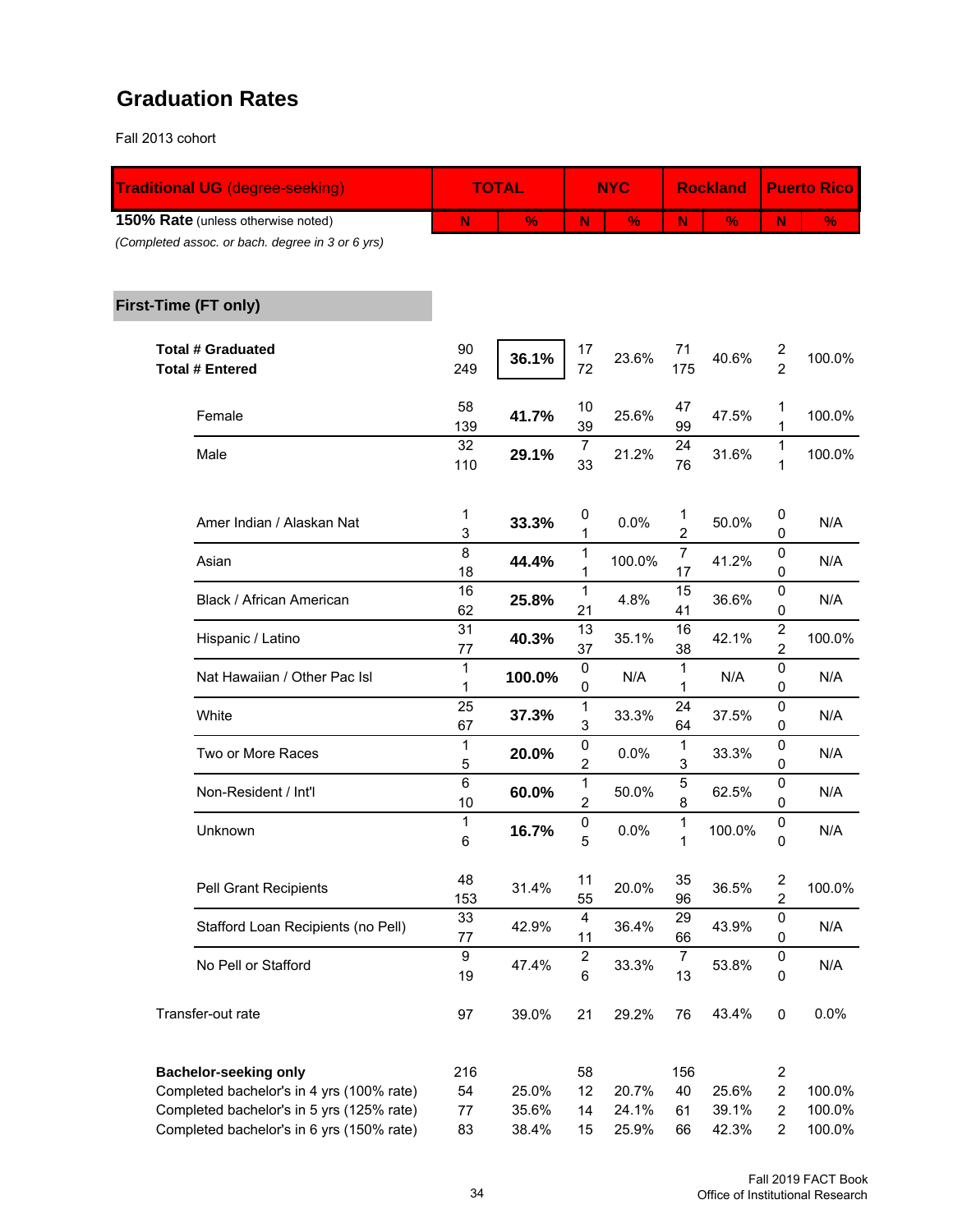## **Graduation Rates** (continued)

Fall 2013 cohort

| <b>Traditional UG (degree-seeking)</b>           |            | <b>TOTAL</b>  |           | <b>NYC</b>    |            | <b>Rockland</b> | <b>Puerto Rico</b> |               |
|--------------------------------------------------|------------|---------------|-----------|---------------|------------|-----------------|--------------------|---------------|
| 150% Rate (unless otherwise noted)               | N          | $\frac{0}{2}$ | N         | $\frac{9}{6}$ | N          | $\%$            | N                  | $\frac{9}{6}$ |
| (Completed assoc. or bach. degree in 3 or 6 yrs) |            |               |           |               |            |                 |                    |               |
| First-Time (both FT & PT)                        |            |               |           |               |            |                 |                    |               |
| Total # Graduated<br>Total # Entered             | 93<br>264  | 35.2%         | 19<br>79  | 24.1%         | 71<br>175  | 40.6%           | 3<br>10            | 30.0%         |
| <b>Transfer (FT)</b>                             |            |               |           |               |            |                 |                    |               |
| Total # Graduated<br><b>Total # Entered</b>      | 73<br>192  | 38.0%         | 22<br>90  | 24.4%         | 50<br>99   | 50.5%           | 3                  | 33.3%         |
| <b>Transfer (PT)</b>                             |            |               |           |               |            |                 |                    |               |
| Total # Graduated<br>Total # Entered             | 8<br>32    | 25.0%         | 3<br>16   | 18.8%         | 0<br>9     | 0.0%            | 5<br>7             | 71.4%         |
| <b>Total / Overall</b>                           |            |               |           |               |            |                 |                    |               |
| Total # Graduated<br>Total # Entered             | 174<br>488 | 35.7%         | 44<br>185 | 23.8%         | 121<br>283 | 42.8%           | 9<br>20            | 45.0%         |



**Percentages in bold** are published by the U.S. Department of Education (IPEDS)

^ Still enrolled "as of the fall census date of the fall term following 150% of the normal time to completion of their program." (IPEDS)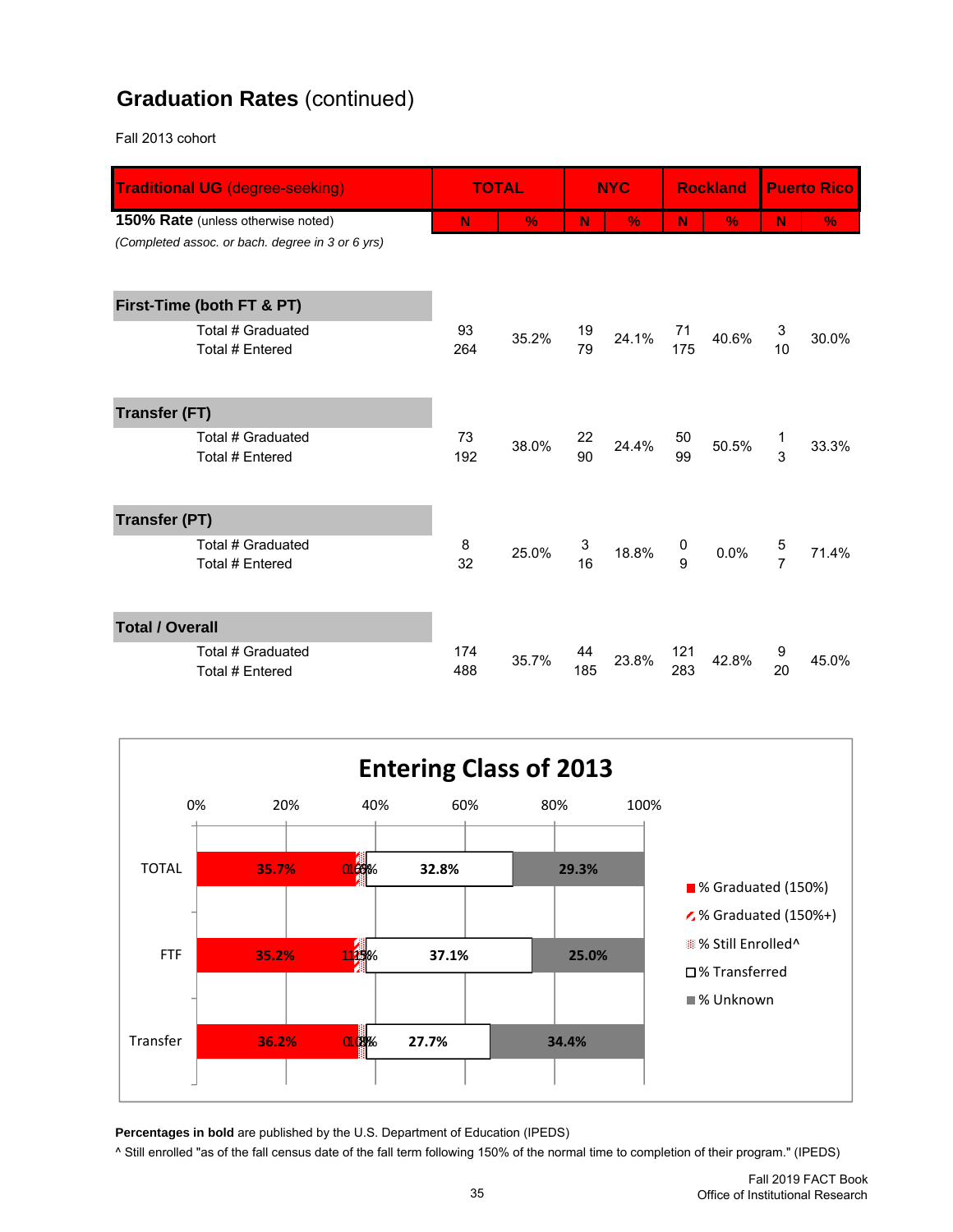## **Graduation Rates**

Cohorts beginning 9/1/12 - 8/31/13 (Full-time)

| <b>Organizational Management (OM)</b> |                    |    | <b>TOTAL</b>  |                 | <b>NY</b> | <b>Online</b> |       |
|---------------------------------------|--------------------|----|---------------|-----------------|-----------|---------------|-------|
|                                       |                    | N  | $\frac{0}{2}$ | N               | $\%$      | N             | %     |
| <b>Total # Entered</b>                |                    | 93 |               | $\overline{29}$ |           | 14            |       |
| # Graduated within                    | time to completion |    |               |                 |           |               |       |
| 150%                                  | up to 1.5 years    | 16 | 17.2%         | 14              | 17.7%     | 2             | 14.3% |
| 200%                                  | up to 2 years      | 14 | 32.3%         | 14              | 35.4%     | 0             | 14.3% |
| 300%                                  | up to 3 years      |    | 39.8%         | 6               | 43.0%     | 1             | 21.4% |
| 400%                                  | up to 4 years      | 8  | 48.4%         | 8               | 53.2%     | 0             | 21.4% |
| 500%                                  | up to 5 years      | 4  | 52.7%         | 4               | 58.2%     | 0             | 21.4% |
| 600%                                  | up to 6 years      | 3  | 55.9%         | 3               | 62.0%     | 0             | 21.4% |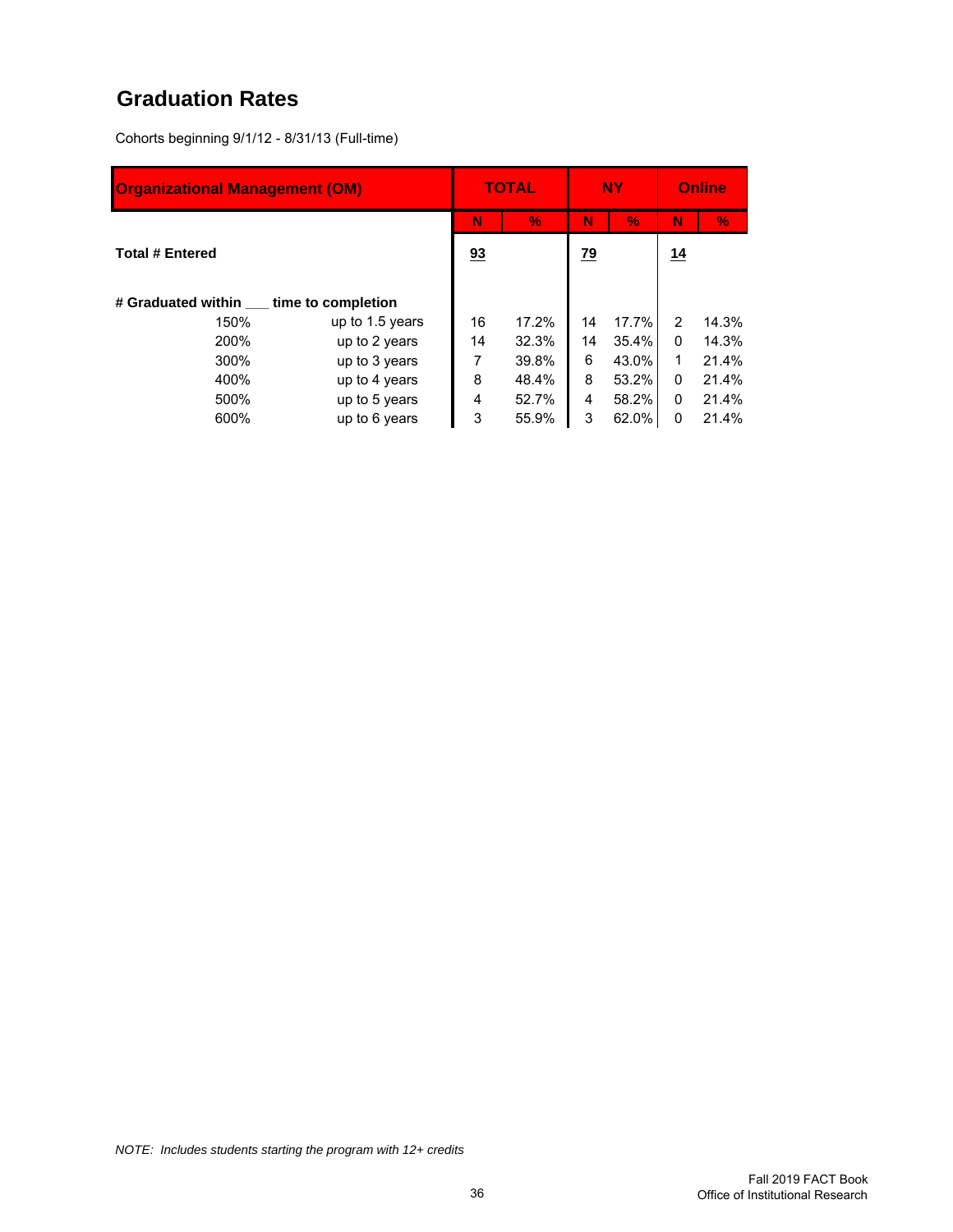### **Graduation Rates**

Degree-seeking students (first-time & transfer) at entry

| <b>Graduate Programs</b>      |                      |                           |                                                                  | <b>TOTAL</b>            |                                                                       | <b>NYC</b>              |                                                        | <b>Rockland</b>         |               | <b>Online</b>           |                                | <b>PR</b>              |
|-------------------------------|----------------------|---------------------------|------------------------------------------------------------------|-------------------------|-----------------------------------------------------------------------|-------------------------|--------------------------------------------------------|-------------------------|---------------|-------------------------|--------------------------------|------------------------|
|                               |                      |                           | ${\bf N}$                                                        | $\%$                    | $\mathbf N$                                                           | $\%$                    | $\mathbf N$                                            | $\%$                    | N             | $\%$                    | N                              | $\%$                   |
| ATS* (SS/FA 2013 cohort)      |                      |                           | <u>148</u>                                                       |                         | 64                                                                    |                         | 48                                                     |                         |               |                         | 36                             |                        |
| <b>MDiv</b>                   | 100%<br>150%<br>200% | 3 yrs<br>4.5 yrs<br>6 yrs | 6<br>19<br>22                                                    |                         | 4<br>9<br>13                                                          |                         | $\boldsymbol{2}$<br>$\boldsymbol{9}$<br>$\overline{7}$ |                         |               |                         | $\mathbf{1}$<br>$\overline{2}$ |                        |
| <b>MPS</b>                    | 100%<br>150%<br>200% | 2 yrs<br>3 yrs<br>4 yrs   | 1<br>7<br>4                                                      |                         | 1<br>$\overline{c}$                                                   |                         | 1<br>$\mathbf 1$                                       |                         |               |                         | 5<br>$\overline{2}$            |                        |
| MA (Bib Lit)                  | 100%<br>150%<br>200% | 2 yrs<br>3 yrs<br>4 yrs   | 3<br>$\overline{\mathbf{c}}$<br>$\overline{c}$                   |                         | $\overline{\mathbf{c}}$<br>1<br>$\overline{c}$                        |                         | 1<br>$\mathbf 1$                                       |                         |               |                         |                                |                        |
| MA in IC                      | 100%<br>150%<br>200% | 2 yrs<br>3 yrs<br>4 yrs   | 1<br>1<br>0                                                      |                         |                                                                       |                         | 1<br>$\mathbf 1$                                       |                         |               |                         |                                |                        |
| <b>TOTAL</b>                  | 100%<br>150%<br>200% |                           | 11<br>29<br>28                                                   | 7.4%<br>27.0%<br>45.9%  | $\,6\,$<br>11<br>17                                                   | 9.4%<br>26.6%<br>53.1%  | 5<br>12<br>$\overline{7}$                              | 10.4%<br>35.4%<br>50.0% |               |                         | 6<br>$\overline{\mathbf{4}}$   | 0.0%<br>16.7%<br>27.8% |
| AGSC (SS/FA 2013 cohort)      |                      |                           | 64                                                               |                         | 37                                                                    |                         | 27                                                     |                         |               |                         |                                |                        |
| <b>MHC</b>                    | 100%<br>150%<br>200% | 2 yrs<br>3 yrs<br>4 yrs   | 50<br>$\overline{\mathbf{4}}$<br>13<br>$\ensuremath{\mathsf{3}}$ | 8.0%<br>34.0%<br>40.0%  | 37<br>$\ensuremath{\mathsf{3}}$<br>$\boldsymbol{7}$<br>$\overline{2}$ | 8.1%<br>27.0%<br>32.4%  | 13<br>$\mathbf{1}$<br>6<br>1                           | 7.7%<br>53.8%<br>61.5%  |               |                         |                                |                        |
| <b>MFT</b>                    | 100%<br>150%<br>200% | 2 yrs<br>3 yrs<br>4 yrs   | 14<br>1<br>5<br>1                                                | 7.1%<br>42.9%<br>50.0%  |                                                                       |                         | 14<br>$\mathbf{1}$<br>$\mathbf 5$<br>$\mathbf{1}$      | 7.1%<br>42.9%<br>50.0%  |               |                         |                                |                        |
| <b>TOTAL</b>                  | 100%<br>150%<br>200% | 2 yrs<br>3 yrs<br>4 yrs   | 5<br>18<br>$\overline{\mathbf{4}}$                               | 7.8%<br>35.9%<br>42.2%  | 3<br>$\overline{7}$<br>2                                              | 8.1%<br>27.0%<br>32.4%  | $\overline{2}$<br>11<br>$\overline{2}$                 | 7.4%<br>48.1%<br>55.6%  |               |                         |                                |                        |
| Education (SS/FA 2013 cohort) |                      |                           |                                                                  |                         |                                                                       |                         |                                                        |                         |               |                         |                                |                        |
| MSEd/TESOL 100%               | 150%<br>200%         | 2 yrs<br>3 yrs<br>4 yrs   | <u>24</u><br>$\boldsymbol{9}$<br>3<br>1                          | 37.5%<br>50.0%<br>54.2% | $\frac{11}{3}$<br>1                                                   | 27.3%<br>27.3%<br>36.4% | 10<br>$\overline{4}$<br>3                              | 40.0%<br>70.0%<br>70.0% | $\frac{3}{2}$ | 66.7%<br>66.7%<br>66.7% |                                |                        |

*\* Due to the number of ATS students who change degrees, rates are based on the total number of entering students (of any ATS degree) who then completed the respective degrees above*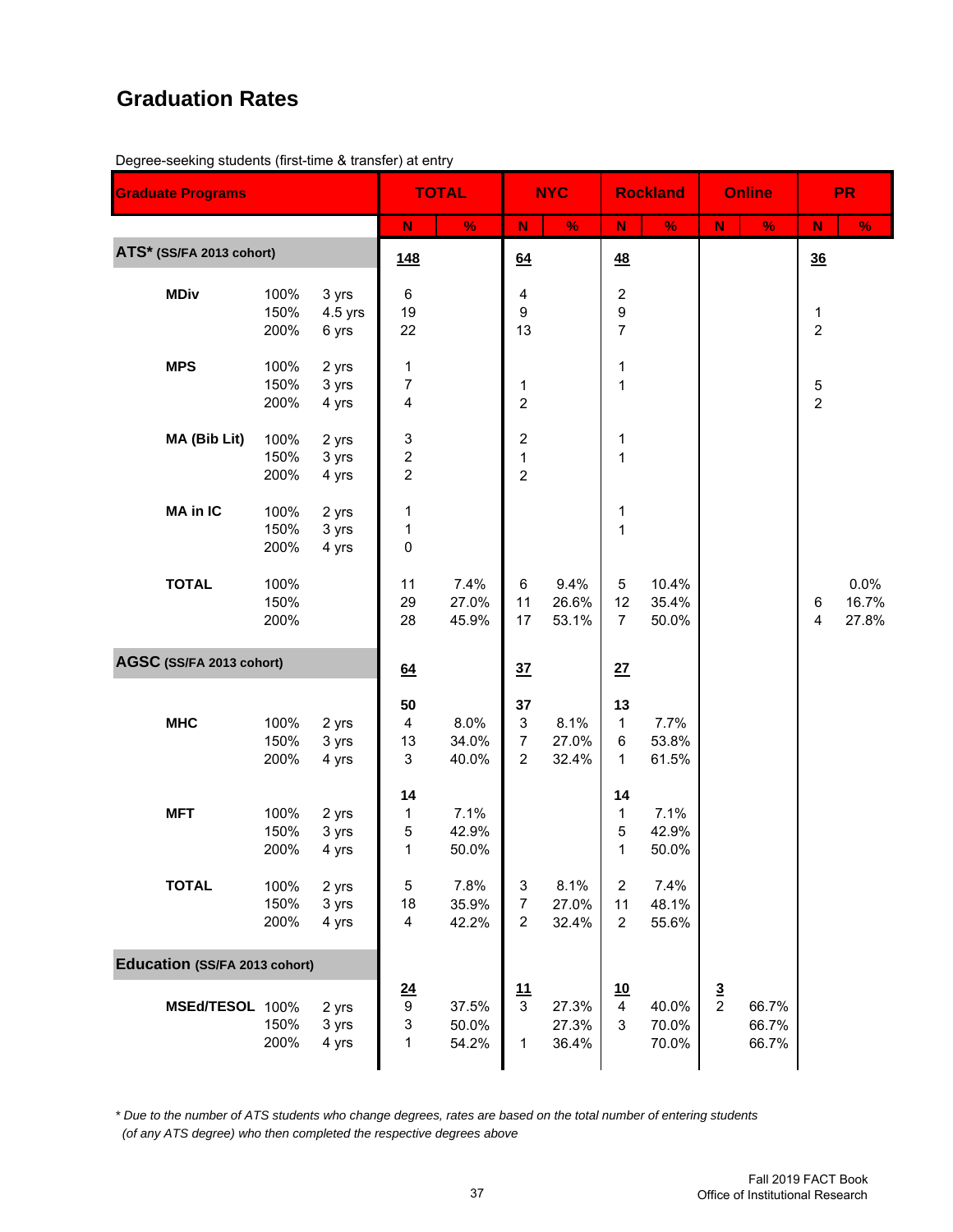# **Graduation Rates** (continued)

| <b>Graduate Programs</b>             |                      |                            | <b>TOTAL</b>                      |                           | <b>NYC</b>                      |                           | <b>Rockland</b>                       |                           | <b>Online</b>      |                            | <b>PR</b> |               |
|--------------------------------------|----------------------|----------------------------|-----------------------------------|---------------------------|---------------------------------|---------------------------|---------------------------------------|---------------------------|--------------------|----------------------------|-----------|---------------|
|                                      |                      |                            | N                                 | $\frac{9}{6}$             | N                               | $\%$                      | N                                     | $\frac{0}{6}$             | N                  | $\frac{0}{6}$              | N         | $\frac{9}{6}$ |
| Bible & Ministry (SS/FA 2013 cohort) |                      |                            |                                   |                           |                                 |                           |                                       |                           |                    |                            |           |               |
| <b>MAJCO</b>                         | 100%<br>150%<br>200% | 2 yrs<br>3 yrs<br>4 yrs    | $\frac{7}{0}$<br>1<br>1           | $0.0\%$<br>14.3%<br>28.6% | Z<br>1<br>1                     | $0.0\%$<br>14.3%<br>28.6% |                                       |                           |                    |                            |           |               |
| <b>Business &amp; Leadership**</b>   |                      |                            |                                   |                           |                                 |                           |                                       |                           |                    |                            |           |               |
| <b>MBA</b><br>2016<br>$(1651-52)$    | 100%<br>150%<br>200% | 16 mos<br>24 mos<br>32 mos | $\frac{7}{6}$<br>0<br>$\mathbf 0$ | 85.7%<br>85.7%<br>85.7%   |                                 |                           | $\frac{5}{4}$                         | 80.0%<br>80.0%<br>80.0%   | $\frac{2}{2}$      | 100.0%<br>100.0%<br>100.0% |           |               |
| <b>MSOL</b><br>2017                  | 100%<br>150%<br>200% | 1 yr<br>$1.5$ yrs<br>2 yrs | <u>17</u><br>13<br>2<br>1         | 76.5%<br>88.2%<br>94.1%   | <u>7</u><br>$6\phantom{1}$<br>1 | 85.7%<br>100.0%<br>100.0% | $\overline{4}$<br>$\overline{3}$<br>1 | 75.0%<br>100.0%<br>100.0% | $\frac{6}{4}$<br>1 | 66.7%<br>66.7%<br>83.3%    |           |               |

Degree-seeking students (first-time & transfer) at entry

*\*\* Rates based on degree conferral date which corresponds to traditional semester system*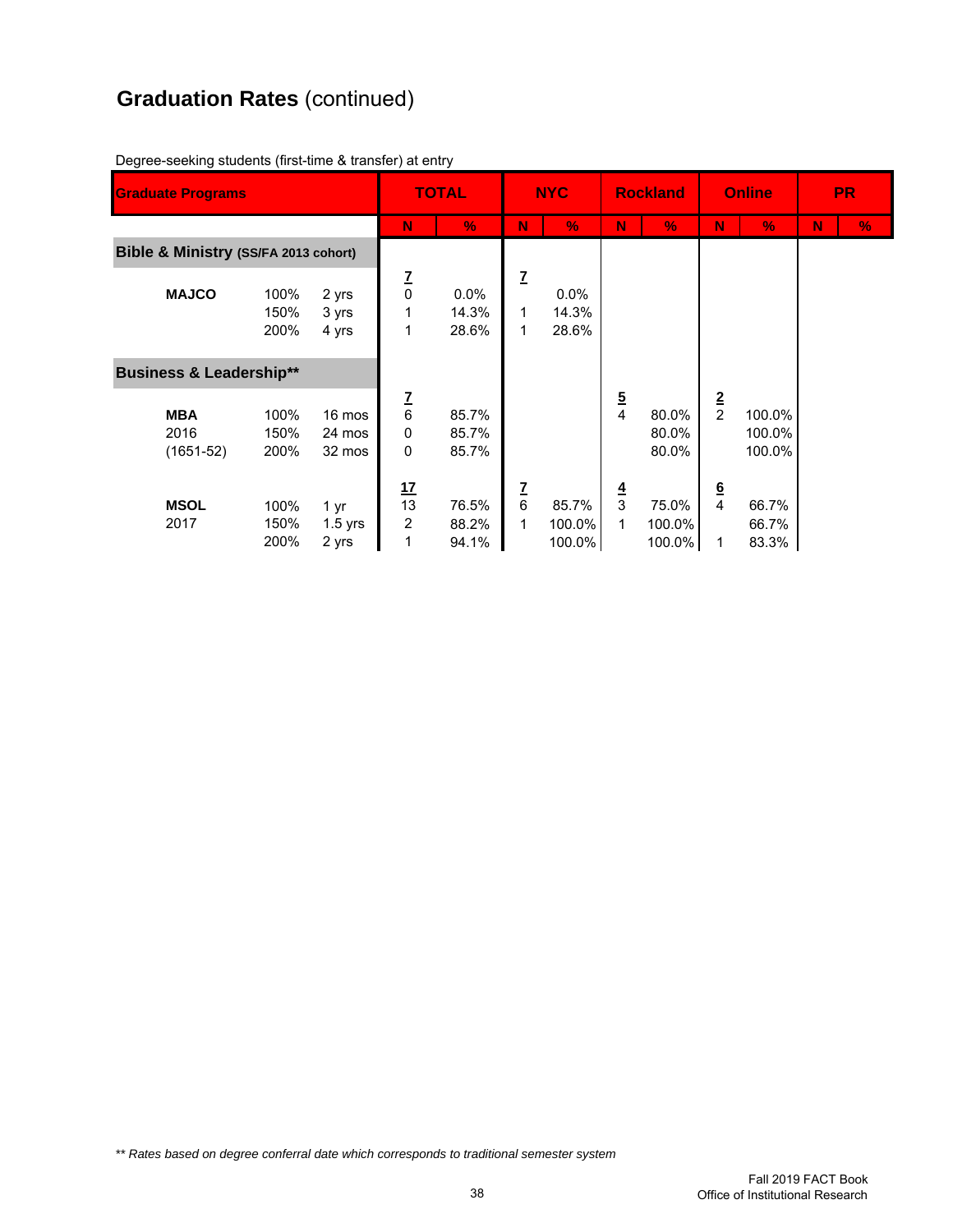# **Degrees Conferred** by Program & Site

| Program                                   | <b>TOTAL</b>               | <b>NYC</b>         | <b>Rock</b>                  | <b>PR</b> | ONL            | <b>Corr Fac</b> |
|-------------------------------------------|----------------------------|--------------------|------------------------------|-----------|----------------|-----------------|
| <b>Undergraduate</b>                      |                            |                    |                              |           |                |                 |
| <b>Associate of Arts</b>                  |                            |                    |                              |           |                |                 |
| <b>Biblical Studies</b>                   | 3                          | $\overline{2}$     | 1                            |           |                |                 |
| Liberal Arts & Sciences                   | 38                         | 10                 | 10                           |           |                | 18              |
| <b>Associate of Science</b>               |                            |                    |                              |           |                |                 |
| <b>Business Administration</b>            | 11                         | 1                  | $\ensuremath{\mathsf{3}}$    |           | $\overline{7}$ |                 |
| Music                                     | $\overline{2}$             | 1                  | 1                            |           |                |                 |
| <b>Bachelor of Arts</b>                   |                            |                    |                              |           |                |                 |
| <b>Biblical &amp; Theological Studies</b> | 9                          | 5                  | 4                            |           |                |                 |
| Biology                                   | 5                          |                    | $\mathbf 5$                  |           |                |                 |
| English                                   | 9                          | 5                  | 4                            |           |                |                 |
| History                                   | $\mathbf 2$                | $\overline{2}$     |                              |           |                |                 |
| <b>Intercultural Studies</b>              | 8                          |                    | 8                            |           |                |                 |
| <b>Interdisciplinary Studies</b>          | $\mathbf{2}$               | 1                  | 1                            |           |                |                 |
| <b>Mathematics</b>                        | 0.5                        |                    | 0.5                          |           |                |                 |
| <b>Music</b>                              | 4                          | 3                  | 1                            |           |                |                 |
| Psychology                                | 20                         | 9                  | 10                           |           | 1              |                 |
| Sociology                                 | 3                          |                    | 3                            |           |                |                 |
| <b>Bachelor of Music</b>                  |                            |                    |                              |           |                |                 |
| Composition                               | 1                          |                    | 1                            |           |                |                 |
| Gospel Performance                        | 1                          | 1                  |                              |           |                |                 |
| <b>Music Education</b>                    | $\mathbf 2$                |                    | $\overline{c}$               |           |                |                 |
| Performance: Instrumental                 | 5                          | 3                  | $\overline{2}$               |           |                |                 |
| Performance: Vocal                        | 5                          | 5                  |                              |           |                |                 |
| <b>Bachelor of Professional Studies</b>   |                            |                    |                              |           |                |                 |
| Organizational Management                 | 5                          | 3                  | $\overline{2}$               |           |                |                 |
| <b>Bachelor of Science</b>                |                            |                    |                              |           |                |                 |
| Accounting                                | 6.5                        |                    | 6.5                          |           |                |                 |
| Adol Ed (English)                         | 1                          |                    | 1                            |           |                |                 |
| <b>Business Administration</b>            | 26                         | 6                  | 20                           |           |                |                 |
| <b>Childhood Education</b>                | 5                          |                    | 5                            |           |                |                 |
| Church Management                         | 1                          |                    |                              |           | 1              |                 |
| Communications                            | 6<br>5                     | 4                  | $\overline{\mathbf{c}}$<br>5 |           |                |                 |
| <b>Computer Science</b>                   | 15                         | 4                  |                              |           |                |                 |
| <b>Criminal Justice</b>                   |                            |                    | 11                           |           |                |                 |
| Early Childhood Education                 | $\mathbf 2$<br>$\mathbf 2$ |                    | $\overline{c}$               |           | $\overline{2}$ |                 |
| Healthcare Management                     | 18                         |                    |                              |           |                |                 |
| <b>Interdisciplinary Studies</b>          | 3                          | 13<br>$\mathbf{1}$ | 5<br>$\overline{2}$          |           |                |                 |
| Music in Worship                          | 25                         |                    | 25                           |           |                |                 |
| Nursing<br>Organizational Management      | 48                         | 8                  | 28                           |           | $\overline{2}$ | 10              |
| Pastoral Ministry                         | 15                         | $\overline{7}$     | $\overline{7}$               | 1         |                |                 |
| Social Work                               | 21                         | 11                 | 10                           |           |                |                 |
| Youth & Family Studies                    | 11                         |                    | 11                           |           |                |                 |
|                                           |                            |                    |                              |           |                |                 |
| <b>UNDERGRADUATE Sub-Total</b>            | 346                        | 105                | 199                          | 1         | 13             | 28              |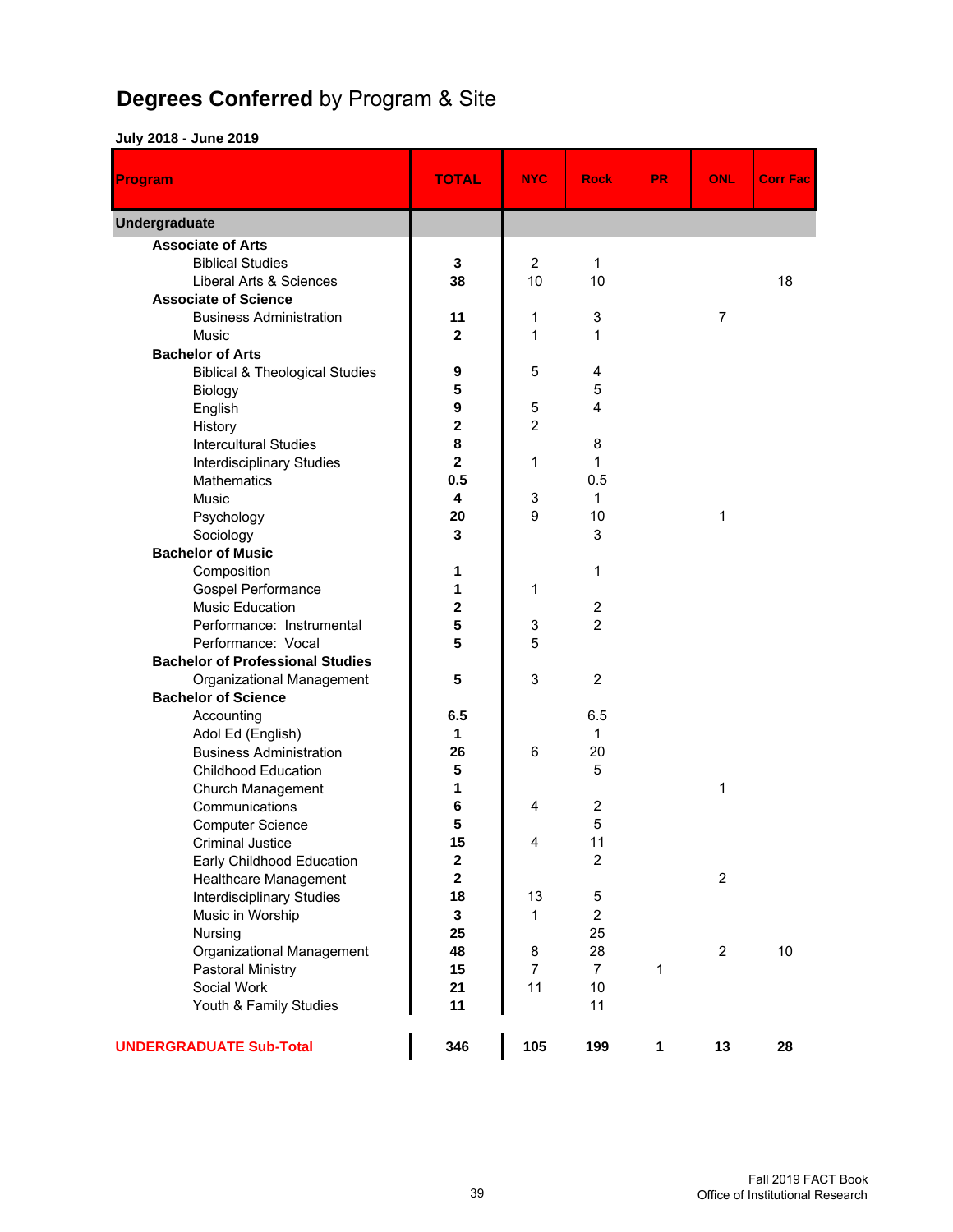# **Degrees Conferred** by Program & Site (continued)

**July 2018 - June 2019**

| Program                                                                                                                                                 | <b>TOTAL</b>                   | <b>NYC</b>          | <b>Rock</b>                                                                   | <b>PR</b>      | <b>ONL</b>     | <b>Corr Fac</b> |
|---------------------------------------------------------------------------------------------------------------------------------------------------------|--------------------------------|---------------------|-------------------------------------------------------------------------------|----------------|----------------|-----------------|
| <b>Alliance Theological Seminary</b>                                                                                                                    | 117                            | 41                  | 50                                                                            | 19             | $\overline{7}$ | $\overline{0}$  |
| <b>Master of Arts</b><br><b>Biblical Literature</b><br><b>Biblical Studies</b><br><b>Intercultural Studies</b><br><b>Master of Professional Studies</b> | 11<br>11<br>$\mathbf{2}$<br>23 | $\overline{7}$<br>6 | $\overline{2}$<br>$\overline{7}$<br>$\overline{2}$<br>$\overline{\mathbf{4}}$ | 13             | 2<br>4         |                 |
| <b>Master of Divinity</b><br><b>Doctor of Ministry</b>                                                                                                  | 53<br>17                       | 28                  | 18<br>17                                                                      | 6              | 1              |                 |
| <b>Alliance Grad. School of Counseling</b>                                                                                                              | 60                             | 44                  | 12 <sub>1</sub>                                                               | $\mathbf{0}$   | $\overline{4}$ | $\overline{0}$  |
| <b>Master of Arts</b><br>Marriage & Family Therapy<br>Mental Health Counseling                                                                          | 9<br>51                        | 44                  | 9<br>3                                                                        |                | 4              |                 |
| <b>School of Bible &amp; Christian Ministry</b>                                                                                                         |                                |                     |                                                                               |                |                |                 |
| MA in Anc Jud & Chr Origins                                                                                                                             | 1                              |                     |                                                                               |                | 1              |                 |
| <b>School of Business &amp; Leadership</b>                                                                                                              | 24                             | 14                  | 4 <sup>1</sup>                                                                | $\overline{0}$ | 6 <sup>1</sup> | $\overline{0}$  |
| <b>MS in Org Ldrshp</b>                                                                                                                                 | 24                             | 14                  | 4                                                                             |                | 6              |                 |
| <b>School of Education</b>                                                                                                                              | 20                             | $\overline{0}$      | $\overline{7}$                                                                | $\overline{0}$ | 13             | $\overline{0}$  |
| <b>MAT in TESOL</b><br><b>Master of Science</b>                                                                                                         | 1                              |                     |                                                                               |                | 1              |                 |
| <b>Childhood Education</b><br><b>Childhood Special Education</b><br><b>Inclusive Education</b>                                                          | 5<br>10<br>1                   |                     | 6<br>1                                                                        |                | 5<br>4         |                 |
| <b>TESOL</b>                                                                                                                                            | 3                              |                     |                                                                               |                | 3              |                 |
| <b>School of Social Work</b>                                                                                                                            |                                |                     |                                                                               |                |                |                 |
| <b>MSW</b>                                                                                                                                              | 26                             | 26                  |                                                                               |                |                |                 |
| <b>GRADUATE Sub-Total</b>                                                                                                                               | 248                            | 125                 | 73                                                                            | 19             | 31             | 0               |
| <b>Total</b>                                                                                                                                            | 594                            | 230                 | 272                                                                           | 20             | 44             | 28              |
| Percent                                                                                                                                                 | 100.0                          | 38.7                | 45.8                                                                          | 3.4            | 7.4            | 4.7             |

*NOTE: Double majors counted at 0.5 for each major*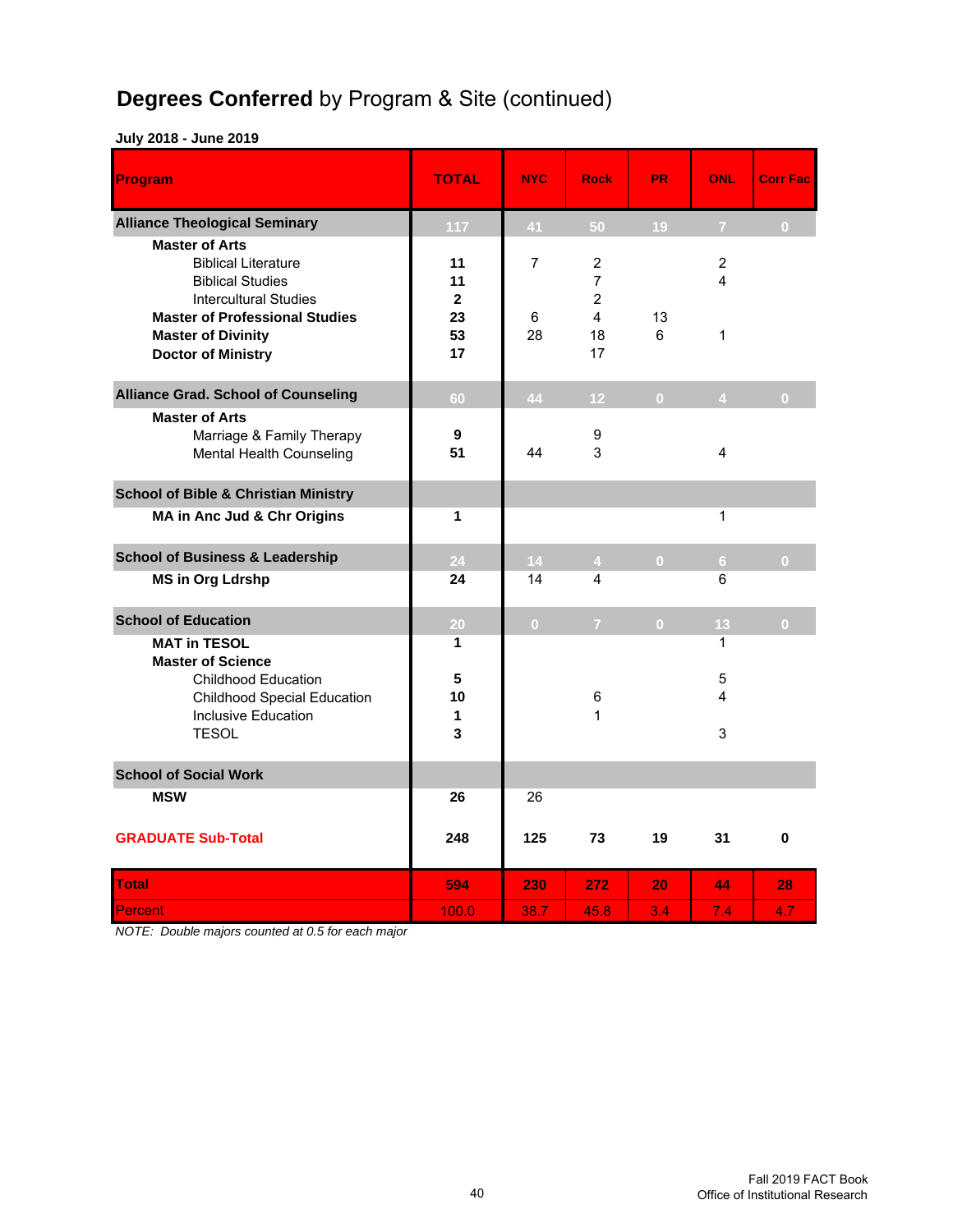## **Faculty**

|                         |                |          |                |                               |                |                                      |    |                  |    | <b>Instructional Faculty</b> |     |      |    |                  |     |              |
|-------------------------|----------------|----------|----------------|-------------------------------|----------------|--------------------------------------|----|------------------|----|------------------------------|-----|------|----|------------------|-----|--------------|
|                         |                |          |                |                               |                | FT                                   |    |                  |    |                              |     |      | PT |                  |     |              |
|                         |                | Lecturer |                | <b>Assistant</b><br>Professor |                | <b>Associate</b><br><b>Professor</b> |    | <b>Professor</b> |    | <b>Sub Total</b>             | Adi | Oth* |    | <b>Sub Total</b> |     | <b>TOTAL</b> |
| <b>Total</b>            |                | 5        |                | 15                            |                | 12                                   |    | 29               |    | 61                           | 149 | 11   |    | 160              |     | 221          |
|                         |                |          |                |                               |                |                                      |    |                  |    |                              |     |      |    |                  |     |              |
| Female                  | $\overline{2}$ | 40%      | 7              | 47%                           | 4              | 33%                                  | 15 | 52%              | 28 | 46%                          | 78  | 4    | 82 | 51%              | 110 | 50%          |
| Male                    | 3              | 60%      | 8              | 53%                           | 8              | 67%                                  | 14 | 48%              | 33 | 54%                          | 71  | 7    | 78 | 49%              | 111 | 50%          |
|                         |                |          |                |                               |                |                                      |    |                  |    |                              |     |      |    |                  |     |              |
| Amer Ind/<br>Alaska Nat | 0              | 0%       | 0              | 0%                            | 0              | 0%                                   | 0  | 0%               | 0  | 0%                           | 0   | 0    | 0  | 0%               | 0   | 0%           |
| Asian                   | 1              | 20%      | 2              | 13%                           | 3              | 25%                                  | 5  | 17%              | 11 | 18%                          | 11  | 1    | 12 | 8%               | 23  | 10%          |
| Black/Afr<br>Amer       | $\overline{2}$ | 40%      | 3              | 20%                           | $\overline{2}$ | 17%                                  | 3  | 10%              | 10 | 16%                          | 41  | 4    | 45 | 28%              | 55  | 25%          |
| Hispanic/<br>Latino     | 1              | 20%      | 8              | 53%                           | 1              | 8%                                   | 0  | 0%               | 10 | 16%                          | 32  | 0    | 32 | 20%              | 42  | 19%          |
| NonRes/<br>Int'l        | 0              | 0%       | 0              | 0%                            | 0              | 0%                                   | 0  | 0%               | 0  | 0%                           | 0   | 0    | 0  | 0%               | 0   | 0%           |
| White                   | 1              | 20%      | $\overline{2}$ | 13%                           | 6              | 50%                                  | 21 | 72%              | 30 | 49%                          | 65  | 6    | 71 | 44%              | 101 | 46%          |

|                         | <b>Admin</b><br>Faculty** |     | <b>Emeritus</b> |     |  |  |
|-------------------------|---------------------------|-----|-----------------|-----|--|--|
| <b>Total</b>            |                           | 15  | 22              |     |  |  |
|                         |                           |     |                 |     |  |  |
| Female                  | 9                         | 60% | 5               | 23% |  |  |
| Male                    | 6                         | 40% | 17              | 77% |  |  |
|                         |                           |     |                 |     |  |  |
| Amer Ind/<br>Alaska Nat | 0                         | 0%  | 0               | 0%  |  |  |
| Asian                   | 1                         | 7%  | 0               | 0%  |  |  |
| Black/Afr<br>Amer       | 4                         | 27% | $\overline{2}$  | 9%  |  |  |
| Hispanic/<br>Latino     | $\overline{2}$            | 13% | 0               | 0%  |  |  |
| Nonres<br>Alien         | 0                         | 0%  | 0               | 0%  |  |  |
| White                   | 8                         | 53% | 20              | 91% |  |  |
|                         |                           |     |                 |     |  |  |

**Highest Degree of FT Instructional Faculty**



**UG Student‐Faculty Ratio^: 12:1**

*\* Non‐instructional faculty or staff teaching as adjuncts*

*\*\* Administrative faculty who teach PT are also included in the "Oth" count above*

*^ As defined by the Common Data Set*

*Data provided by Human Resources (all except Emeritus) & the Provost's Office (Emeritus) Table contains faculty from all sites*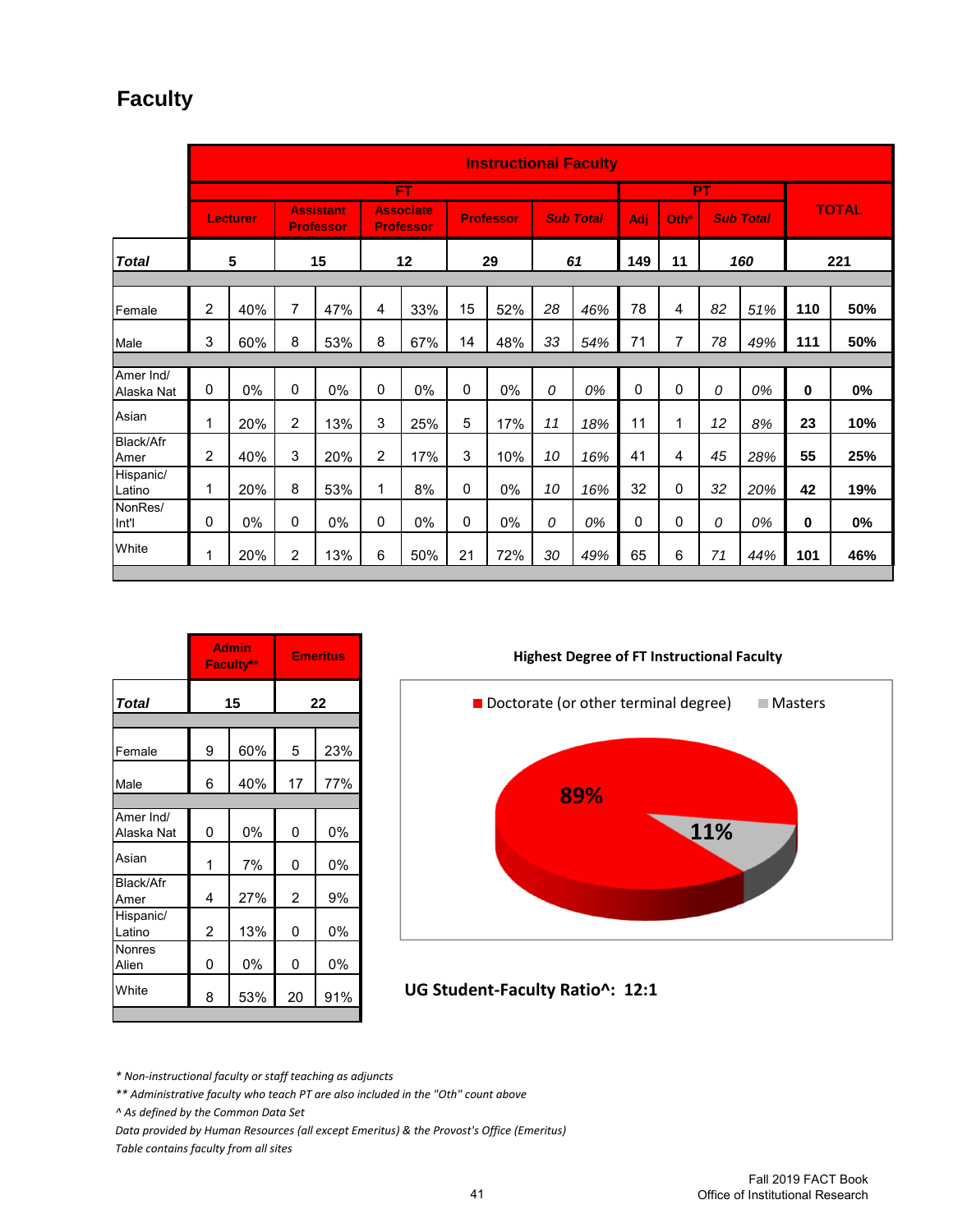# **Facilities & Student Housing**

| <b>Structures Owned/Rented</b>       |                 | # Firs                  | Sq Ft   | <b>Primary Functions</b>                                |
|--------------------------------------|-----------------|-------------------------|---------|---------------------------------------------------------|
| <b>NYC Campus</b>                    |                 |                         | 105,354 |                                                         |
| 2 Washington Street                  |                 | 7                       | 105,354 | Offices, Classrooms, Library                            |
|                                      |                 |                         |         |                                                         |
| <b>Rockland Campus (South Nyack)</b> |                 |                         | 435,314 | Acres: 86                                               |
| Air Structure                        |                 | 1                       | 27,600  | Gymnasium                                               |
| <b>Bailey Library</b>                |                 | $\overline{\mathbf{c}}$ | 21,409  | Library, Offices, Labs                                  |
| <b>Bell Tower House</b>              |                 | 2                       | 2,375   | Offices                                                 |
| Berachah                             |                 | 2                       | 3,220   | <b>Staff Housing</b>                                    |
| <b>Bethel</b>                        |                 | $\overline{\mathbf{c}}$ | 2,155   | <b>Staff Housing</b>                                    |
| Bethesda                             |                 | $\boldsymbol{2}$        | 3,795   | <b>Staff Housing</b>                                    |
| <b>Betty Knopp House</b>             |                 | 3                       | 6,000   | Offices                                                 |
| Betty Olsen House                    |                 | 2                       | 2,640   | <b>Student Center</b>                                   |
| Boon Campus Center                   |                 | 4                       | 40,093  | Dining, Classrooms, Offices, P.O., Bookstore, Nursing   |
| Bowman Gym                           |                 | 2                       | 16,007  | Gymnasium & Athletic Offices                            |
| <b>Bradley Property House</b>        |                 | $\overline{\mathbf{c}}$ | 3,427   | President's Residence                                   |
| <b>Brewer</b>                        |                 | $\boldsymbol{2}$        | 2,496   | <b>Staff Housing</b>                                    |
| <b>Driscoll Cottage</b>              |                 | 3                       | 5,763   | Int'l Worker-In-Residence (IWIR) Housing, Staff Housing |
| Duplex                               |                 | 1.5                     | 3,978   | <b>Staff Housing</b>                                    |
| Gables                               |                 | 2.5                     | 2,195   | <b>Staff Housing</b>                                    |
| Griswold Cottage                     |                 | $\boldsymbol{2}$        | 4,280   | <b>Staff Housing</b>                                    |
| Lookout                              |                 | $\overline{\mathbf{c}}$ | 2,179   | Offices                                                 |
| Maintenance Building                 |                 | 1                       | 4,049   | Offices, Shop & Garage                                  |
| <b>Music Education Building</b>      |                 | 2                       | 1,799   | Classrooms, Offices                                     |
| Oakwood Apartments                   |                 | 1                       | 900     | <b>Staff Housing</b>                                    |
| Pardington Annex                     |                 | $\boldsymbol{2}$        | 1,750   | <b>Practice Rooms</b>                                   |
| Pardington Hall                      |                 | 5                       | 16,744  | Auditorium, Classrooms, Offices                         |
| Roseberry                            |                 | $\boldsymbol{2}$        | 5,916   | <b>Staff Offices</b>                                    |
| Sunnyside                            |                 | $\boldsymbol{2}$        | 1,667   | <b>Staff Housing</b>                                    |
| Shuman Hall                          |                 | 3                       | 15,896  | Offices, Conference Rooms                               |
| Sky Island Lodge                     |                 | $\overline{2}$          | 6,785   | Classrooms, Offices                                     |
|                                      |                 |                         |         |                                                         |
| <b>Undergraduate Housing</b>         | <b>Capacity</b> |                         |         |                                                         |
| <b>Bethany Hall</b>                  | 21              | 2.5                     | 5,525   | <b>Student Housing</b>                                  |
| <b>Christie Hall</b>                 | 193             | 5                       | 42,267  | <b>Student Housing, Offices</b>                         |
| Dunbar Hall                          | 64              | 2                       | 10,999  | <b>Student Housing</b>                                  |
| Harmony Hall                         | 33              | 3                       | 5,876   | <b>Student Housing</b>                                  |
| Moseley Hall                         | 210             | 4                       | 47,552  | Student Housing, Classrooms, Offices                    |
| Simpson Hall                         | 203             | 5                       | 44,652  | Student Housing, Classrooms, Offices                    |
| <b>Graduate Housing</b>              | Units           |                         |         |                                                         |
| <b>Barney Hall</b>                   | 9               | 3                       | 12,384  | <b>Student Housing</b>                                  |
| Hillside Terrace #8 & 10             | 13              | 3                       | 13,488  | <b>Student Housing</b>                                  |
| Hillside Terrace #12                 | 10              | 3                       | 9,744   | <b>Student Housing</b>                                  |
| Jaffray Hall                         | 32              | 3                       | 27,002  | <b>Student Housing</b>                                  |
| Shepherd Hall                        | 9               | 3                       | 10,707  | <b>Student Housing</b>                                  |
|                                      |                 |                         |         |                                                         |
| <b>Rockland Campus (Upper Nyack)</b> |                 |                         | 53,369  | Acres: 39                                               |
| <b>ATS Main Building</b>             |                 | 3                       | 53,369  | Offices, Auditorium, Classrooms, Library                |
| <b>GRAND TOTAL</b>                   |                 |                         | 594,037 |                                                         |

*Sources: Facilities, Auxiliary & Conference Services*